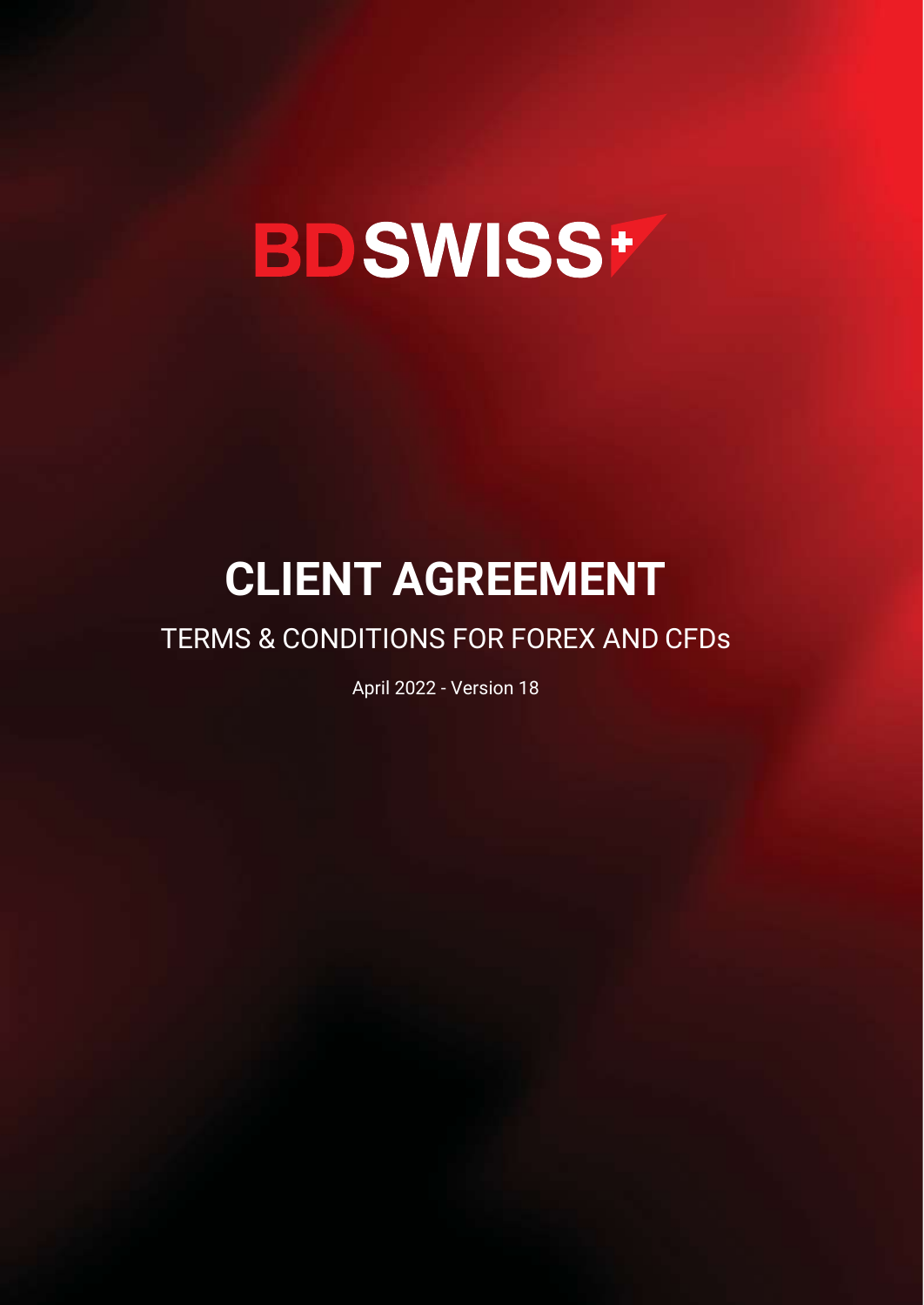#### **1.INTRODUCTION**

BDS Markets (hereafter "the Company") is a firm which holds a GBL1 License and an Investment Dealer (Full-Service Dealer, Excluding Underwriting) License issued by the Financial Services Commission in Mauritius with License Number: C116016172. The Company operates through the website www.bdswiss.com (hereafter "the Website"). The Company is registered in Mauritius with company number: 143350 and the registered address at C/o Amicorp (Mauritius) Limited, 6th Floor, Tower 1, Nexteracom Building, Ebene, Mauritius.

#### **2. ACKNOWLEDGEMENT**

2.1. The Client acknowledges that he/she read, understood and accepted the General Terms & Conditions without modifications, as amended from time to time, which forms part of the Client Agreement(s).

2.2. By accepting the General Terms & Conditions, which forms part of the Client Agreement(s), the Client enters into a binding legal agreement with the Company.

2.3 The Services are available to and may only be used by individuals or companies who can form legally binding contracts under the law applicable to their country of residence.

2.3.1. Without limiting the foregoing, our Services and/or the use of the Company's electronic system(s) and/or Trading Platform are not available to any person who:

a) Is under the age of 18 or otherwise under legal age("Minors");

b) Is not of legal competence or of sound mind;

c) Is a citizen or resident of the countries which the Company does not accept or is prohibited to accept Clients from; or

d) Is an employee, director, associate, agent, affiliate, relative or otherwise connected to the Company or any affiliate thereto.

Without derogating from the above, the Company reserves the right, acting reasonably, to suspend and/or refuse access to and use of the Company's service(s) and/or electronic system(s) and/or Trading Platform to anyone in our sole and absolute discretion.

Page **2** of **72**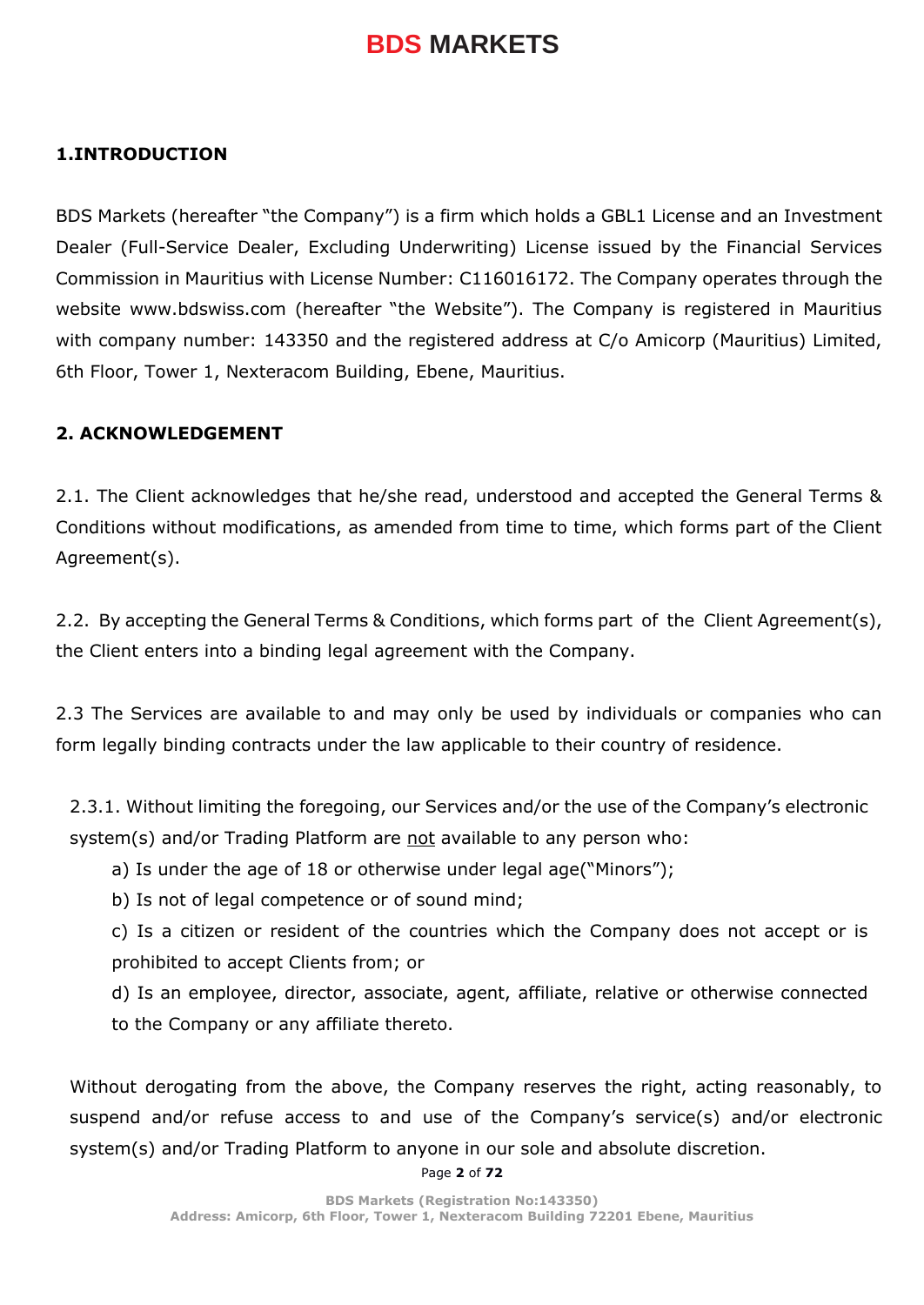2.3.2. Shall the case described in 2.3 a) apply, the Company will refund the full deposited amount back to the source, whereby any losses or profits resulting from the trading will be forfeited.

2.4. In order to become our Client and use the Trading Platform and our Services, you must register with us by providing your personal details, and your identification documents if requested. After you complete the Account Opening Procedure, we will send you a notice informing you whether you have been accepted as a Client of the Company. It is understood that we are not required (and may be unable under Applicable Regulations, including without limitation anti-money laundering checks, appropriateness, or suitability tests etc.) to accept a person as our Client.

2.5. It is further understood that we reserve the right to impose additional due diligence requirements to accept Client(s) residing in certain countries or whenever this is required by the Company. The Agreement will take effect and commence upon the receipt by the Client of the notice sent by the Company informing the Client that (s)he has been accepted as the Company's Client.

2.6. Physical signature of this Agreement is not required, however, if the Client wishes to have it duly signed and stamped by the Company, the Client needs to print and send two (2) signed copies of the Agreement to the Company, stating his/her postal address and upon receipt, the Company shall return a duly signed and stamped copy back to the Client's stated address.

2.7. Payment transactions are managed by BDS Markets, BDS Swiss Markets Global Services Ltd and BDSwiss Holding Ltd (Registration no. HE 300153). BDSwiss Holding Ltd is authorized and regulated by the Cyprus Securities and Exchange Commission (the "CySEC", license no. 199/13).

2.8. The Client acknowledges that the Company's official language is the English Language.

2.9 The Client acknowledges that (s)he is trading on a trading platform owned by BDSwiss Holding Ltd, a Company incorporated under the Laws of the Republic of Cyprus, authorized and regulated by the Cyprus Securities and Exchange Commission ("CySEC") with Licence N°199/13, , Company Registration N° HE 300153.

#### Page **3** of **72**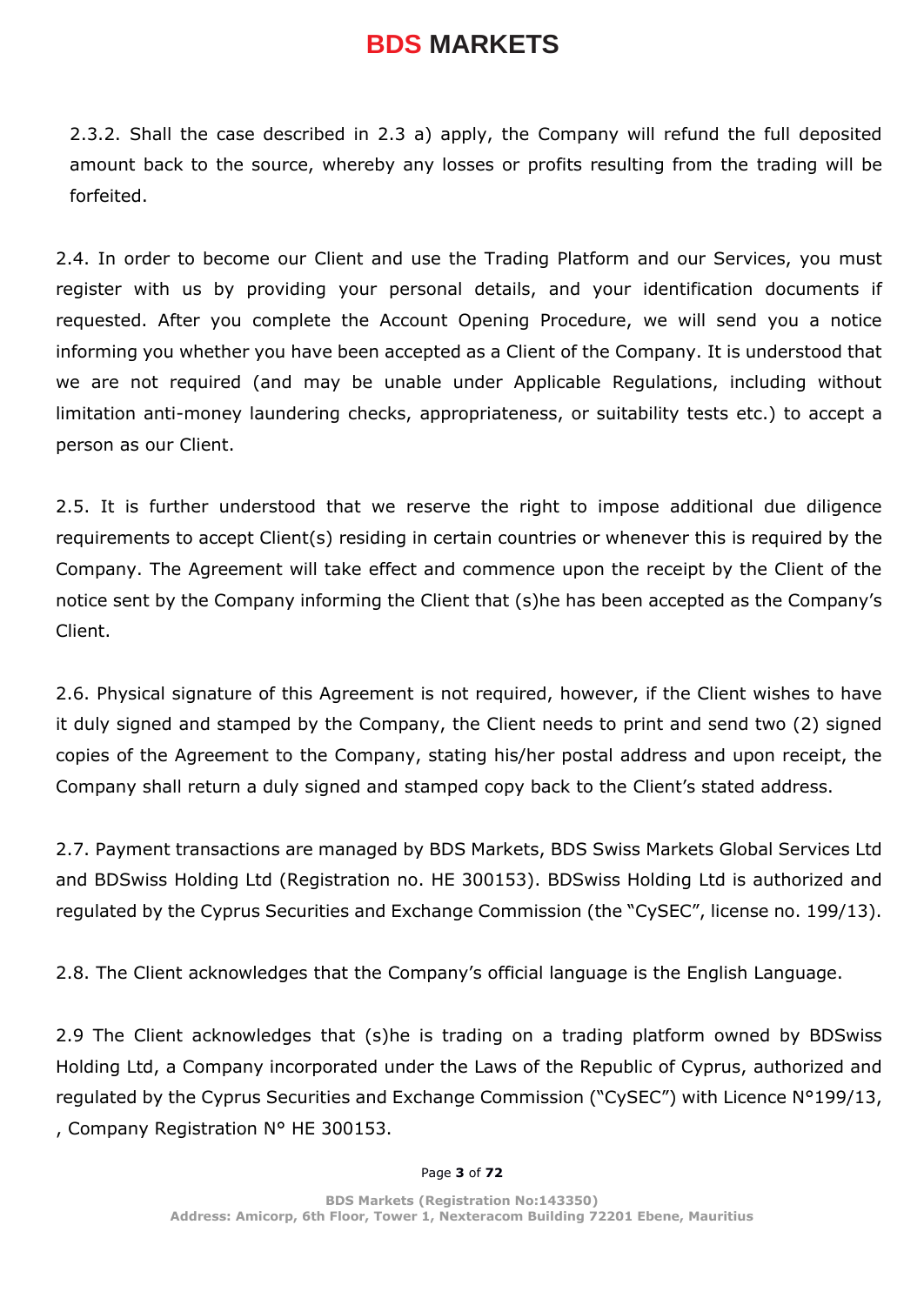2.10 It is allowed to create only one Active Account profile per Client with the Company. In the event that the Client has more than one Accounts with the Company, the Company reserves the right to treat them as if they were under one Account and request the Client to choose one Main account into which the Client's funds and Trading Accounts will be merged without interfering with open trades.

## **3. SCOPE OF THE GENERAL TERMS & CONDITIONS**

3.1. These General Terms & Conditions govern all the actions that relate to the execution of the Client's orders with the Company.

3.2. The General Terms & Conditions are non-negotiable and override any other agreements, arrangements, express or implied statements made by the Company unless the Company, in its sole discretion, determines that the context requires otherwise.

## **4. DEFINITIONS AND INTERPRETATIONS**

4.1. Unless indicated to the contrary, the Terms stated below shall have the following meanings and may be used in the singular or plural as appropriate.

**"Account Opening Procedure"** means the online procedure followed by the Client in order to open a trading account with the Company.

**"Access Codes"** means the username (email address) and password chosen by the Client for accessing his/her personal dashboard and Trading Account(s) through the Company's electronic systems.

**"Applicable Regulations"** shall mean the necessary rules and regulations as applicable under the laws of the Republic of Mauritius.

**"Ask Price"** means the price at which the Company is willing to sell a CFD.

**"Balance"** means the funds available in a trading account that may be used for trading financial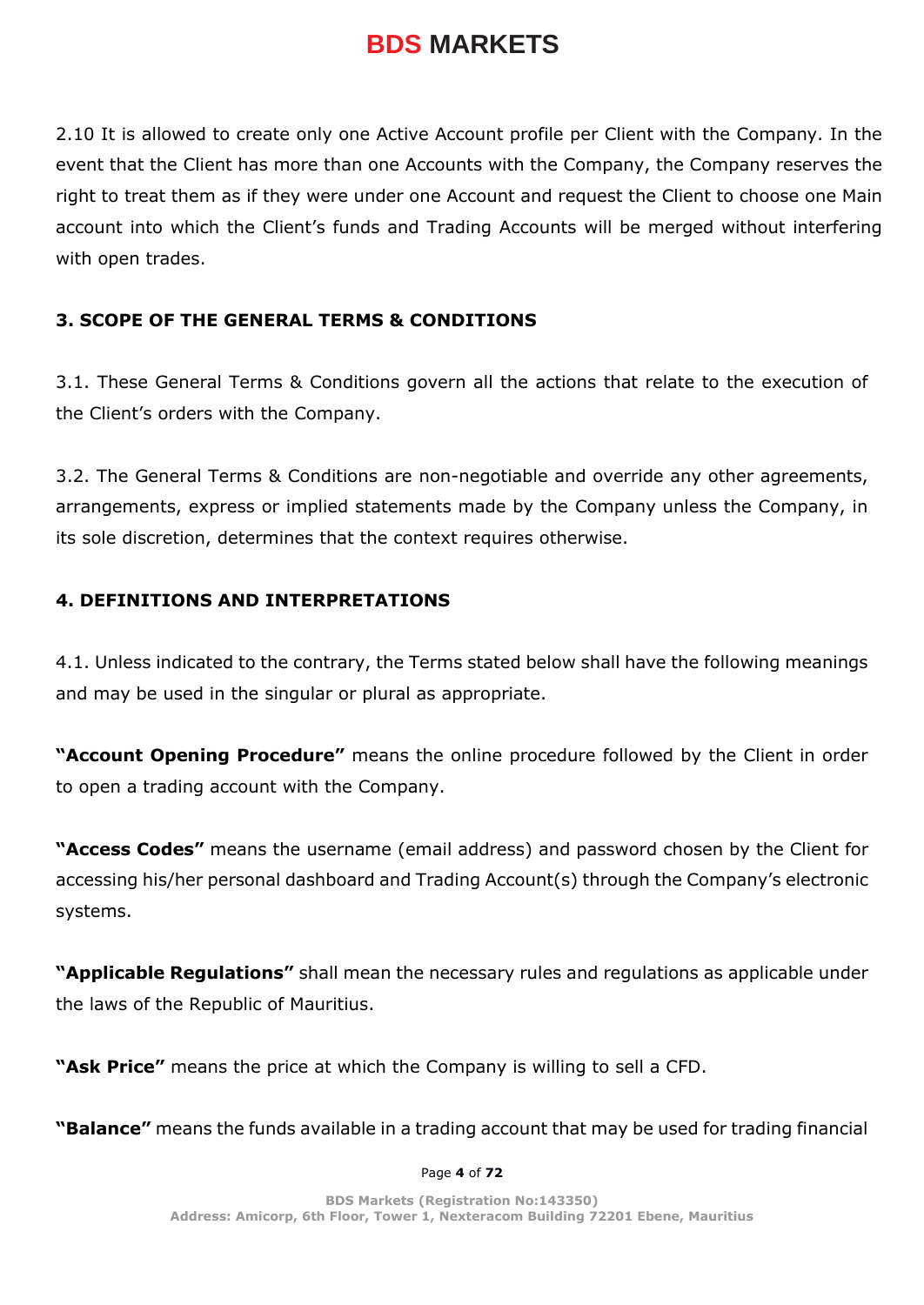instruments.

**"Bid Price"** means the price at which the Company is willing to buy a CFD.

**"Business Day"** means any day, other than Saturday or Sunday, or a public holiday in Mauritius or any other holiday to be announced by the Company on the Website.

**"Buy"** means a Transaction in FX or CFD that is opened by offering to buy a specific number of a certain Underlying Asset, also known as "Long Position".

**"Client"** means a natural or legal person, accepted by the Company as its Client to whom services will be provided by the Company under the Terms.

**"Client Agreement"** shall mean the agreement entered into between a Client and the Company including these General Terms and Conditions, and any other policy posted on the Website under section "Legal", as may be available by the Company from time to time;

**"Client Funds"** means money deposited by the Client in his/her Trading Account, plus or minus any unrealized or realized profit or loss, plus or minus any amount that is due by the Client to the Company and vice versa.

**"Collateral"** means any securities or other assets deposited with the Company's Execution Venue.

**"Company"** means BDS Markets, incorporated in Mauritius with Company No. 143350.

"**Corporate Action(s)**" means any activity that results in material change to an organization and impacts its stakeholders. It includes, without limitation, dividends, rights issues, stock splits, reverse stock splits, mergers, acquisitions, spin-offs, liquidation, bankruptcy, bonus issues, buy back and other activities of similar import.

**"Website"** means [www.bdswiss.com](about:blank) or any other website that may be the Company's website from time to time.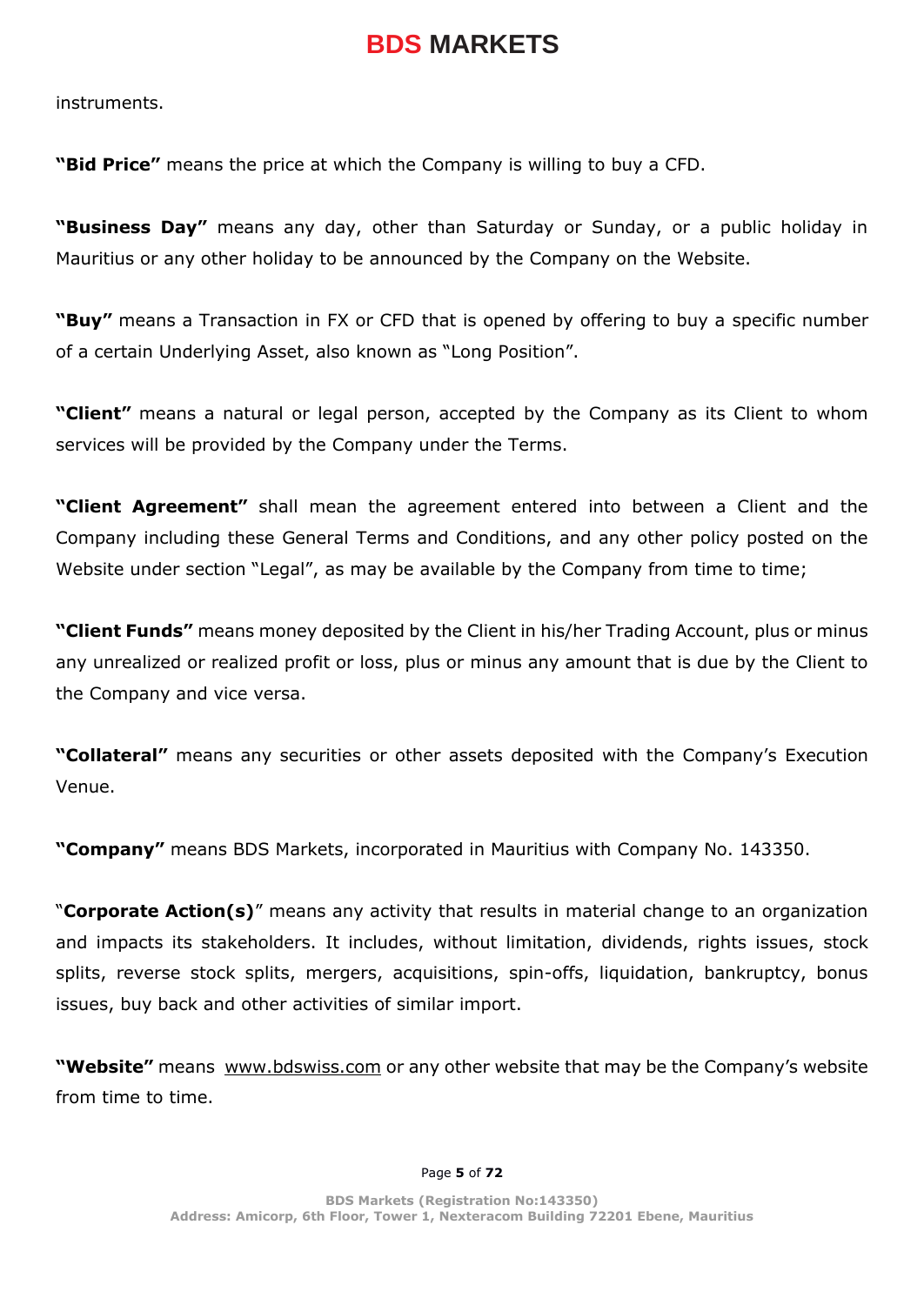**"Closed Position"** means the opposite of an Open Position.

**"Close at Loss"** shall mean an offer to close a Transaction in an FX and CFD position at a price determined in advance by you which, in the case of a Buy is lower than the opening Transaction price and in the case of a Sell is higher than the opening Transaction price.

**"Close at Profit"** shall mean offer to close a Transaction in an FX and CFD position at a price determined in advance by you which, in the case of a Buy is higher than the opening Transaction price and in the case of a Sell is lower than the opening Transaction price.

**"Contract for Difference (CFD)"** means any CFD on spot foreign exchange ("FX"), whether oral or written, for the purchase or sale of any commodity, security, currency or other financial instruments or property, including any derivative contracts such as options, futures, shares, or any other CFD related financial instrument that is available for trading through the Company's trading platform(s); a full list of the financial instruments is available online at [www.bdswiss.com](http://www.bdswiss.com/)[.](http://www.bdswiss.com./)

**"Common Reporting Standard (CRS)"** shall mean an information standard for the automatic exchange of tax and financial information on a global level, which the Organization for Economic Co-operation and Development (OECD) developed in 2014. Its purpose is to combat tax evasion.

**"Counterparties"** shall mean banks and/or brokers through whom the Company may cover its transactions with Clients.

**"Cryptocurrencies"** shall mean digital or virtual currency that uses cryptography for security.

**"Currency Pair"** shall mean the object or Underlying Asset of an FX Contract based on the change in the value of one currency against the other. A Currency Pair consists of two currencies (the Quote Currency and the Base Currency) and shows how much of the Quote currency is needed to purchase one unit of the Base Currency.

**"Coupon Rate"** shall mean the interest rate applicable to bond CFDs and are in line with the percentage of the bond's par amount invested.

#### Page **6** of **72**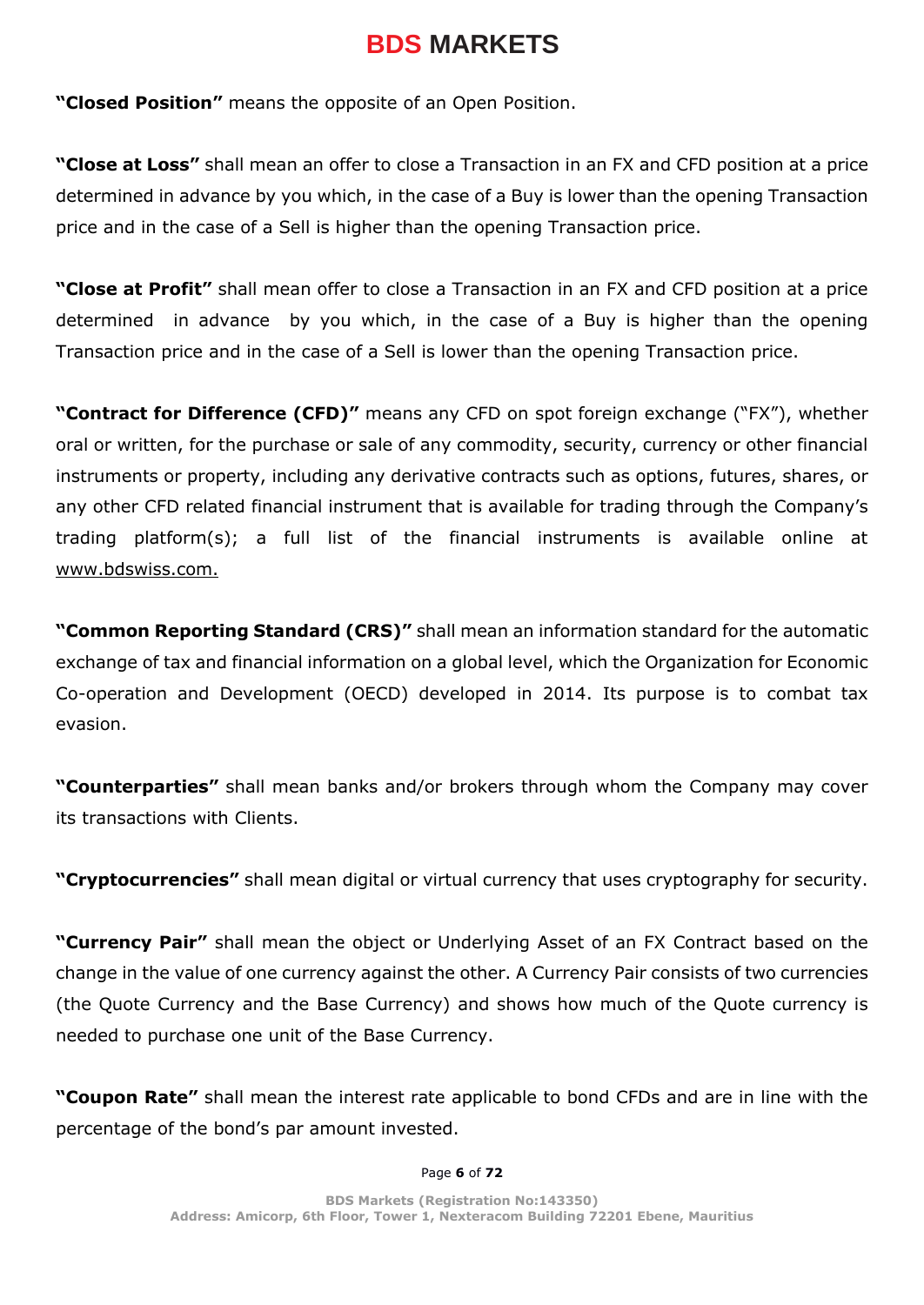**"Declared Price"** means the price that the client requested for either instant execution or pending order.

**"Difference"** means the difference in price upon the opening of a transaction and the closing of such Transaction.

**"Durable Medium"** means any instrument which enables the Client to store information in a way accessible for future reference for a period of time adequate for purposes of the information and which allows the unchanged reproduction of the information stored.

**"Equity"** means the balance plus or minus any profit or loss that derives from any open positions.

**"Execution"** means the execution/completion of client's orders on the Company's trading platform, where the Company acts as the Execution Venue to Client's transactions.

**"Execution Venue"** the counterparty for transactions and holder of the Clients securities or other assets deposited.

**"FATCA"** means the United States federal law "Foreign Account Tax Compliance Act".

**"FX Contract or FX"** means the type of CFD where the Underlying Asset is a Currency Paid. Hence any mention to CFDs in general or risk warnings about CFDs in this Agreement also cover FX contracts. Although FX contracts are included in the definition of CFDs they may be mentioned separately in this Agreement and/or on the Website.

**"Floating Profit/Loss"** shall mean the unrealized profit/loss of open positions at current prices of the Underlying Assets.

**"Free Margin"** means the funds that are available for opening a position. It is calculated as: *Free Margin= Equity -Margin.*

**"Initial Margin"** means the minimum amount of money required in your Trading Account in

Page **7** of **72**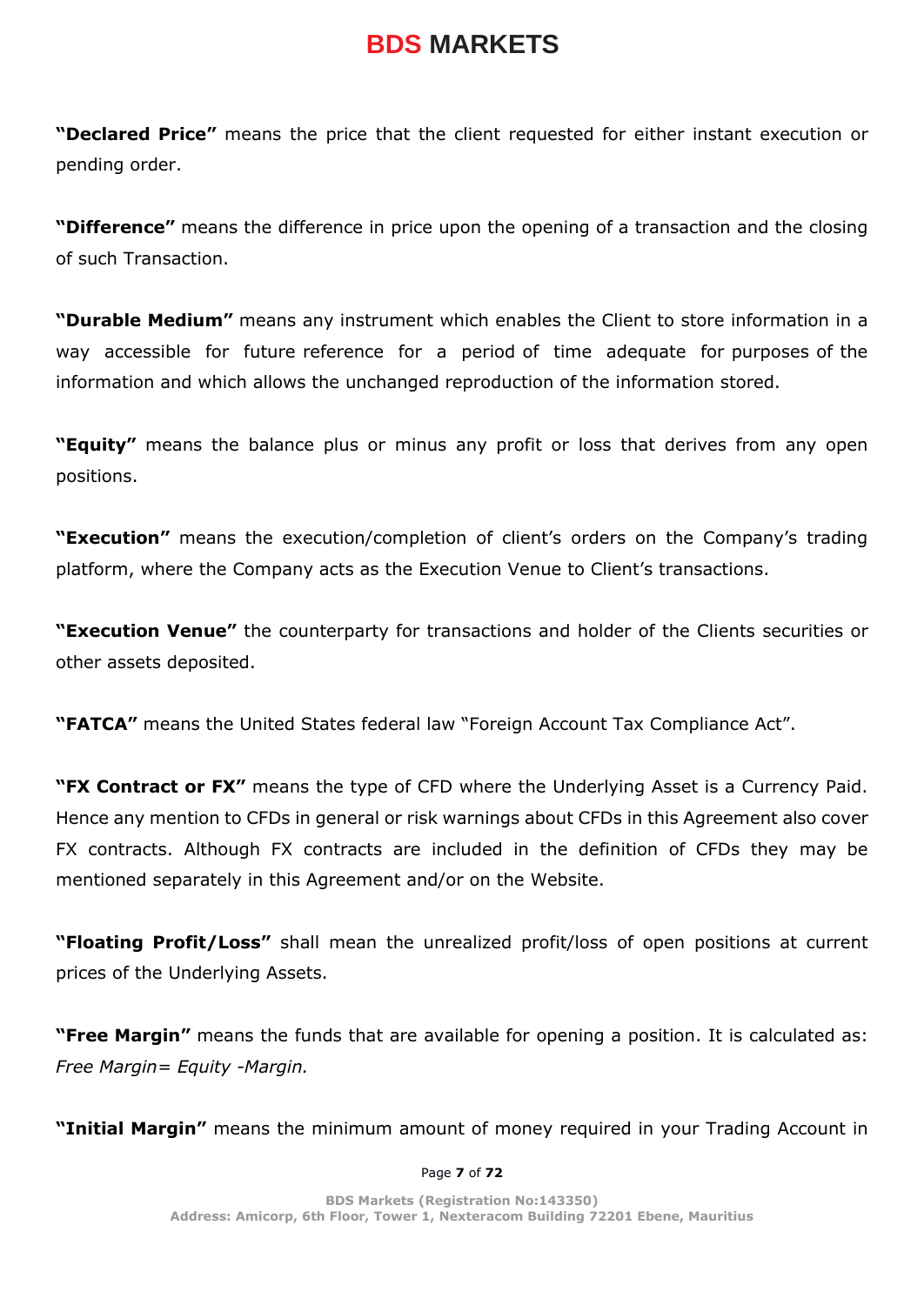order to open a Transaction, as specified on the Trading Platform from time to time for each specific Underlying Asset.

**"Manifest Error"** shall mean any error that we reasonably believe to be obvious or palpable, including without limitation, offers to execute Transactions for exaggerated volumes of Underlying Assets or at manifestly incorrect market price quotes or prices at a clear loss.

**"Margin"** means the required funds available in a Trading Account for the purpose of opening and maintaining an Open Position.

**"Margin Call"** when the Margin posted in the margin account is below the minimum margin requirement, the Company's Execution Venue issues a Margin Call and in this case the Client will have to either increase the Margin that he/she has deposited or to close out his/her position(s). If the Client does not do any of the aforementioned, the Execution Venue shall have the right to close the positions of the Client.

**"Margin Level"** means the percentage of Equity to Margin ratio. It is calculated as: *Margin Level = Equity/Necessary Margin*

**"Market Order"** means Orders which are executed at the best available market price.

**"Market Rules"** means the rules, regulations, customs and practices from time to time of any exchange, clearing house or other organization or market involved in the conclusion, execution or settlement of a Contract any exercise by any such exchange, clearing house or other organization or market of any power or authority conferred on it.

**"MTF"** means Multilateral Trading Facility.

**"Open Position"** means any long or short position that has not been closed.

**"Orders"** means any trading transactions executed on the Company's trading platform(s) by the Client.

**"Over the counter (OTC)"** means any Contract concerning a commodity, security, currency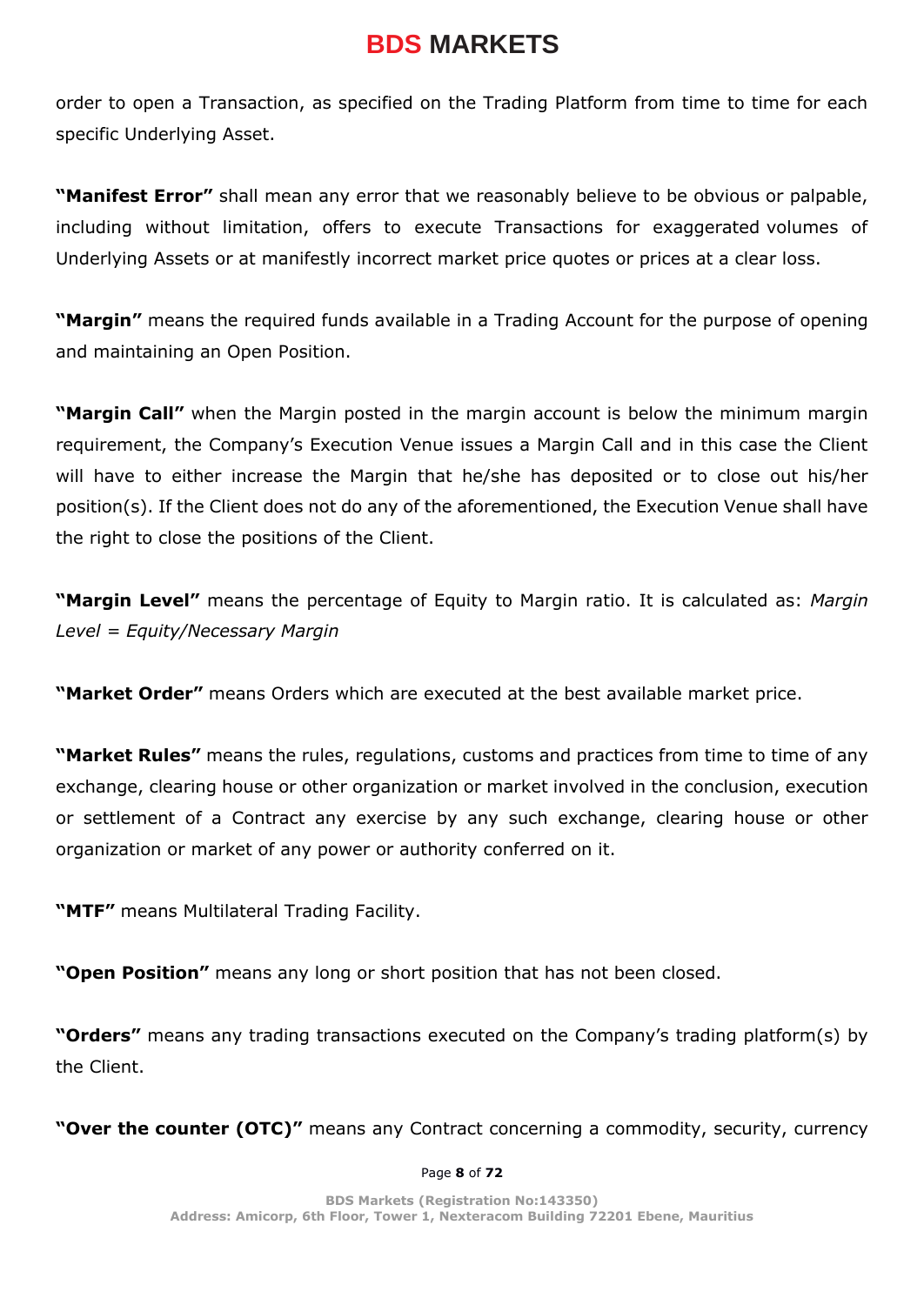or other financial instrument or property which is not traded on a regulated stock or commodity exchange but "over the counter".

**"Security"** means any securities or other assets deposited with the execution venue.

**"Sell"** mean an FX and CFD Transaction that is opened by offering to sell a specific number of a certain Underlying Asset; also known as "short position".

**"Services"** means the services to be provided by the Company to the Client and are governed by these Terms and Conditions.

**"Spread"** means the difference between the Ask Price and the Bid Price of an Underlying Asset at the same moment.

**"Spreads and Conditions Schedule"** means the schedule of spreads, charges, margin, interest and other rates which at any time may be applicable to the Services as determined by the Company on a current basis. The Spreads and Conditions Schedule is available on the Website and may be supplied to the Client on demand.

**"Swap or Rollover"** means the interest added or deducted for holding a position open overnight.

**"Terms"** mean these Terms of business governing all the actions that relate to the execution of your trades.

**"Trade Confirmation"** means a notification from the Company's trading platform to the Client confirming the Client's entry into a Contract.

**"Transaction"** means the opening or closing of an offer to either buy or sell an FX and CFD for an Underlying Asset on the Trading Platform, whether by you or us.

**"Trading Platform"** means any online trading platform made available to the Client by the Company for placing orders, requesting quotes for trades, receiving price information and market related news as well as having a real-time revaluation of the open positions, through the Internet.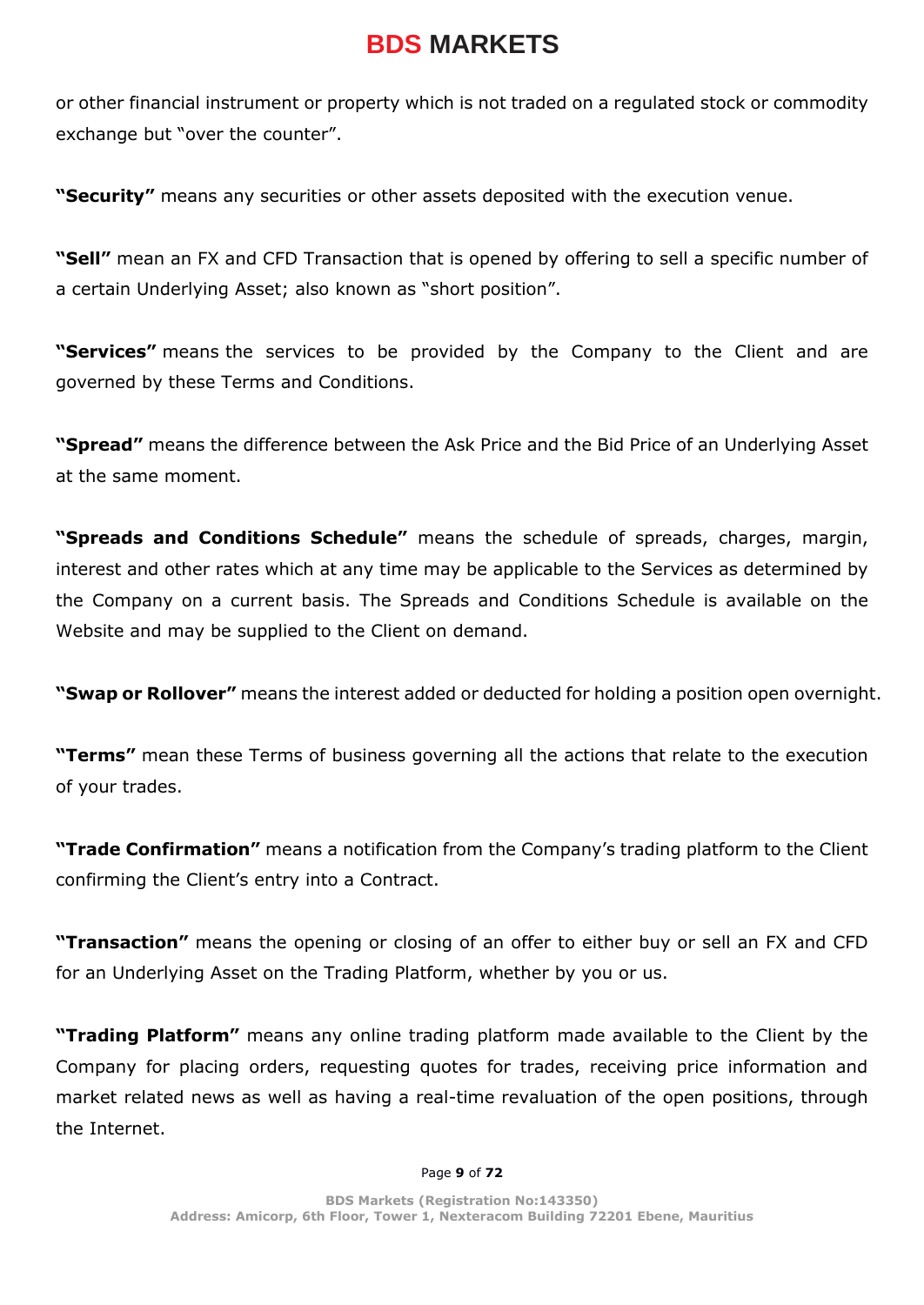**"Trading Account"** means a personalized trading account that the Client holds with the Company, designated with a unique account number and used for the purposes of trading with the Company.

**"Underlying Asset"** means the financial instrument (e.g., stock, futures, commodity, currency, index) on which a derivative's price is based.

**"Underlying Market"** shall mean the relevant market where the Underlying Asset of a CFD is traded.

**"US Reportable Persons"** – In accordance to FATCA, US Reportable persons are:

- a) A US citizen (including dual citizen)
- b) A US resident alien for tax purposes
- c) A domestic partnership
- d) A domestic corporation
- e) Any estate other than a foreign estate
- f) Any trust if:
	- A court within the United States is able to exercise primary supervision over the administration of the trust
	- One or more United States persons have the authority to control all substantial decisions of the trust

Any other person that is not a foreign person.

## **5. ADMINISTRATION AND MARKETING**

5.1. You accept that the Company may, for the purpose of administering the terms of the Agreement, from time to time, make direct contact with the Client by telephone, fax, email, or post.

5.2. You accept that the Company or any affiliate of the Company or any other company in the same group of the Company may make contact with you, from time to time, by telephone, fax, email or post for marketing purposes to bring to your attention products or services that may be of interest to you or to conduct market research.

#### Page **10** of **72**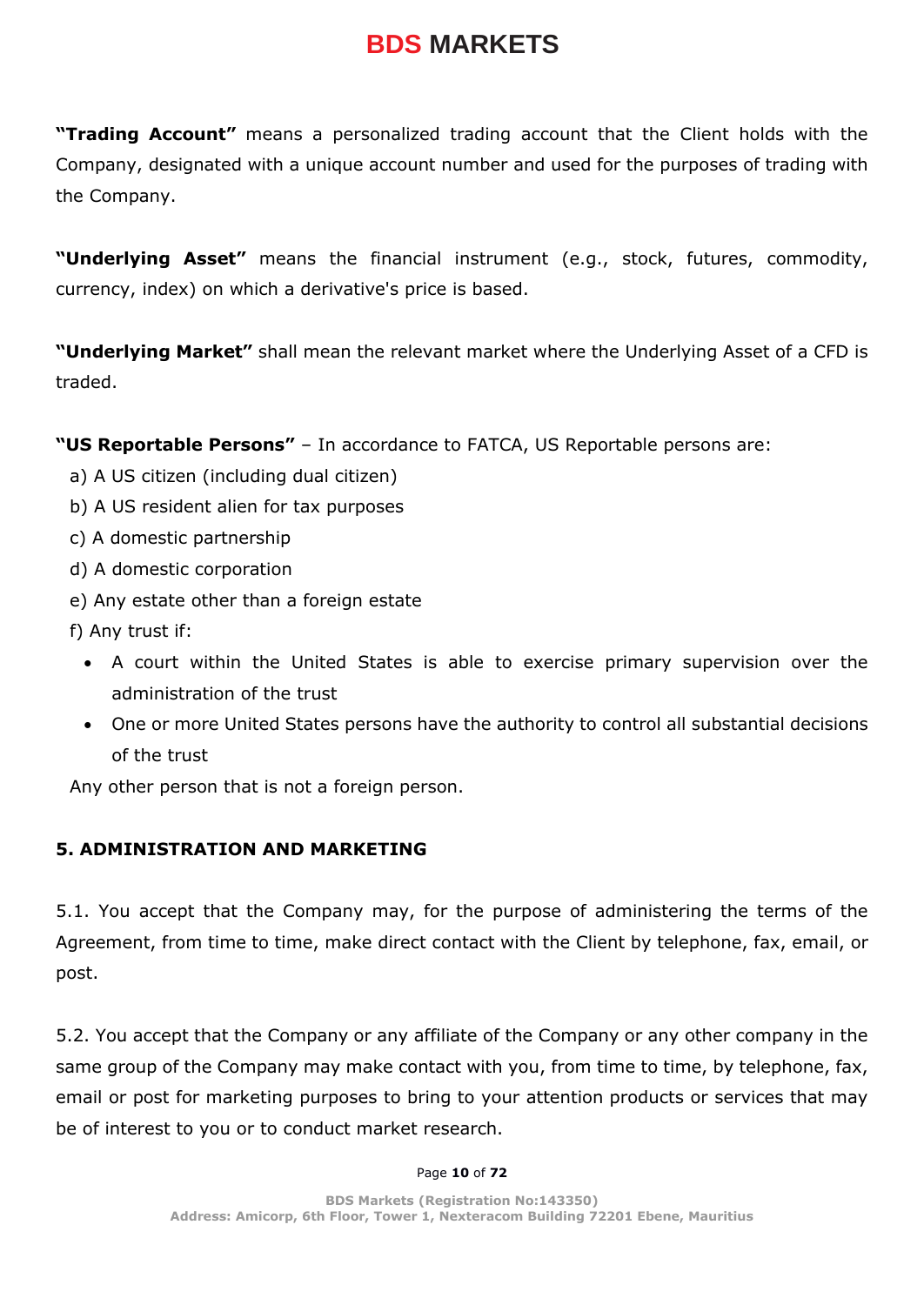### **6. ADVICE AND COMMENTARY**

6.1. The Company will not advise the Client about the merits of a particular Order or give him/her any form of investment advice and the Client acknowledges that the Services do not include the provision of investment advice in Financial Instruments or the Underlying Markets or Underlying Assets. The Client alone will decide how to handle his/her Trading Account and place Orders and take relevant decisions based on his/her own judgment.

6.2. The Company will not be under any duty to provide the Client with any legal, tax or other advice relating to any Transaction. The Client should seek independent advice before entering into a Transaction.

6.3. The Company may, from time to time and at its discretion, provide the Client with information, news, market commentary or other information but not as part of its Services to the Client.

Where it does so:

- (a) The Company will not be responsible for such information;
- (b) The Company gives no representation, warranty or guarantee as to the accuracy, correctness or completeness of such information or as to the tax or legal consequences of any related Transaction;
- (c) This information is provided solely to enable the Client to make his own investment decisions and does not amount to investment advice or unsolicited financial promotions to the Client;
- (d) If the document contains a restriction on the person or category of persons for whom that document is intended or to whom it is distributed, the Client agrees that he will not pass it on to any such person or category of persons;
- (e) The Client accepts that prior to dispatch, the Company may have acted upon it itself to make use of the information on which it is based. The Company does not make representations as to the time of receipt by the Client and cannot guarantee that he will receive such information at the same time as other clients.
- 6.4. It is understood that market commentary, news, or other information provided or made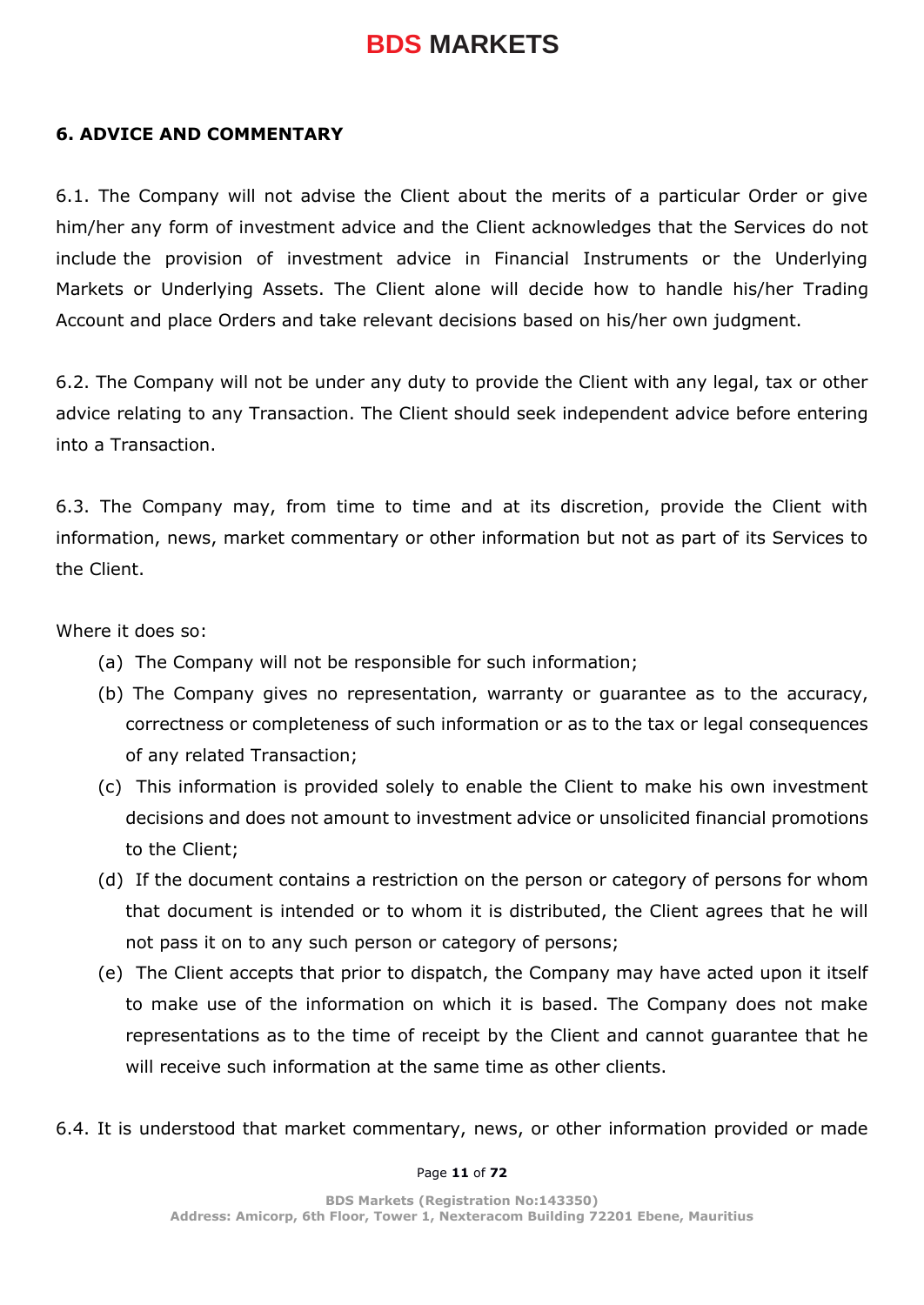available by the Company are subject to change and may be withdrawn at any time without notice.

## **7. INTERNET AND ELECTRONIC TRADING**

7.1. The Client acknowledges the electronic nature of the Services and the inherent risk that communications by electronic means may not reach their intended destination or may do so much later than intended for reasons outside the Company's control.

7.2. Since the Company does not control signal power, its reception or routing via Internet or any other means of electronic communication, configuration of Client's equipment or reliability of its connection, the Company shall not be liable for any claims, losses, damages, costs or expenses, including attorneys' fees, caused directly or indirectly, by any breakdown or failure of any transmission or communication system or computer facility belonging to the Company.

7.3. The Client is obliged to keep all login and/or Access Codes information secret and ensure that third parties do not obtain access to the trading facilities. The Client will be held responsible for transactions executed by means of the Client's password even if such transactions were not executed by the Client.

7.4. Unless otherwise indicated or agreed any prices shown on the Company's Trading Platform are indicative at the time shown based on data that is subject to constant change. The execution price is that which is confirmed to the Client on the Trade Confirmation issued (whether on screen or otherwise) after the Client order is executed, although this price may in certain cases differ from the price appearing on the screen at the time the order was placed. In the event that an erroneous price is used as the basis of any transaction the Execution Venue reserves the right to amend or revoke the details of the transaction(s) in question.

7.5. The limit order functionality of the Trading Platform will be subject to the Internet service remaining available over the period in which the limit order is outstanding, and will be subject to size limits input by the Execution Venue's dealer(s) remaining in excess of the Clients order size and such dealer's position limits and/or any other limits determined by the Execution Venue to be applicable to the Client (whether or not disclosed to the Client) still being able to facilitate the order at the time the limit price is reached.

#### Page **12** of **72**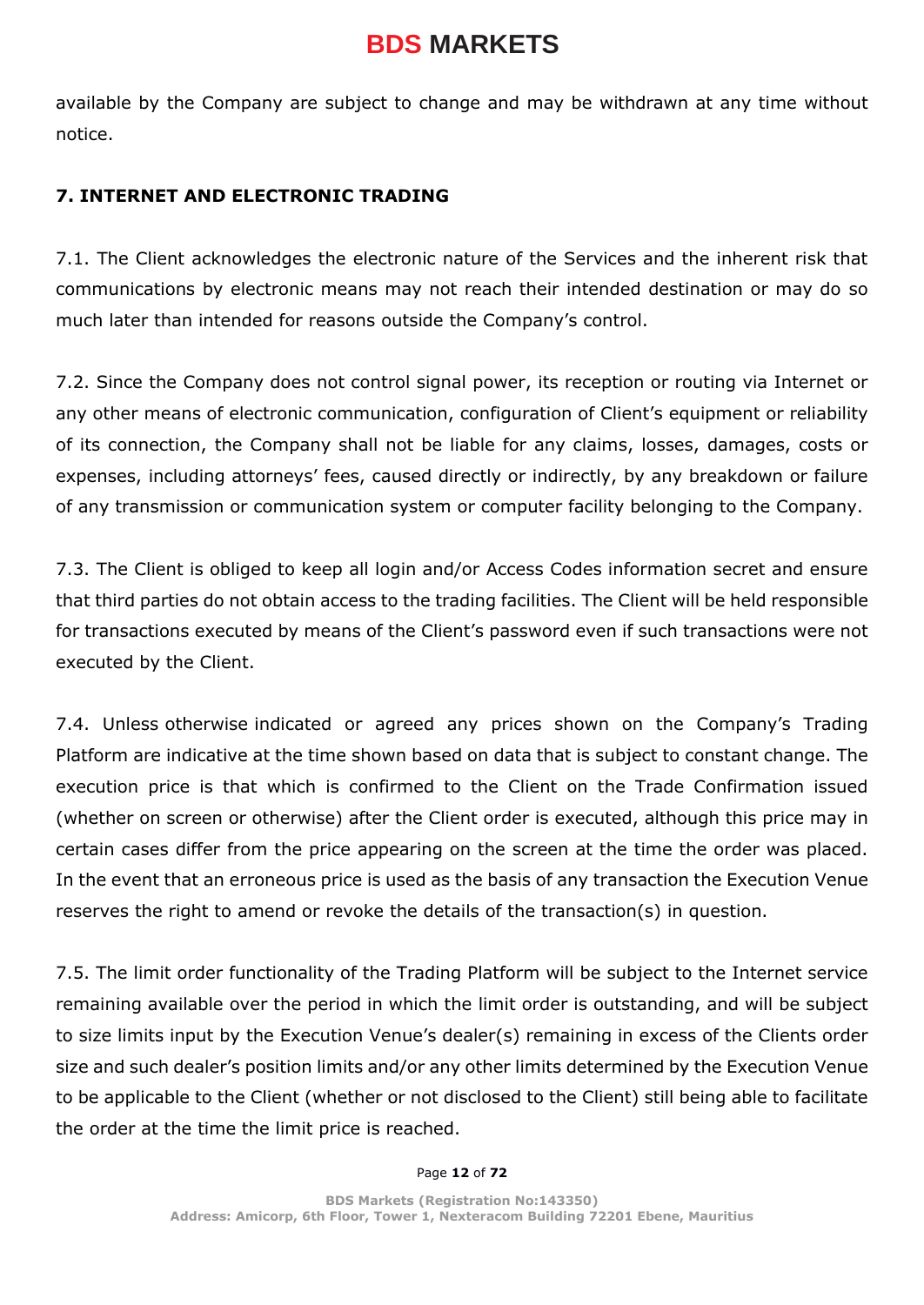7.6. The identification or use of any third-party products, services or websites is not an endorsement by the Company of such services, products of websites. The Company accepts no responsibility or liability of any kind in respect of any materials on any website which is not under the Company's direct control.

#### **8. GENERAL RULES OF TRADING**

8.1. All Orders placed by the Client shall be transmitted for execution to another party (Liquidity Provider) hence the Company shall not be executing your Orders as counterparty in the Transaction against you.

8.2. You acknowledge and agree that each Transaction conducted on the Trading Platform, including the placing of an Order, is comprised of first, an offer by you to us to complete a Transaction (whether such offer is to open a Transaction or close an open Transaction) at a certain price quoted on the Trading Platform, and our subsequent acceptance of your offer. A Transaction will be deemed to have been completed only when your offer has been received and accepted by us. Our acceptance of an offer will be evidenced by our confirmation of its terms to you and its completion.

8.3. We will be under no obligation to, but may in our absolute discretion, provide quotes for, or accept, execute or cancel, all or any part of a Transaction that you have requested through the Trading Platform without giving any reason. You may request to cancel or amend a Transaction at any time prior to our completing such a Transaction. We shall be entitled, but not obliged, to accept such a request in our sole discretion.

8.4. We reserve the right to void from the outset any Transaction containing or based on any Manifest Error. In the absence of our fraud or willful default, we will not be liable to you for any loss, cost, claim, demand or expense following any Manifest Error.

8.5. You acknowledge that all prices and quotes shown on the Trading Platform are indicative only of actual trading prices in Normal Market Size and are subject to constant change. The Company provides quotes by taking into account the Underlying Asset price, but this does not mean that these quotes are within any specific percentage of the Underlying Asset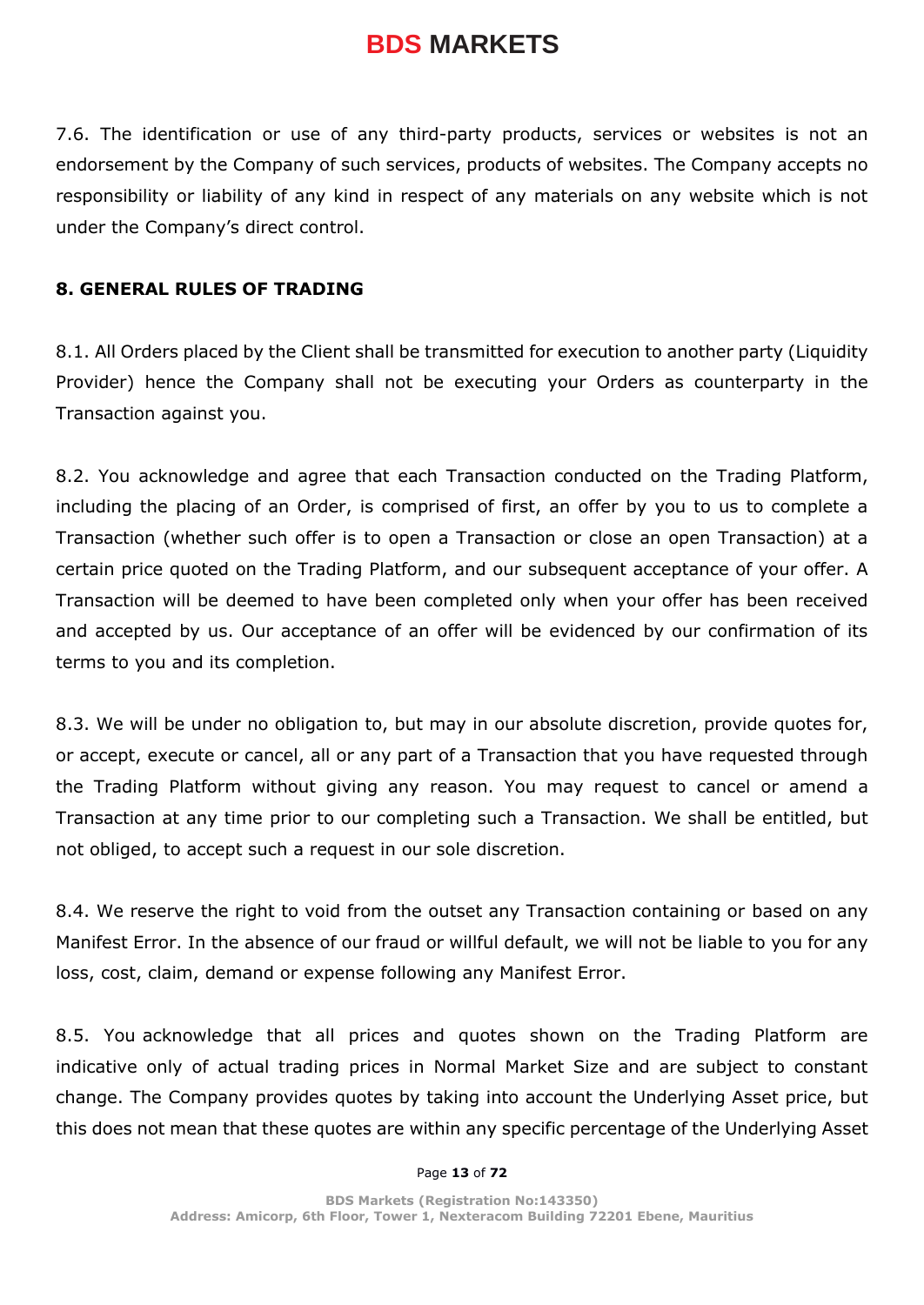price. When the relevant Underlying Market is closed, the quotes provided by the Company will reflect what the Company thinks to be the current Bid and Ask price of the relevant Underlying Asset at that time.

8.6. You shall comply with any restrictions that we notify to you from time to time with respect to your activities on the Trading Platform, including without limitation, the size of Transactions or other conditions that may apply to our quote. You acknowledge that we may offer to and impose on each user, in our sole discretion, different terms and restrictions with respect to their use of the Trading Platform.

8.7. You acknowledge that the Trading Platform is independent of any Underlying Markets and we are under no obligation to quote a particular price or follow the trading rules consistent with such Underlying Markets. You further acknowledge that the triggering of your Transaction is linked to the prices we quote on the Trading Platform, not the prices quoted on the relevant Underlying Markets. In determining whether the prices quoted on the Trading Platform reach or exceed the price accepted by us in a Transaction, we will be entitled (but not obliged), in our absolute discretion, to disregard any prices quoted by us during any pre-market, post-market or intra-day auction periods in the relevant Underlying Markets, during any intraday or other period of suspension in the relevant Underlying Markets, or during any other period that in our reasonable opinion may give rise to short- term price spikes or other distortions. Our prices may differ from the current prices on the relevant Underlying Markets and you acknowledge that a Transaction may be triggered even though:

(a) An Underlying Market never traded at the level of your Transaction; or

(b) The Underlying Market did trade at the level of your Transaction but for such a short period that it would have been impractical to execute an equivalent transaction on the Underlying Markets.

8.8. When you complete a Transaction on the Trading Platform, you agree that you are not dealing a recognized exchange.

8.9. You acknowledge that any prices quoted on the Trading Platform are set by the Liquidity Provider in its reasonable discretion, taking into account a variety of factors including prevailing market conditions and trading demand on the Trading Platform. You undertake and agree not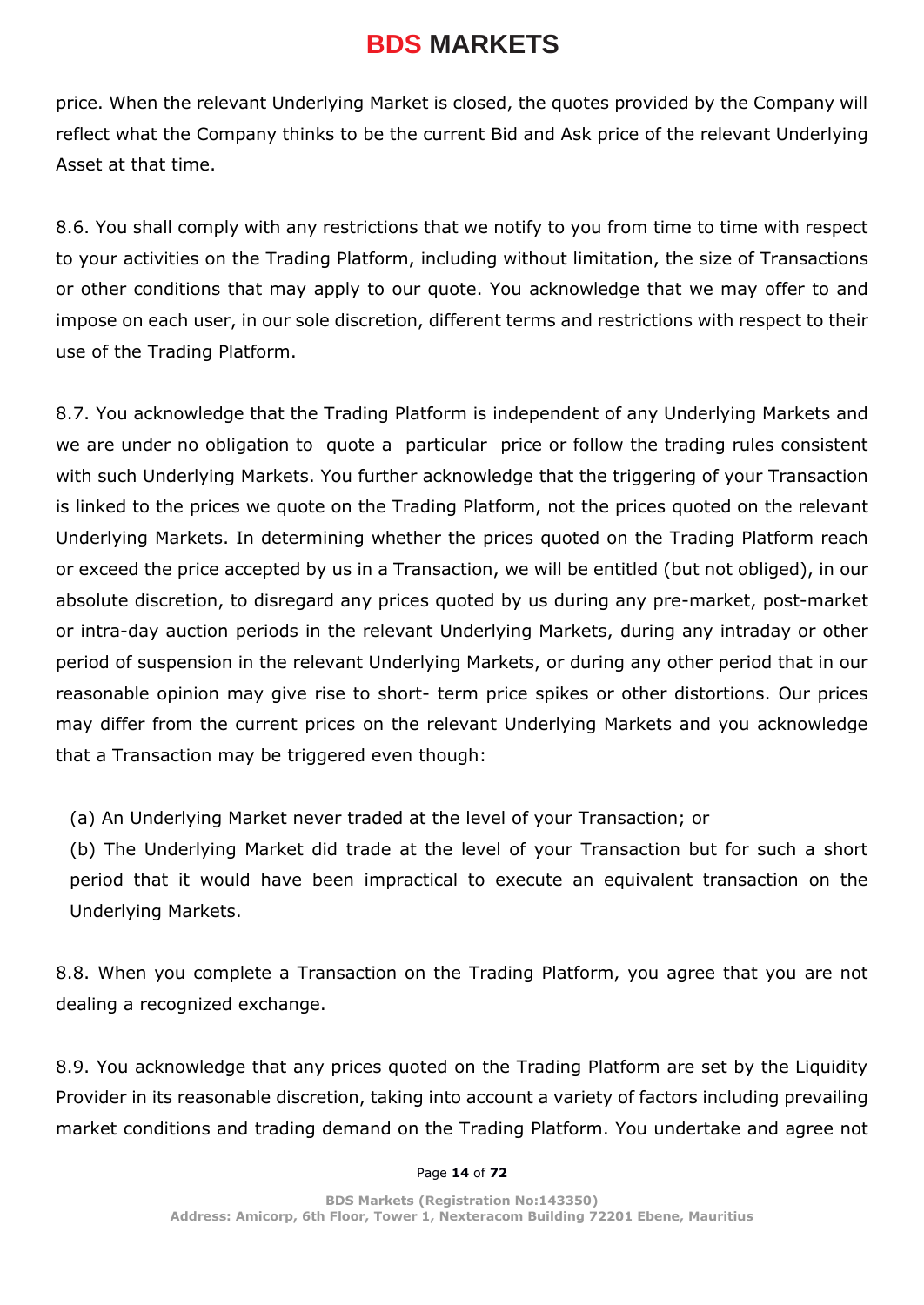to use the prices quoted on the Trading Platform for any purpose other than for your own trading purpose, and you agree not to redistribute our prices to any other person whether such redistribution is for commercial or other purposes.

8.10. You acknowledge that each Transaction is made for a specified number of units that constitute the Underlying Asset. You may only complete Transactions on the Trading Platform for the minimum number of units as set forth on the Trading Platform as the "Unit Amount", and in multiples of such "Unit Amount" up until the maximum amount permitted by the Trading Platform. You acknowledge and agree that we may set, in our sole and absolute discretion, the "Unit Amount" for each Underlying Asset.

8.11. Each Transaction opened by you, and any Transaction completed, will be binding on you notwithstanding that by opening the Transaction you may have exceeded any credit or other limit applicable to you or in respect of your dealings with us.

8.12. Subject to Paragraph 8.15 you may request a quote to open or close a Transaction for a particular Underlying Asset, at any time during the Trading Hours for such Underlying Asset. We will be under no obligation to but may, in our absolute discretion, provide a quote and accept and act on your offer to open or close a Transaction for an Underlying Asset outside of the Trading Hours of such Underlying Asset. In some cases, Transactions may only be traded during the time when the relevant Underlying Market where the Underlying Asset traded is open. Trading Hours are displayed on the Trading Platform under the details link for each specific Underlying Asset. It is your responsibility to ensure you are aware of which Underlying Asset may be affected.

8.13. Without prejudice to any of our right hereunder, if, prior to the acceptance of your offer to open or close a Transaction, we become aware that any of the factors set out in clause 8.14 have not been met, we reserve the right to reject your offer outright. If we have, nevertheless, already opened or closed a Transaction prior to becoming aware that a factor set out in clause 8.14 has not been met, we may, in our absolute discretion, either treat such a Transaction as void from the outset or close it at our then prevailing price. However, we may, in our absolute discretion, allow you to open or, as the case may be, close the Transaction in which case you will be bound by the opening or closure of such Transaction, notwithstanding that the factors in Paragraph 8.14 were not satisfied.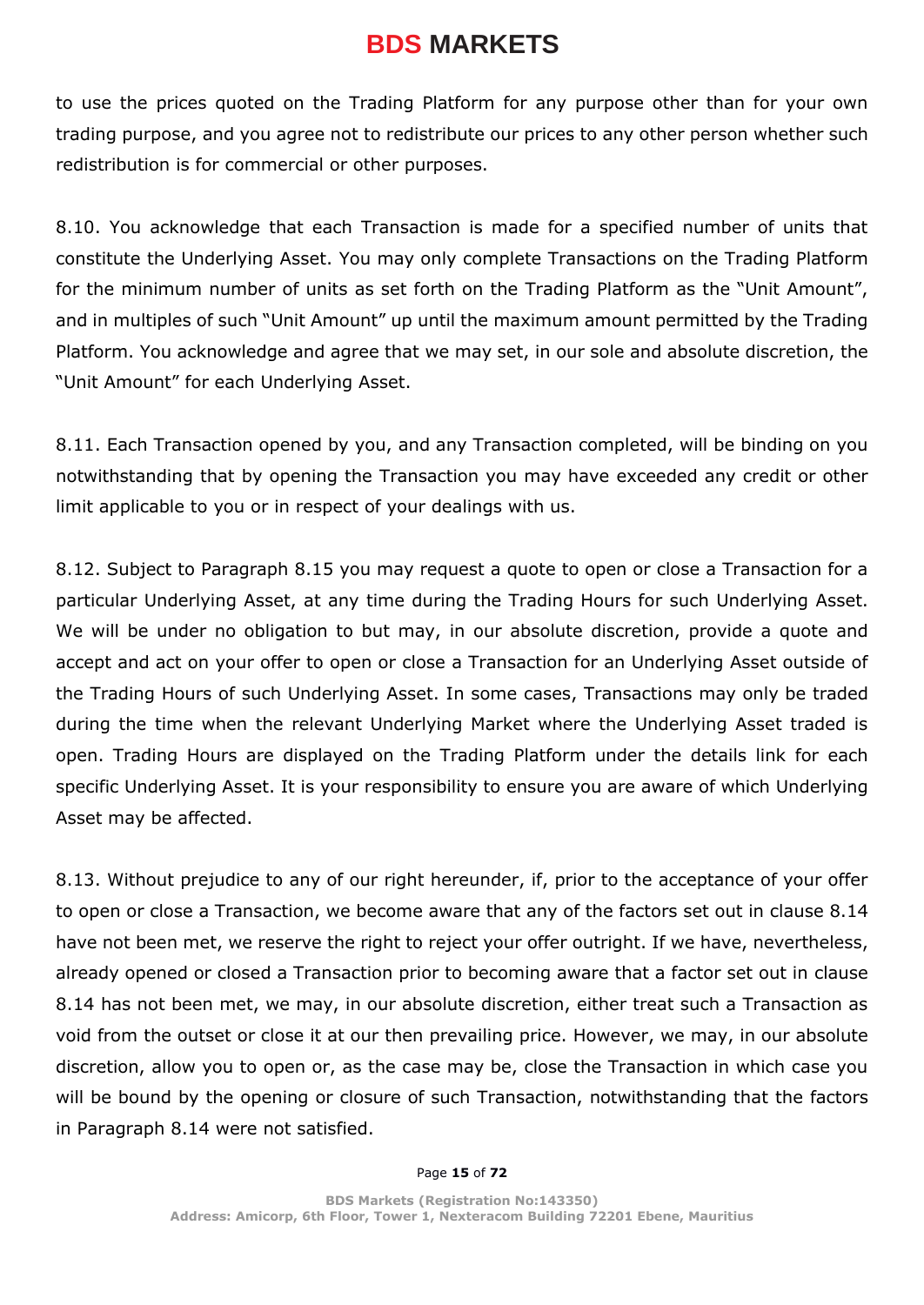- 8.14. The factors referred to in Paragraph 8.13 include the following:
	- (a) the quote must be obtained via the Trading Platform or by such other means as we may from time to time notify you;
	- (b) your offer to open or close the Transaction must be given while the quote is still valid;
	- (c) the quote must not contain a Manifest Error;
	- (d) when you offer to open a Transaction, the number of units in respect of which the Transaction is to be opened must be neither smaller than the minimum unit amount specified on the Trading Platform for the Instrument, as applicable, from time to time, nor greater than the amount permitted in accordance with the terms of this Agreement;
	- (e) when you offer to close part but not all of an open Transaction both the part of the Transaction that you offer to close and the part that would remain open if we accepted your offer must not be smaller than the minimum unit amount specified on the Trading Platform;
	- (f) Force Majeure Event must not have occurred when you offer to open or close a Transaction;
	- (g) an Event of Default must not have occurred in respect of you;
	- (h) when you offer to open any Transaction, the opening of the Transaction must not result in your exceeding any initial or maintenance margin amount, credit or other limit placed on your dealings;
	- (i) subject to Paragraph 8.12, your offer must be given to us during the Trading Hours for the applicable Underlying Asset in respect of which you offer to open or close the Transaction;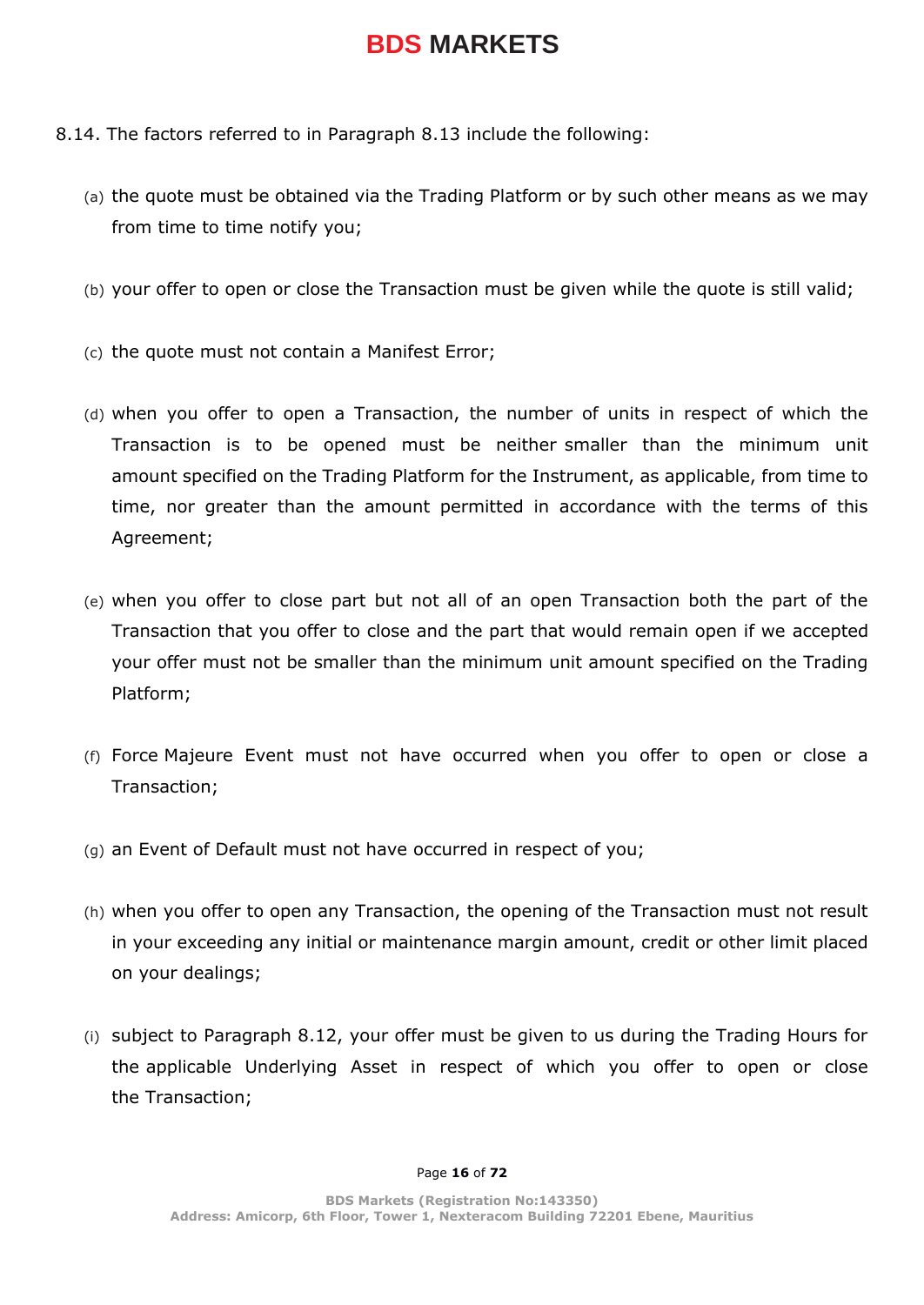- (j) the internet connection or communications are not disrupted;
- (k) there is no request of regulatory or supervisory authorities of Mauritius or a court order to the contrary;
- (l) the legality or genuineness of the Order is under not under doubt;

(m) there are Normal Market Conditions; and

(n) any other reasonable factor that we, in our sole discretion, notify you from time to time.

8.15. If, before your offer to open or close a Transaction is accepted by us, our quote moves to your advantage (for example, if the price goes down as you buy or the price goes up as you sell) you agree that we can (but do not have to) pass such price improvement on to you. The effect of such action being that the level at which you offer to open or close a Transaction will, upon acceptance by us, be altered to the more favorable price. You acknowledge that it is in your best interests for us to alter the level of your offer in the manner contemplated in this Paragraph and you agree that any offer altered in accordance with this Paragraph, once accepted by us, results in a fully binding agreement between us.

Without derogating from the foregoing, you acknowledge that it is within our complete discretion as to when we will pass on a price improvement to you. You should also note that we will only pass on a price improvement within allowable limits.

8.16. The Company is under no obligation, unless otherwise agreed in the Agreement, to monitor or advise the Client on the status of any Transaction or to close out any Client's Open Positions. When the Company decides to do so, this will be done on a discretionary basis and will not be considered an undertaking of an obligation to continue. It is the Client's responsibility to be aware of his positions at all times.

8.17. Insolvency. If a Company, whose Underlying Asset forms the FX and CFD goes into insolvency or is otherwise dissolved, we shall close any such of your open Transactions in FX and CFD of that Underlying Asset. The closing date shall be the date of insolvency.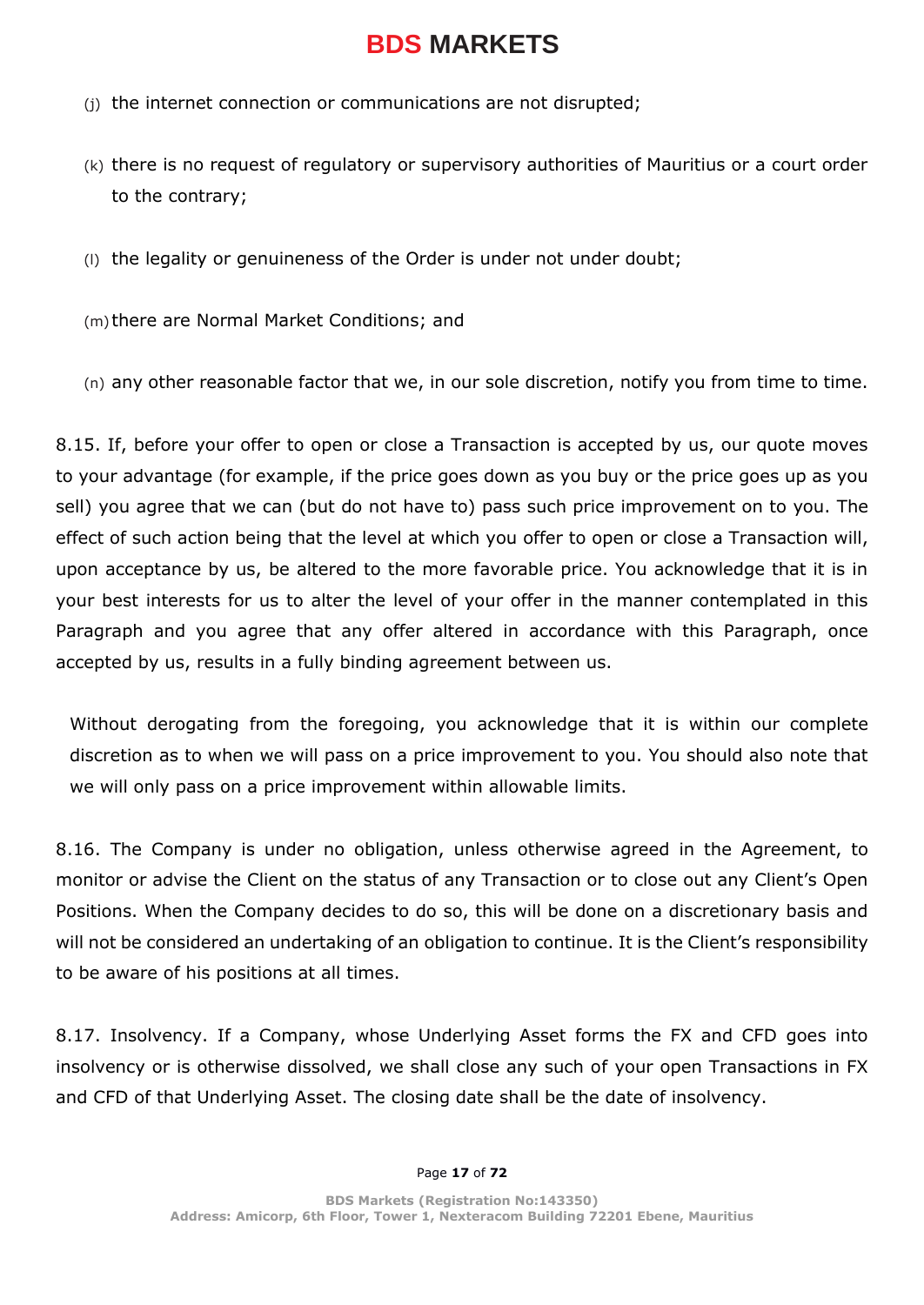#### 8.18. Abusive Trading

8.18.1. If the Company reasonably suspects that the Client performed abusive trading such as, but not limited to, pip-hunting, scalping, arbitrage, manipulations or a combination of faster/slower feeds, it may, at its absolute discretion, at any time and without prior Written Notice, take one or more of the following actions:

- (a) Terminate this Agreement immediately without prior notice to the Client;
- (b) Cancel any Open Positions;
- (c) Temporarily or permanently bar access to the Trading Platform or suspend or prohibit any functions of the Trading Platform;
- (d) Reject or Decline or refuse to transmit or execute any Order of the Client;
- (e) Restrict the Client's trading activity;
- (f) In the case of fraud, reverse the funds back to real owner or according to the instructions of the law enforcement authorities of the relevant country;
- (g) Cancel or reverse of profits gained through abusive trading or the application of artificial intelligence in the Client Account;
- (h) Take legal action for any losses suffered by the Company.

8.18.2 Clients understand that Corporate Actions inevitably affect the price movement of an underlying asset and accept that, for the purposes of this Agreement, deliberately taking advantage of Corporate Actions while trading with BDSwiss is a form of abusive trading which may trigger any of the actions listed under paragraph 8.18.

Should abusive trading in the above form, or any intent to do so, be suspected, the Company may, in its sole and absolute discretion, (a) adjust or refuse to accept or close any open positions, (b) adjust swap charges on equities or indices CFDs for any Client's trading account(s), (c) reverse and/or subtract, even retrospectively, any cumulative profits derived in such a way from a Client's balance.

Clients understand that they are solely responsible for checking any available information on Corporate Actions that may affect their positions and the Company has no obligation to proactively contact its Clients holding any such positions.

#### Page **18** of **72**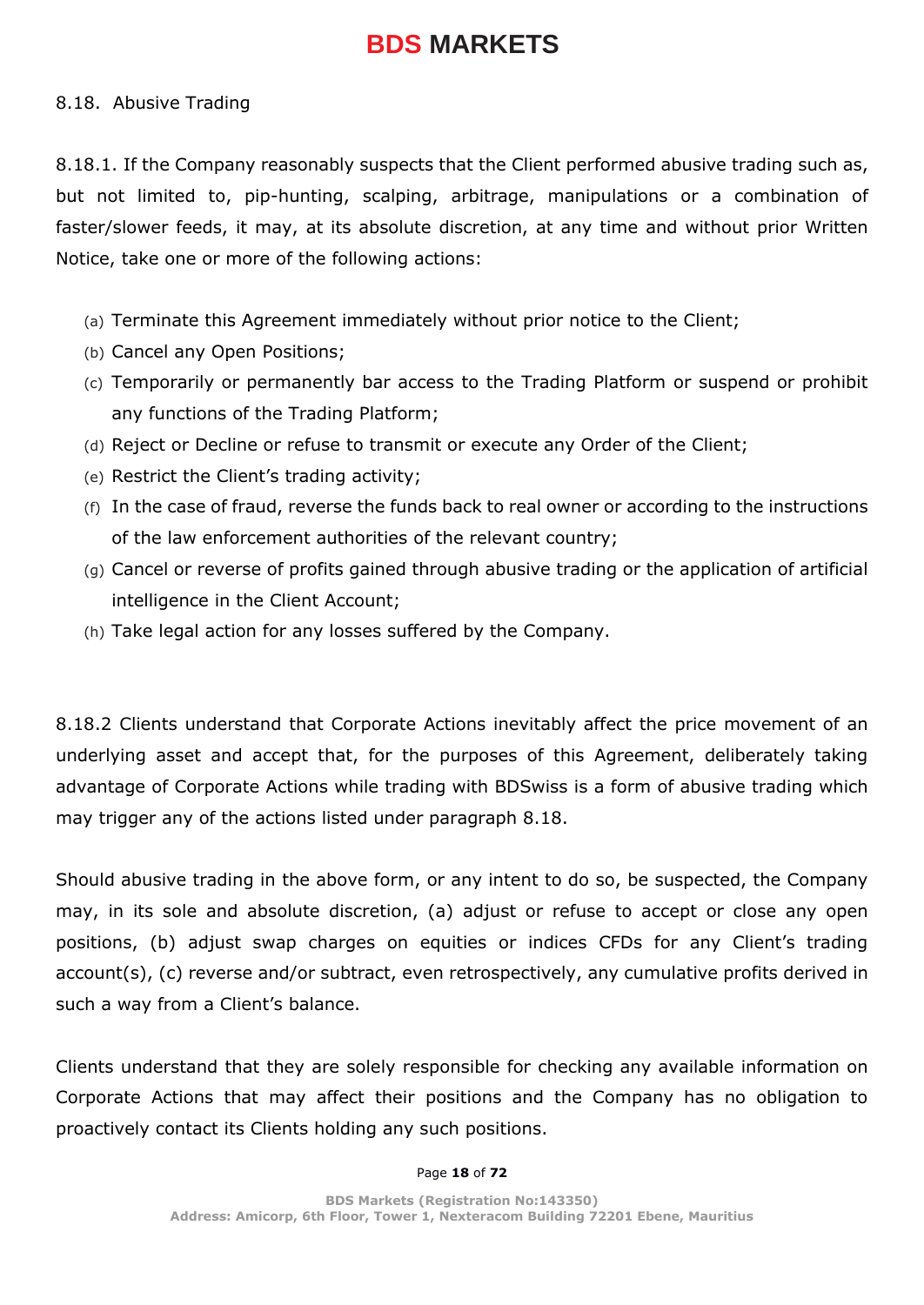8.19. The Company will use reasonable efforts to execute an Order, but it is agreed and understood that despite the Company's reasonable efforts transmission or execution may not always be achieved at all for reasons beyond the control of the Company.

8.20 The Company reserves the right to adjust swap charges on equities or indices CFDs for any Client's trading account and/or reverse any cumulative profits derived if it suspects that the particular Client is deliberately attempting to take advantage of any Corporate Actions (i.e., ex-dividend, share split etc.) affecting the price movement of the underlying assets.

## **9.ARBITRAGE**

9.1. Internet, connectivity delays, and price feed errors sometimes create a situation where the price displayed on the Trading Platform does not accurately reflect the market rates. The concept of arbitrage and or taking advantage of these internet delays cannot exist in an OTC market where the Client is buying or selling directly from the principal. The Company does not permit the practice of arbitrage on the Trading Platform. Transactions that rely on price latency arbitrage opportunities may be revoked, without prior notice. The Company reserves the right to make the necessary corrections or adjustments on the Account involved, without prior notice. Accounts that rely on arbitrage strategies may at the Company's sole discretion be subject to the Company's intervention and the Company's approval of any Orders. Any dispute arising from such quoting or execution errors will be resolved by the Company in their sole and absolute discretion.

9.2. The Company shall have no obligation to contact the Client to advice upon appropriate action in light of changes in market conditions or otherwise.

9.3. The Client agrees to indemnify and hold the Company, its affiliates and any of their directors, officers, employees and agents harmless from and against any and all liabilities, losses, damages, costs and expenses, including legal fees incurred in connection with the provision of the services under these Terms provided that any such liabilities, losses, damages, costs and expenses have not arisen for the Company's gross negligence, fraud or willful default.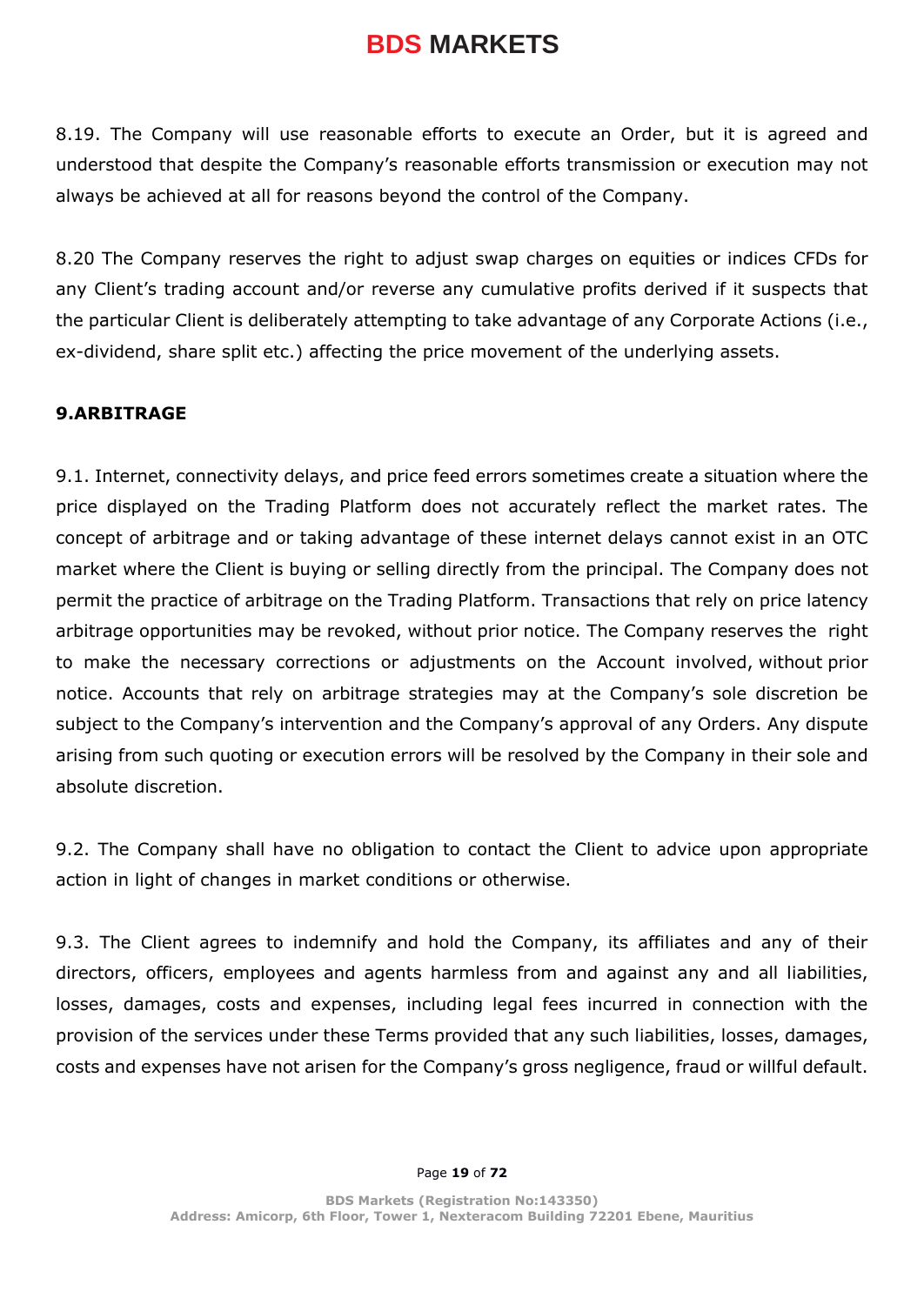#### **10. PROHIBITED TRADING**

10.1. The Client agrees and acknowledges that the service provided by the Company to the Client hereunder is not adapted for certain trading techniques commonly known as "arbitrage trading", "picking/sniping" (Snipping: the situation where the Client is prematurely buying or selling near preset prices). In the event of the Client employing such techniques, the Client agrees and acknowledges that the Company may at the Company's sole discretion take one or more, or any portion of, the following actions:

- (a) Close the Client's account(s);
- (b) Suspend the Client's account for an indefinite period of time;
- (c) Carry out an investigation on the Client's account for an indefinite period of time;
- (d) Charge a penalty fee to the Client in the same or greater amount of money that resulted from the Client using such techniques.

10.2. The Client shall not unlawfully access or attempt to gain access, reverse engineer or otherwise circumvent any security measures that the Company has applied to the Platform.

10.3. It is absolutely prohibited to take any of the following actions:

(a) use any software, which applies artificial intelligence analysis to the Company's system and Trading Platform;

(b) intercept or monitor, damage or modify any communication which is not intended for him/her;

(c) use any type of spider, virus, worm, trojan-horse, time bomb or any other codes or instructions that are designed to distort, delete, damage or disassemble the Trading Platform or the communication system or any system of the Company;

(d) send any unsolicited commercial communication not permitted by Applicable Law.

#### **11. UNTRUE TRADES**

11.1. The Company shall have the right to annul and/or reverse any trades which are deemed untrue or opened at a fictitious price not existing on the market at the time of opening. Such cases include but are not limited to trades based on a non-market Quotation or based on latency

#### Page **20** of **72**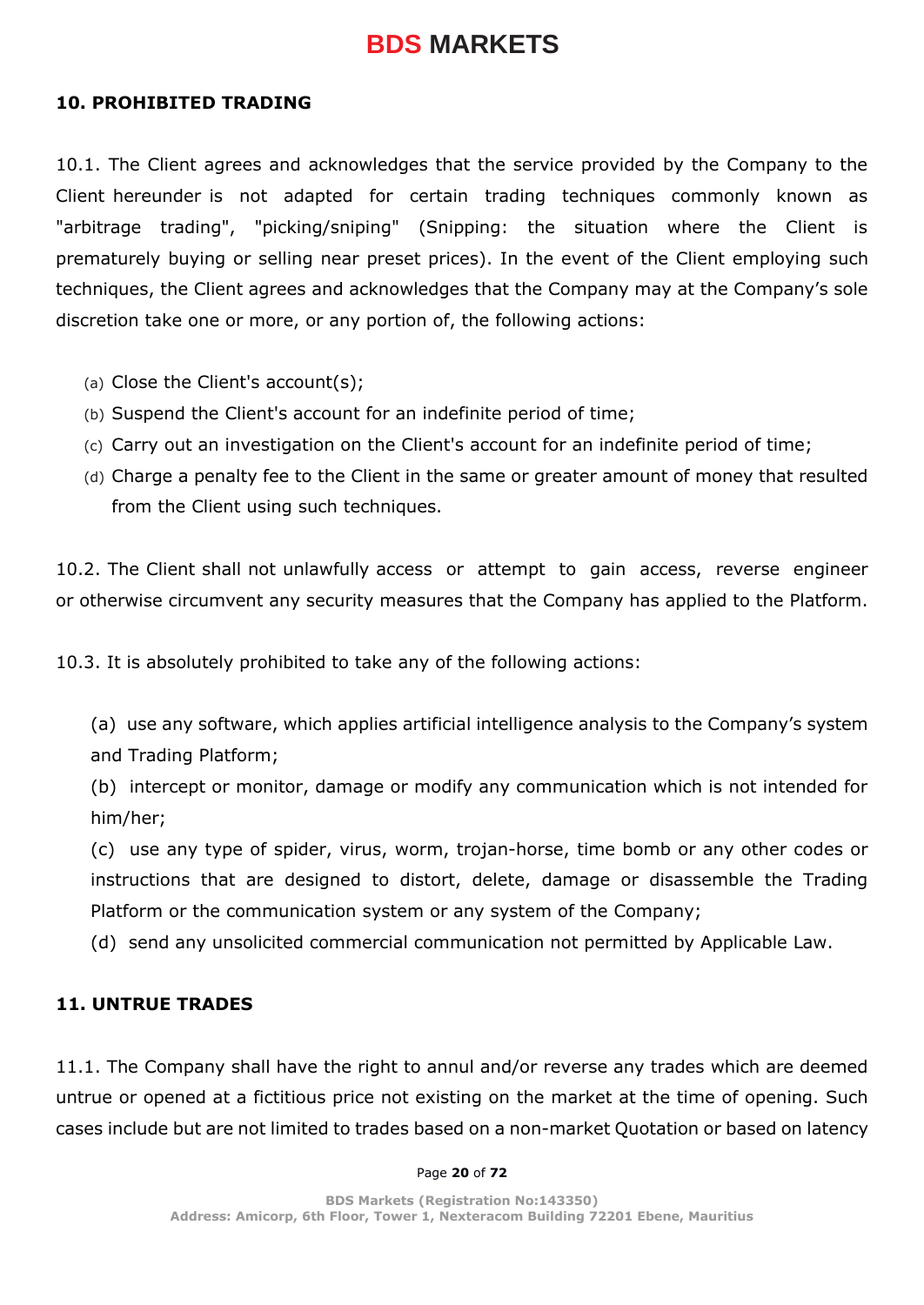trading (such as old prices).

## **12. TRADING VOLUME LIMITATION**

12.1. The Company reserves the right to increase or decrease the trading volume limitation level of one or more instruments at any time without giving prior notice. The volume limitation is applied on a per client basis and in accordance with the table below. (The volume below is expressed on NET standard lot,  $1 = $100.000$  USD).

| Instrument    | Vol. Limit (Lots) |
|---------------|-------------------|
| <b>USDCNH</b> | 5                 |
| <b>USDDKK</b> | 5                 |
| <b>USDHKD</b> | 5                 |
| <b>USDHUF</b> | 5                 |
| <b>USDNOK</b> | 5                 |
| <b>USDRUB</b> | 5                 |
| <b>USDSEK</b> | 5                 |
| <b>USDTRY</b> | 5                 |
| <b>USDZAR</b> | $\overline{5}$    |
| <b>USDCHF</b> | 20                |
| <b>USDSGD</b> | 5                 |
| <b>EURDKK</b> | 5                 |
| <b>EURHUF</b> | 5                 |
| <b>EURNOK</b> | 5                 |
| <b>EURCHF</b> | 20                |
| ZARJPY        | $\overline{5}$    |
| <b>CHFJPY</b> | $\overline{20}$   |
| <b>GBPCHF</b> | 20                |
| <b>NZDCHF</b> | 20                |
| <b>AUDCHF</b> | 20                |

12.2 In the event that the Client attempts to exceed the volume limit on any of the Instruments described above the request will be automatically declined and an "Off quote" message will be displayed.

#### Page **21** of **72**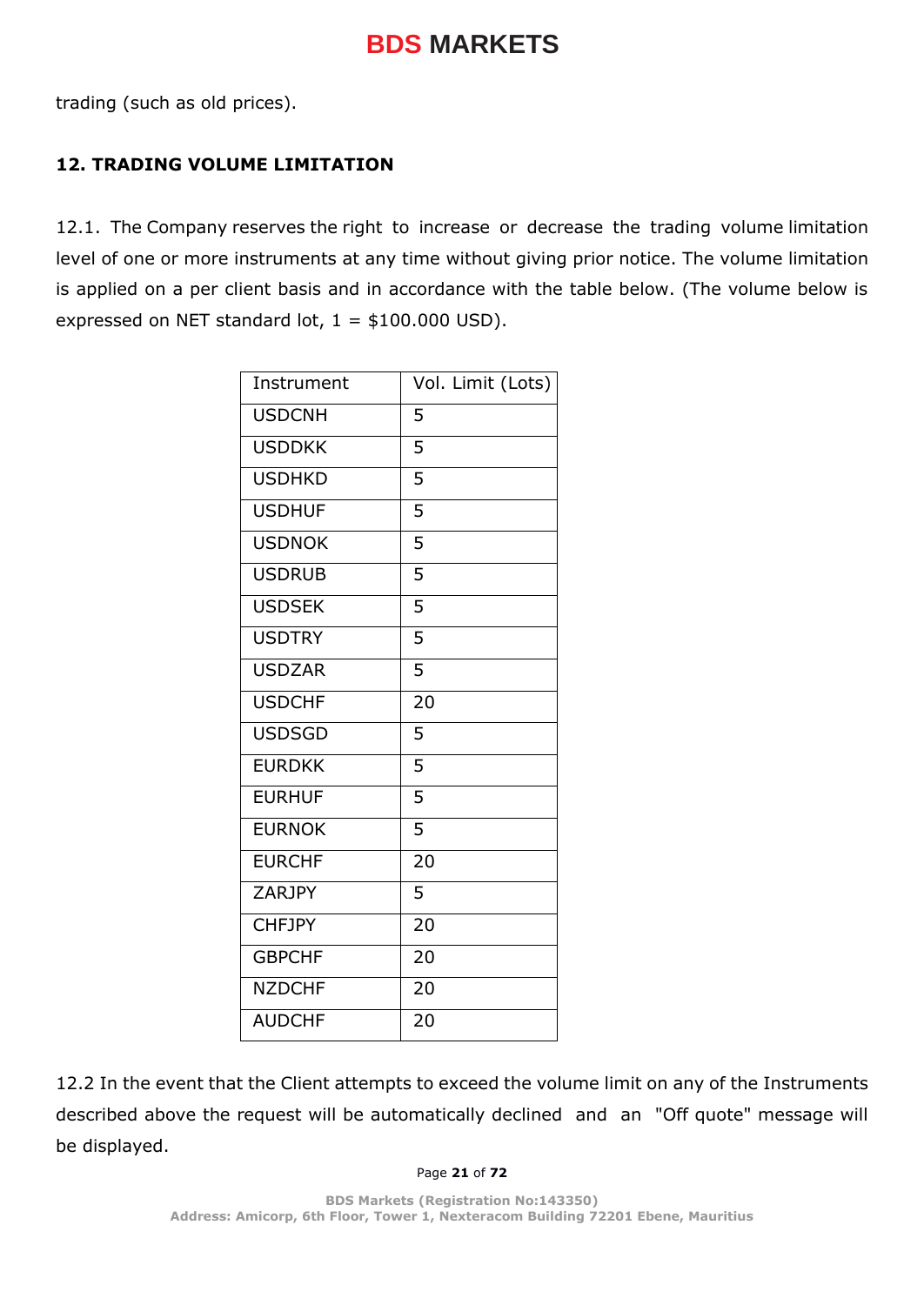#### **13. EVENTS OF DEFAULT**

13.1. The Execution Venue and/or the Company reserves the right to retain, or make deductions from, any amounts which the Execution Venue and/or Company owes, or is holding for the Client, if any amounts are due from the Client to the Company.

13.2. The Client hereby authorizes the Execution Venue and the Company, at the Execution Venue's and/or Company's discretion, at any time and without notice or liability to the Client, to sell, apply, set-off and/or charge in any manner any or all of the Client's assets and/or the proceeds from such assets which the Execution Venue and/or Company has custody or control, in order to discharge all or any of the Client's obligations to the Execution Venue and the Company.

13.3. Each and any of the following events shall constitute an Event of Default if:

- a. The Client fails to make any payment or fails to do any other act or thing required by these Terms.
- b. The Client fails to remit funds necessary to enable the Execution Venue to take delivery under any Contract on the first due date.
- c. The Client fails to provide assets for delivery, or take delivery of assets, under any Contract on the first due date.
- d. The Client dies or becomes of unsound mind or is declared absent.
- e. An application is made in respect of the Client for an interim order or if a bankruptcy petition is presented in respect of the Client or, if a partnership, in respect of one or more of the partners, or if a company, a receiver, trustee, administrative receiver or similar officer is appointed.
- f. A petition is presented for the winding-up or administration of the Client.
- g. An order is made, or a resolution is passed for the winding-up or administration of the Client (other than for the purposes of amalgamation or reconstruction with the prior written approval of the Company).
- h. Any distress, execution or other process is levied against any property of the Client and is not removed, discharged or paid within 7 (seven) days: or
- i. Any security created by any mortgage or charge becomes enforceable against the Client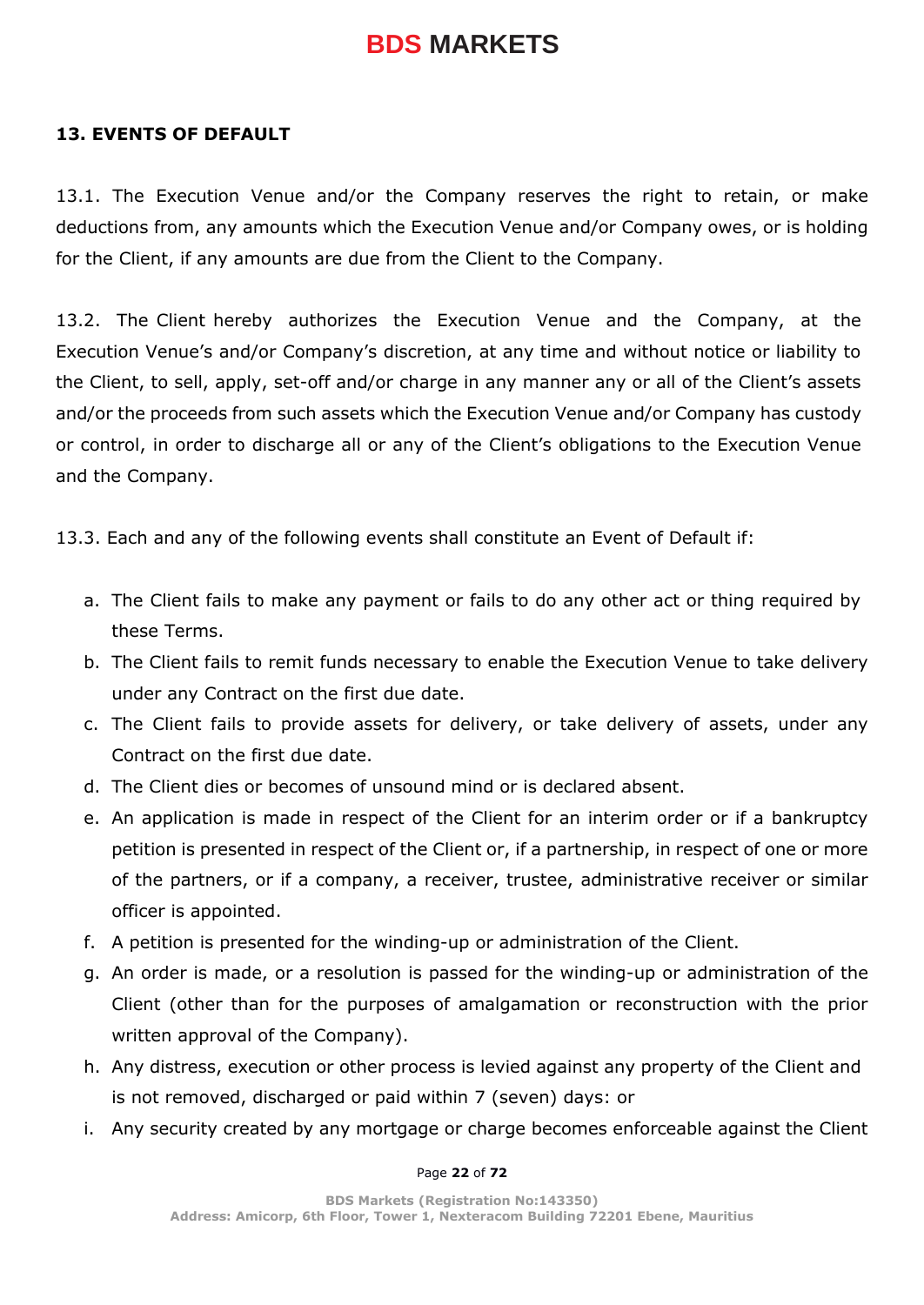and the mortgagee or charge takes steps to enforce the security or charge.

- j. Any indebtedness of the Client or any of its subsidiaries becomes immediately due and payable, or capable of being declared so due and payable, prior to its stated maturity by reason of default of the Client (or any of its subsidiaries) or the Client (or any of its subsidiaries) fails to discharge any indebtedness on its due date.
- k. The Client fails to fully comply with any obligations within the text of these Terms or any Contract including failure to meet margin requirements.
- l. Any of the representations or warranties given by the Client are, or become, untrue.
- m. The Execution Venue or the Client is requested to close out a Contract (or any part of a Contract) by any regulatory agency or authority; or
- n. The Company is obliged to so by operation of law.
- o. The Company reasonably considers it necessary for its own protection.
- p. There is reasonable suspicion that the Client involves the Company in any type of fraud or illegality.
- q. The Company suspects that the Client is engaged into money laundering activities or terrorist financing or other criminal activities.

13.4. Upon the existence of an Event of Default, the Execution Venue and/or the Company shall at its discretion be entitled to take any of the following actions:

- a) sell or charge in any way any or all of the Client's Security, assets and property which may from time to time be in the possession or control of the Execution Venue or call on any guarantee.
- b) purchase any Security, investment or other property where this is, or is in the reasonable opinion of the Execution Venue likely to be, necessary in order for the Execution Venue to fulfill its obligations under any Contract; in this case the Client shall reimburse the Execution Venue, the full amount of the purchase price plus any associated costs and expenses.
- c) delivers any Security investment or property to any third party, or otherwise take any action the Execution Venue considers being desirable in order to close out any Contract.
- d) require the Client to immediately close out and settle a Contract in such manner as the Execution Venue may in its absolute discretion request.
- e) enter into any foreign exchange transaction, at such rates and times as the Execution Venue may determine, in order to meet obligations incurred under a Contract; and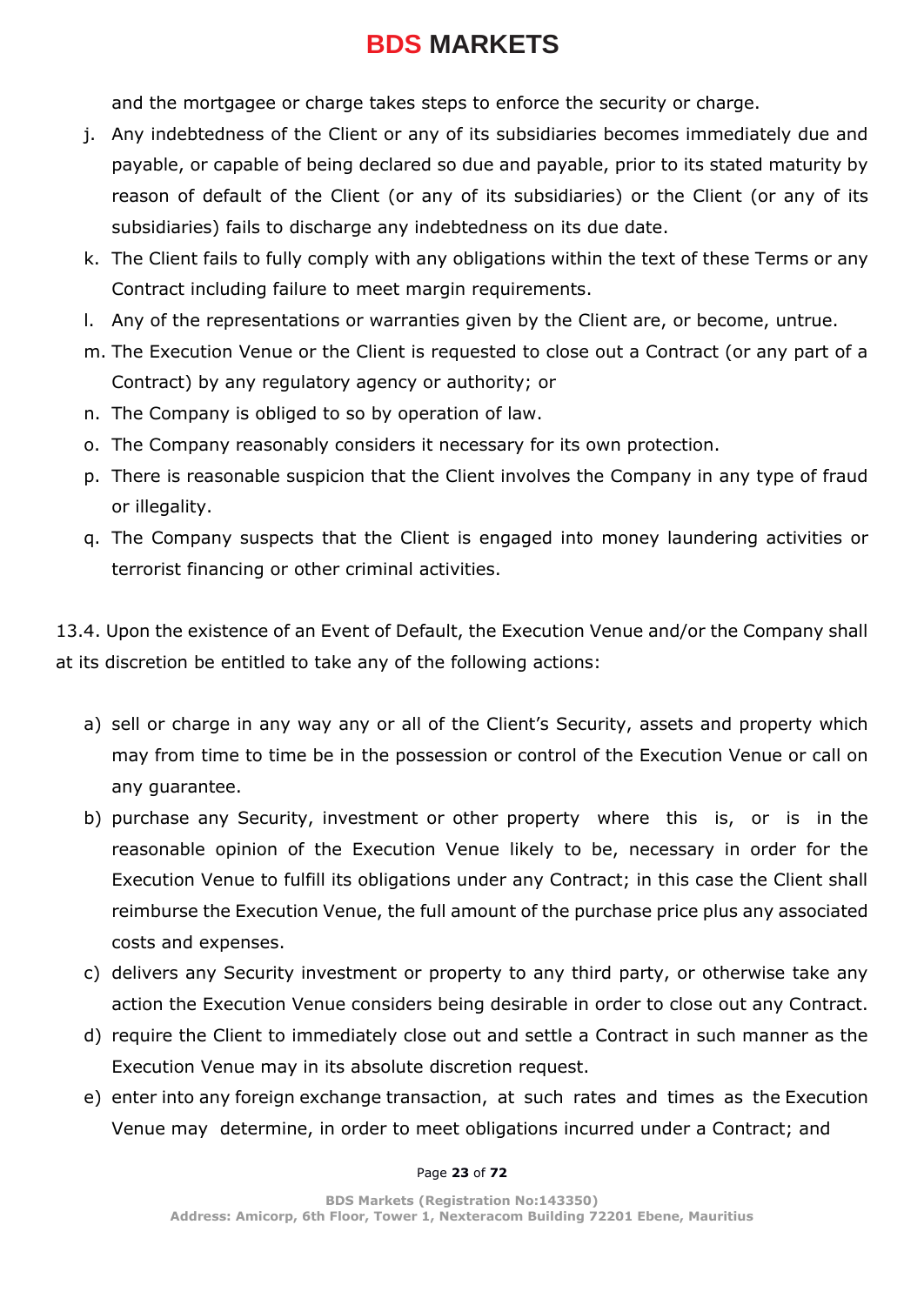- f) invoice back all or part of any assets standing to the debit or credit of any Account (this involves commuting Execution Venue's or the Client's obligation to deliver an asset into an obligation to pay an amount equal to the market value of the asset (determined by the Execution Venue in its absolute discretion) on the date invoicing back takes place).
- g) terminate this Agreement without notice
- h) debit the Account(s) for the amounts which are due to the Company
- i) closes any or all of the Accounts held with the Company; j. combine Client Accounts, consolidate the Balances in such Client Accounts and to set off those Balances
- j) refuse to open new Accounts for the Client.

13.5. The Client hereby authorizes the Company to take all or any measures described in this Clause without notice to the Client and acknowledges that the Execution Venue shall not be responsible for any consequences of it taking any such steps, unless the Execution Venue has exercised gross negligence in connection herewith. The Client shall execute such documents and take such other action as the Company may request in order to protect the rights of the Company in accordance with these Terms or within the scope of any agreements between the Client and the Company.

13.6. If the Company exercises its rights to sell any Securities or property of the Client under this Clause, it will effect such sale, without notice or liability to the Client, on behalf of the Client and apply the proceeds of sale in or towards discharge of any or all of the Client's obligations to the Execution Venue.

13.7. Without prejudice to the Company's other rights, the Company may, at any time and without notice, combine or consolidate all or any of the Accounts maintained by the Client with the Company and off-set any amounts owed to or by the Company in such manner as the Company may determine.

## **14. COPY TRADING**

This paragraph sets out the specific terms that shall apply to the Client (in this Section, hereafter referred to as 'You" or the "Follower") when using the Copy Trading functionality of the Company.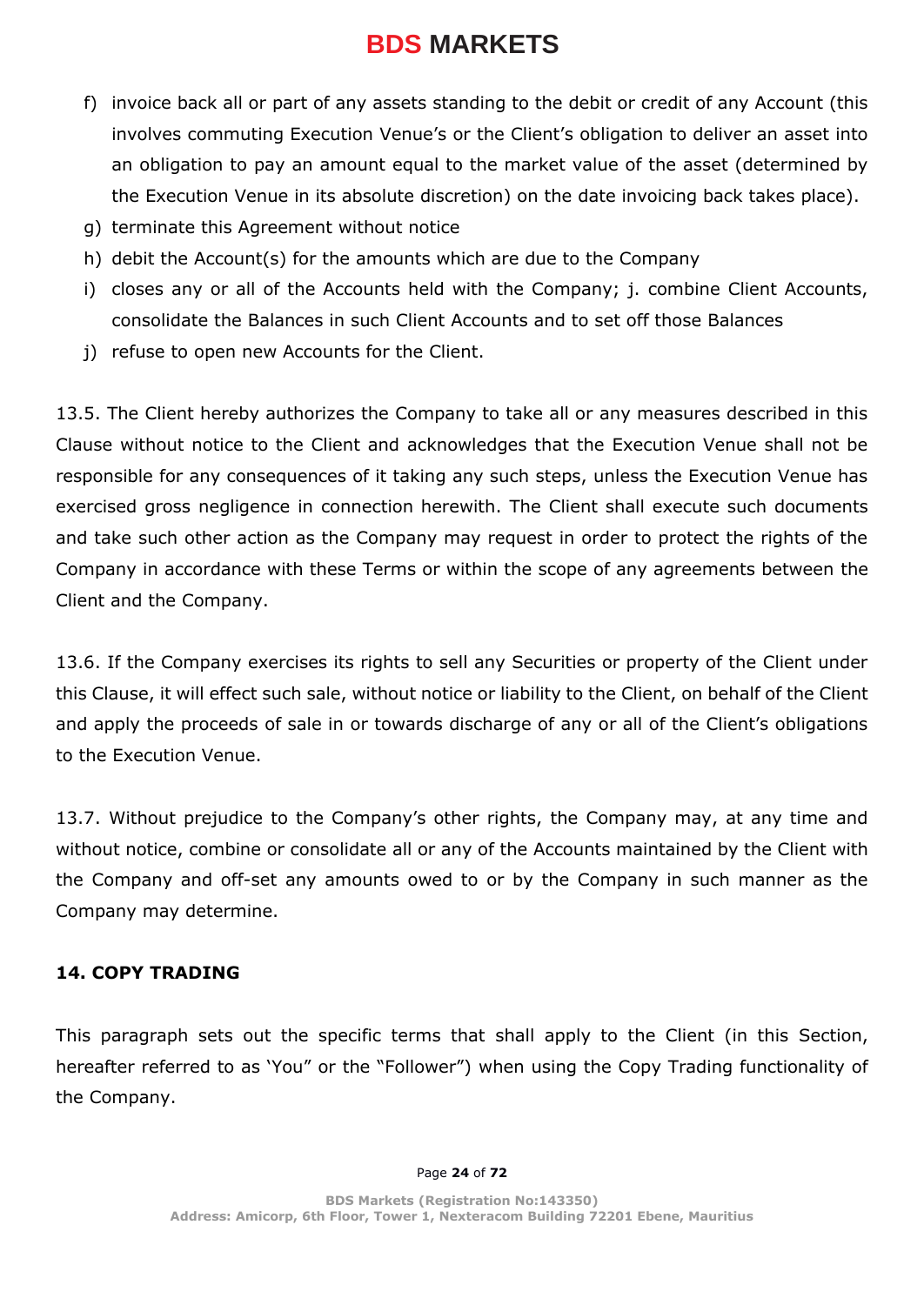#### **14.1. What is Copy Trading**

14.1.1 When using the Copy Trading Services, the Client agrees to use our Portfolio Management Services.

14.1.2 The Company provides the Client with the capacity to interact, follow and copy other traders and strategies by using the information of your Partner (in this Section hereafter referred to as "the Master" or ''the Partner" or "Trader" ). The information will include detailed account information, trading histories, risk profiles, and other information in relation to traders and/or strategies that may be useful to the Client when deciding whether to copy a Trader and/or strategy.

14.1.3 Copy Trading is a trading functionality which allows you to copy the account of other traders. You do this by copying a specific BDSwiss trader account. By placing a Copy Order, you authorise the Company to automatically adjust your account to the account of the trader selected for copy without any prior approval. This will be done on a pro rata basis with the same products and the same trading instructions. For example, you may start copy trading, stop copy trading at any time you wish.

14.1.4 For better understanding please read the paragraph 14.2 - "Copy trading", and paragraph 14.7 - "Placing an order" for more information on how to place a copy trade on our platform.

#### **14.2. Copy Trading Services**

14.2.1 The Copy Trading Service allows the Client to copy trades on the Company's platform in one way:

a. Copy a Partner: where you can choose to copy the orders in an account of your Partner. For more information, please refer to paragraph 14.7 - "Placing an order".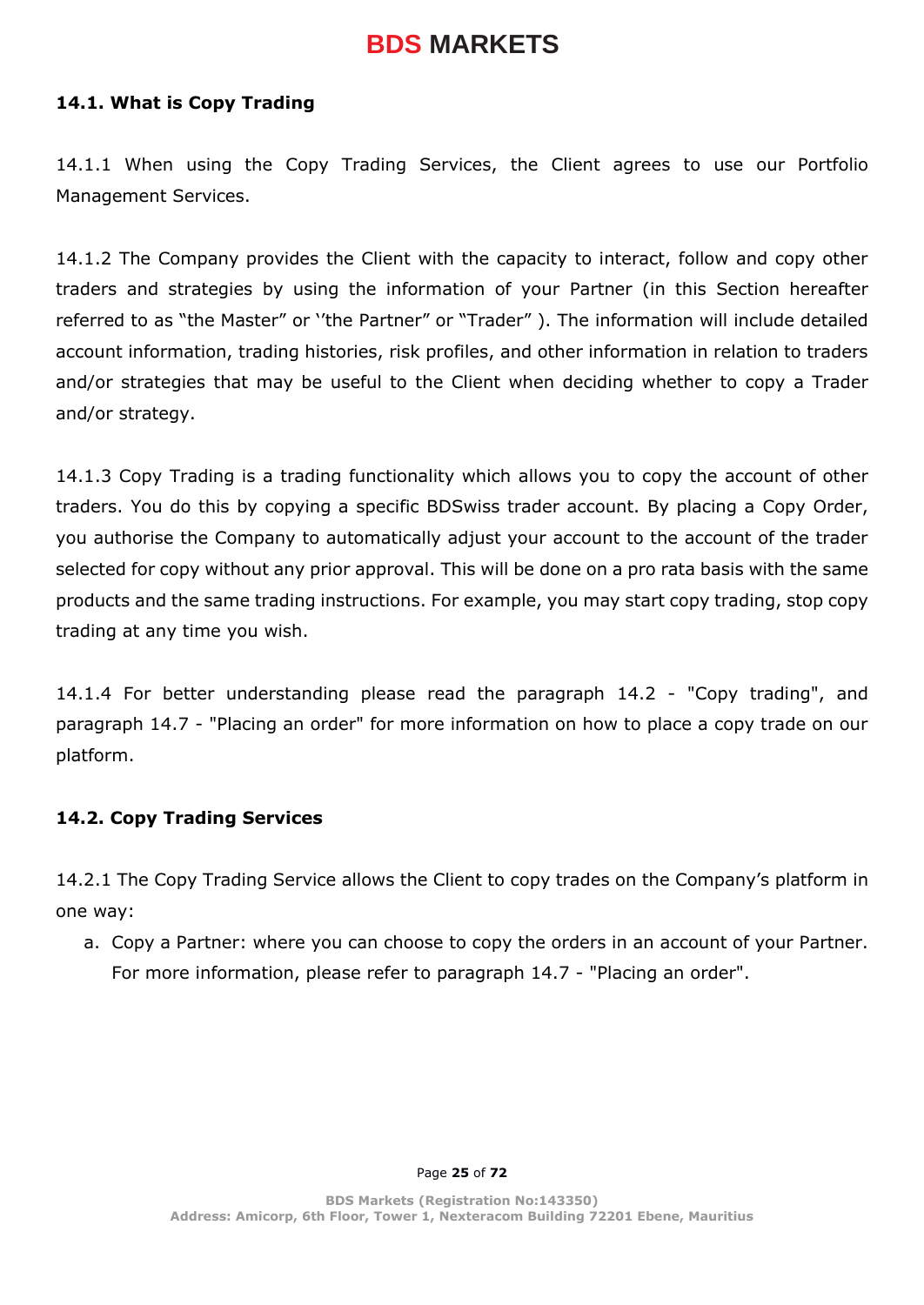#### **14.3. Classification of Trade**

14.3.1 The Copy Trading Services may result in trades in a number of financial instruments. Each trade opened on the Client's behalf as part as the Copy Trading will usually be classified under the same asset class as classified in the copied account.

14.3.2 If you are restricted from trading a certain asset class due to Applicable Law or other regulatory requirements, then the Company will take reasonable steps, where permitted by Applicable Law, to ensure that an equivalent or similar trade is opened to replace the restricted trade.

14.3.3 You should read the General Terms and Conditions and the Schedule which applies to the underlying instrument for more information.

#### **14.4. Limitations**

14.4.1 The Company does not provide personalised investment recommendations, investment advice, tax related advice or other financial related advice of any kind. Any explanation or information which the Company gives to you as part of a copy trade, or about the performance of the copy trade is not intended to be and should not be considered as advice. This information is provided by the Company solely for informational purposes.

14.4.2 You should use any information gathered from our website as a starting point for your own independent research and investment decision making. However, you should not make investment decisions based on information provided on the Company's platform.

14.4.3 The Company will take reasonable steps to monitor the performance of any copied trader, as well as the performance of the different trading strategies and portfolios. We reserve the right to pause, stop, or block:

- b. any Partner of the Company from being copied;
- c. any Client /Follower from copying a Partner.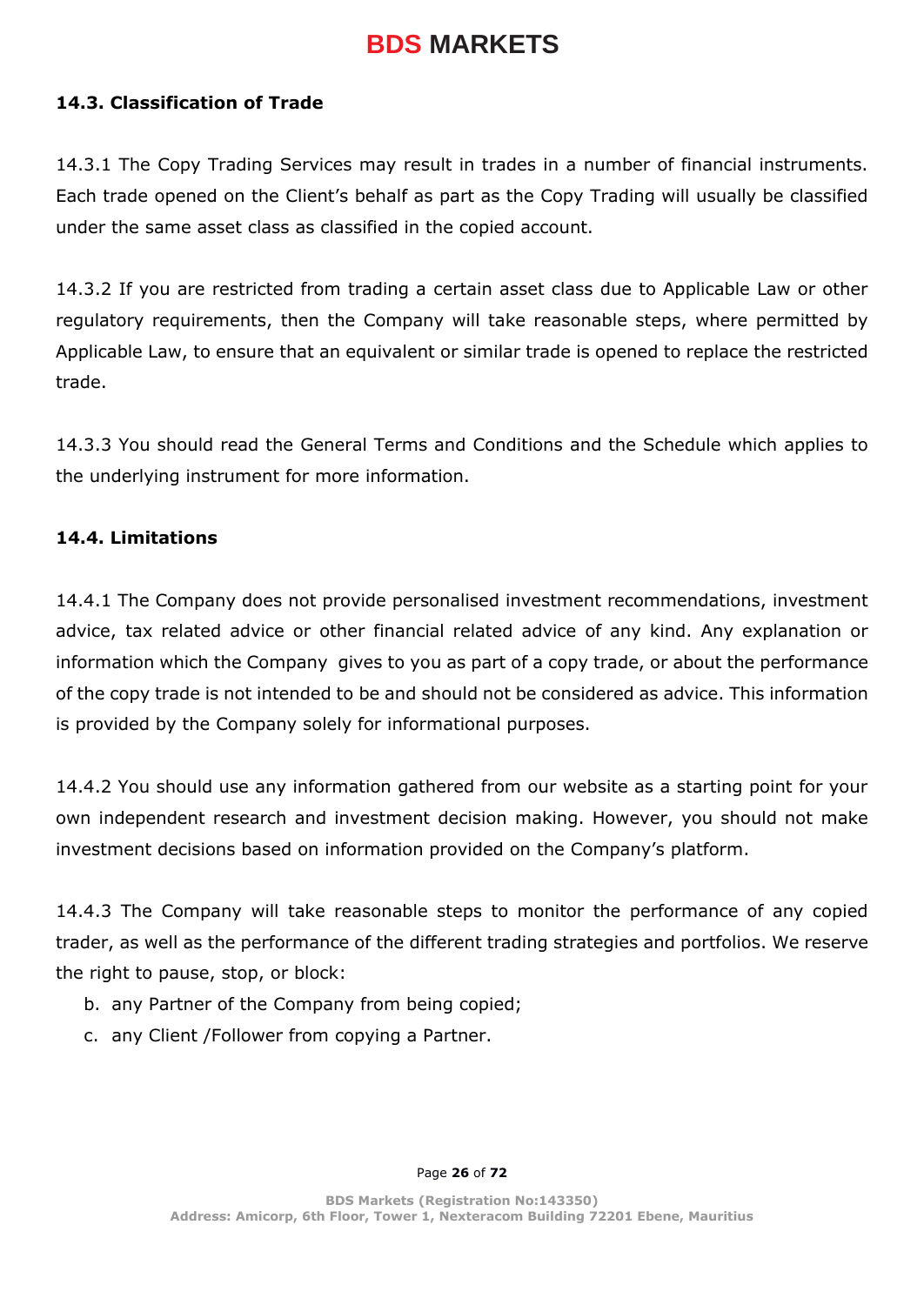### **14.5. Risks of Copy Trading**

14.5.1 In making a decision to copy a specific Partner and/or strategy, you should consider your financial situation, including your financial commitments. You should understand that Copy Trading is highly speculative and that you could sustain significant losses exceeding the amount used to copy a Partner as a result of the following:

- a. it will involve automated trading execution whereby trades are opened and closed in your account without your manual intervention, unless the Client uses Copy Trading Services without performance fees.
- b. Copied trades in amounts lower than the minimum trade will not be opened.
- c. You will only copy newly opened trades from the point the Copy Trading has been activated for you. Older trades will not be copied.
- d. The Copy Trader functionality may generate a materially different result than the trader that you copied. This is due to a number of different factors including starting account balance, minimum trade size, the investor's account settings, differences in spread, interest and investment price at time of investment, and also the difference in fees that may incurred.
- e. Following/copying the trading decisions of inexperienced and/or unprofessional traders; and/or
- f. Following/copying traders whose ultimate purpose or intention, or financial status may differ from yours.

14.5.2 The Company is unable to provide any guarantee as to the performance of any particular investment, account, portfolio or strategy.

14.5.3 Past performance, risk scores, statistics and any other information with respect to BDSwiss Traders under our Copy Trader functionality, are not reliable indicators of future performance. The Company does not represent or guarantee that you will achieve profits or losses like those shown on the BDSwiss trader or portfolio that you are copying. The Company also does not represent or guarantee that the risk score of a trader will accurately reflect the risk of their future performances.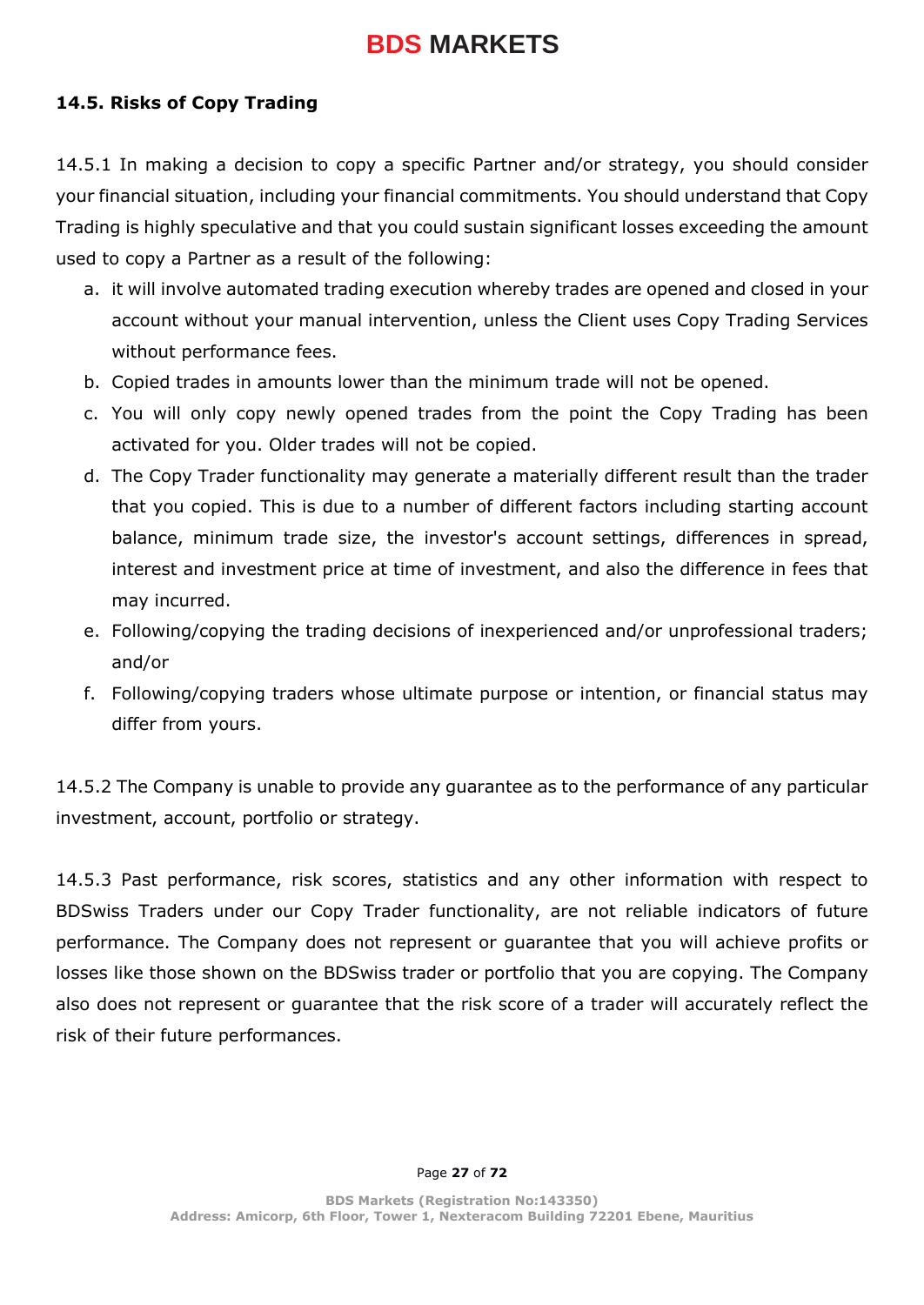#### **14.6. Conflicts of interest**

14.6.1 The Company is required to act in your best interest when providing our services. However, there may be instances where your interest conflicts with our interests, or with another client's interest. For example, with respect to copy trading, we may compensate the most followed BDSwiss Traders who you and/or others have elected to follow and/or copy.

14.6.2 Please refer to the Company's Conflict of Interest Policy for more information on the conflicts of interest that may apply to our Services.

#### **14.7. Placing an Order**

14.7.1 Before you enter into the Copy Trade, you will need to deposit the amount of money you would like to invest in that copy trade and choose how you would like to copy. The Company will then automatically execute orders for you in the proportion or percentage you have chosen which means the Company will not obtain your confirmation before executing. The opening of such transactions shall not require any prior consultation, consent or approval. Trades below the minimum trade amount shall not be opened.

#### 14.7.2. Copy Trading Restrictions

There are a number of order restrictions when Copy Trading, the Restrictions are often inherent to the system functionalities or for regulatory purposes. The Company shall not be held responsible nor liable for such restrictions and the resulting consequences.

The Restrictions are the following:

- a. There may be rare cases where the connection of the system fails to copy the trade from Master to Follower accounts. In this event, the Company shall not be held responsible nor liable for the trade not copied. The Client acknowledges that the connection or system failure may affect all or part of the trades, the opening or closing time or the execution in any other way. The Company shall inform the Client to contact the Company immediately, and the Company shall conduct its best effort to rectify the situation.
- b. The Master and Follower must both have the same account type, be on the same server and be under the same entity.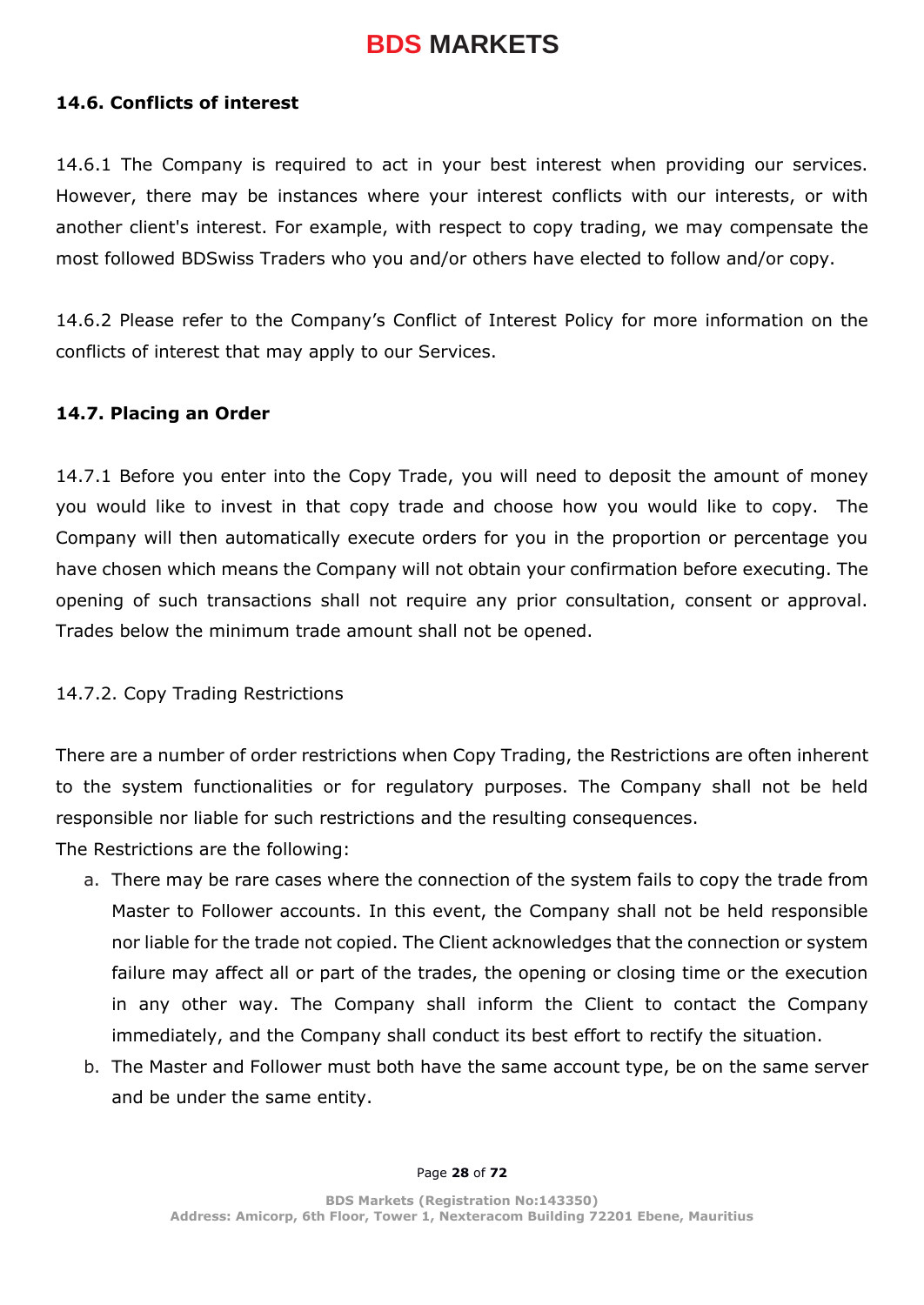- c. The minimum and maximum amount that can be invested in any BDSwiss trader that you copy, the minimum amount on any single copy trade, and the maximum number of traders that you can copy.
- d. The system can only open the minimal size of trades for the given symbol (i.e. for forex cannot open less than 0.01).
- e. The system will round to the closest size it can (i.e. if the equity of copier is 50% and the Master opened 0.03, the system cannot open 0.015, but will round the trade size to 0.01).
- f. If the Follower account (the copier) does not have enough 'free margin' to open the proportion, then the system will reject the deal.
- g. The Follower account may execute at a different price to the Master, depending on market volatility between the time the Master places a trade and the system copies the trade.
- 14.7.3 When you are using our Copy Trading Services, you can choose to copy:
	- a. only new trades which are opened after you begin to copy the Trader's account. This means that the Company will not copy any trades in the Trader's account which were entered into before this point.
- 14.7.4 If you are copying only new trades:
	- a. The Company will attempt to open your positions at the same time as the trades being copied, we will open your position at the best available price at the time of copying; and
	- b. all instructions and actions related to the copied trade will automatically be replicated in your account (subject to the trade size as explained above), including stop losses, take profits and the closing of trades. For example, if a trader that you are copying extends their stop loss by adding more funds to their account then your stop loss will be adjusted automatically to reflect this. However, your position amount will remain the same as its initial amount.

14.7.5 The Copy Trading Services has a number of other functionalities that the Company may make available to the Client from time to time. However, we may add, remove, or change the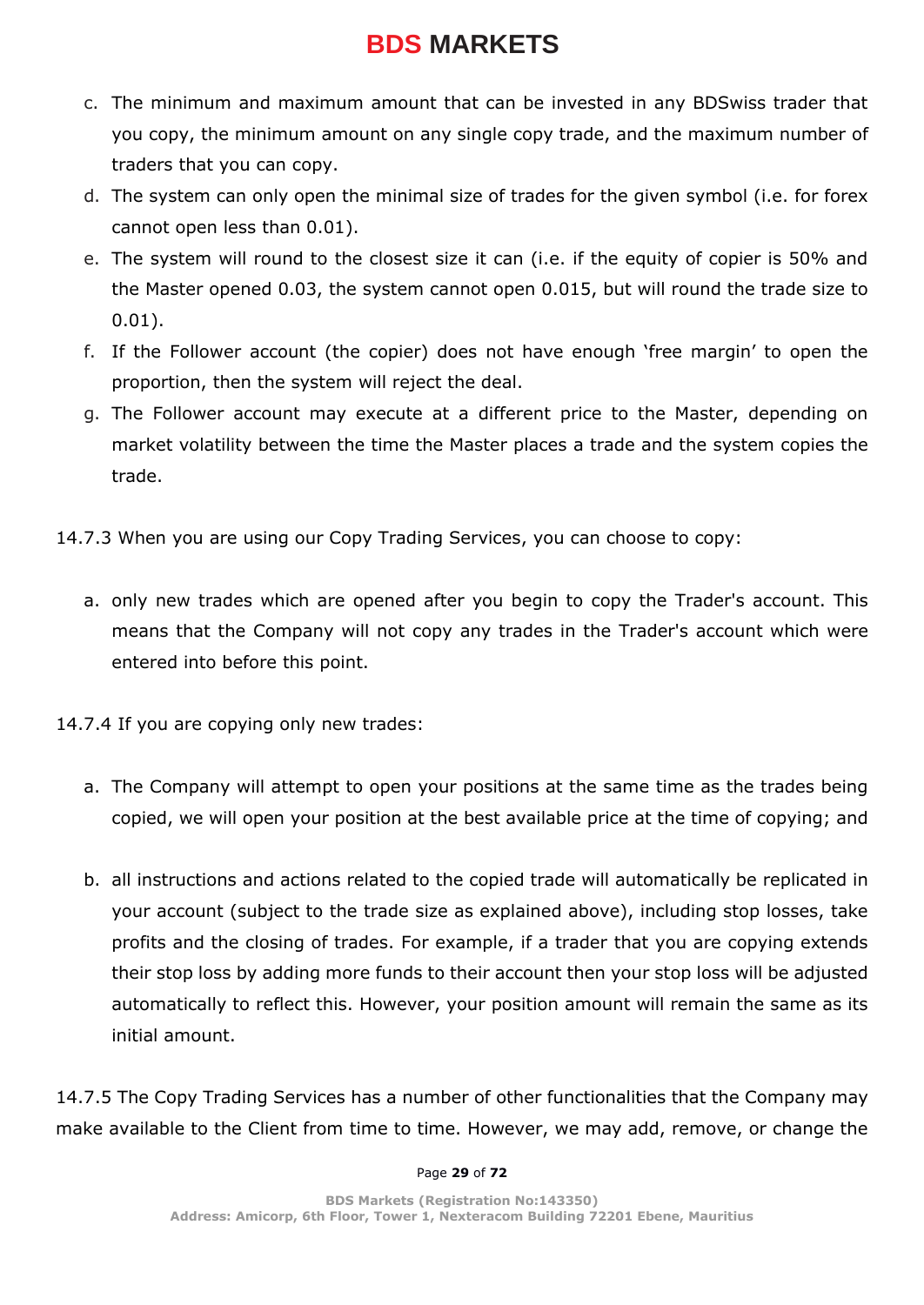availability and features of these functionalities, at our discretion. This may impact how you can use the Copy Trading Services on our platform, for example whether you can copy all trades or only new trades of a trader.

14.7.6 If the Client follows a Performance Fee structure, the Client acknowledges that the account will be placed on 'read only' from the date the Client starts copying. A read-only account will prevent the Client from accessing certain features of his/her Trading Account, including but not limited to placing / closing orders, withdrawing funds, during the copy time and until the Client presses the 'Stop button' via his/her personal dashboard, then the read only status shall be removed. The Client understands and acknowledges that any outstanding performance fees will be deducted from his /her balance before the read only status is removed.

## **14.8 Stop Copy Trading**

- a. For Copy Trading Service with Performance fees, and in accordance, in particular, with the paragraphs 17.7.2, 14.7.6 & 14.10 herein, the Client may Stop Copy Trading at any time, by pressing the "Stop Button" from the relevant section of his/her personal dashboard. The Client acknowledges that it may take up to two (2) business days for the termination of the Service to be effective. The open positions shall then be automatically closed within one (1) business day during the Market Opening Period, and the Client shall recover the Full Access to his/her Trading Account.
- b. For Copy Trading Service without Performance Fees, the Client may Stop Copy Trading at any time, by pressing the "Stop Button" from the relevant section of his/her personal dashboard. The Client acknowledges that it may take up to two (2) working days for the termination of the Service to be effective. Considering that the Client maintains at all times Full Access to his/her Trading Account, the Client shall be solely responsible to manage his/her account and, at his/her sole discretion, close or maintain the said positions, in accordance, in particular, with paragraph 14.7.2 and 14.10 herein.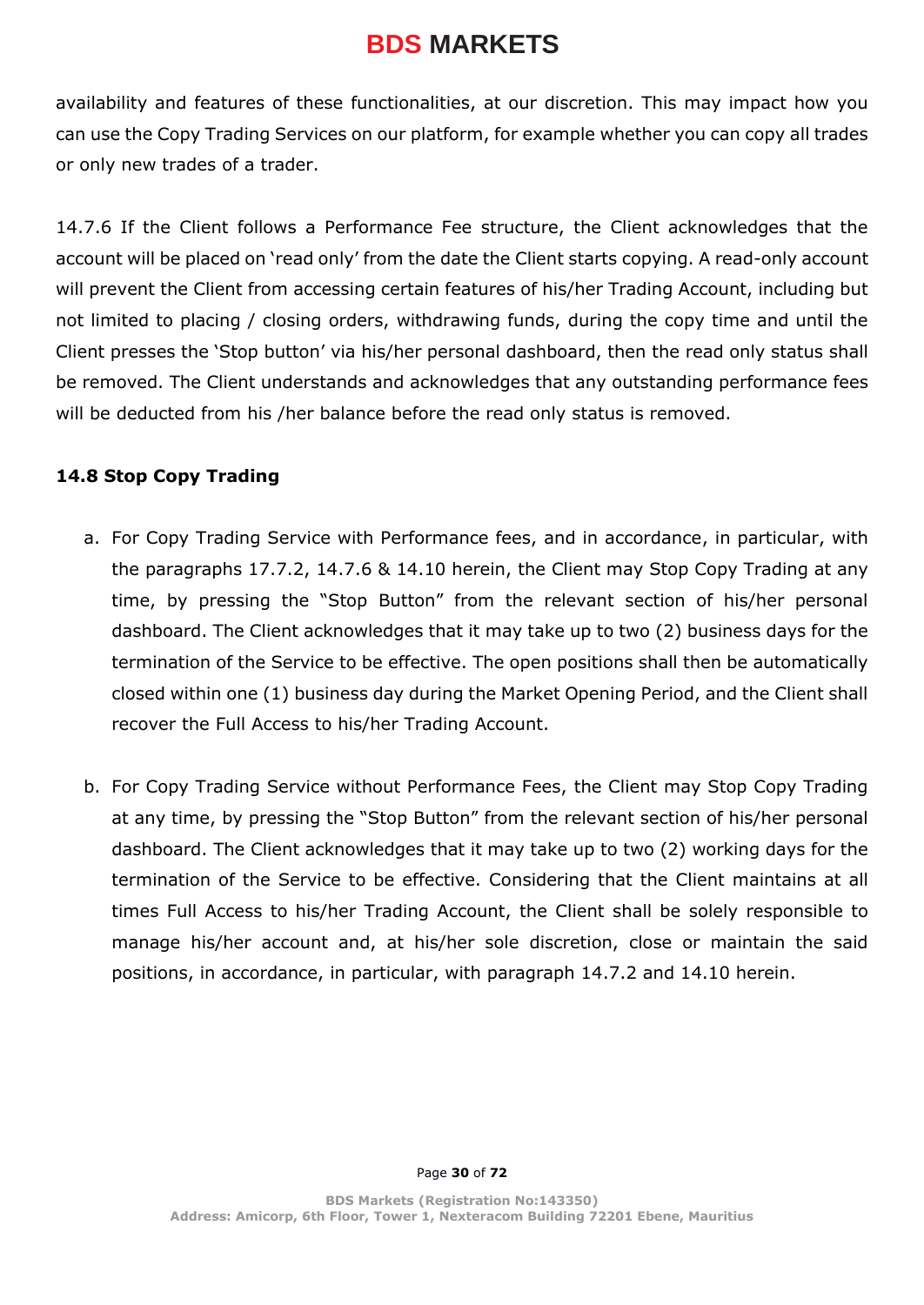#### **14.9. Fees, costs and Liability**

#### **Fees & Costs**

14.9.1 When you place a copy trade, the Company will charge you fees on the same basis as those charged to you if you were trading the account yourself. Please refer to the Schedule which applies to the underlying product that you are copying for more information on the fees and costs associated with that copy trade.

14.9.2 Please also refer to clause 19 of the General Terms and Conditions for more information on our fees and costs.

#### **Liability**

14.9.3. Subject to Applicable Law, neither the Company nor any affiliates or associate third parties will be liable for any losses arising from:

- a. actions taken by us in order to carry out your written or spoken instructions.
- b. decisions or actions taken by a BDSwiss trader that you have chosen to copy and/or
- c. specific investment decisions or actions taken or omitted in good faith by any copied account strategy.

#### **14.10 Termination**

14.10.1 At all times, the Company reserves the right to stop the Partner/Master from offering Copy Trading to his/her Clients/Followers, at its sole discretion, if the Company identifies or reasonably suspects any breaches, violations, wrongdoing, deception, fraud or other forms of abuse or fraudulent behaviour in the Partner's trading activity. In this event:

- a. If the Partner was offering Copy Trading without a Performance Fee (as sets out in paragraph 14.7.6):
	- i) The Company shall inform the Followers via email to his/her registered email address or otherwise, that the Provider is no longer providing Copy Trading Strategy.
	- ii) The Company shall Inform the Partner that he/she has been stopped from providing Copy Trading and the Partner shall be disabled from enabling his/her Account(s) to provide Copy Trading.

#### Page **31** of **72**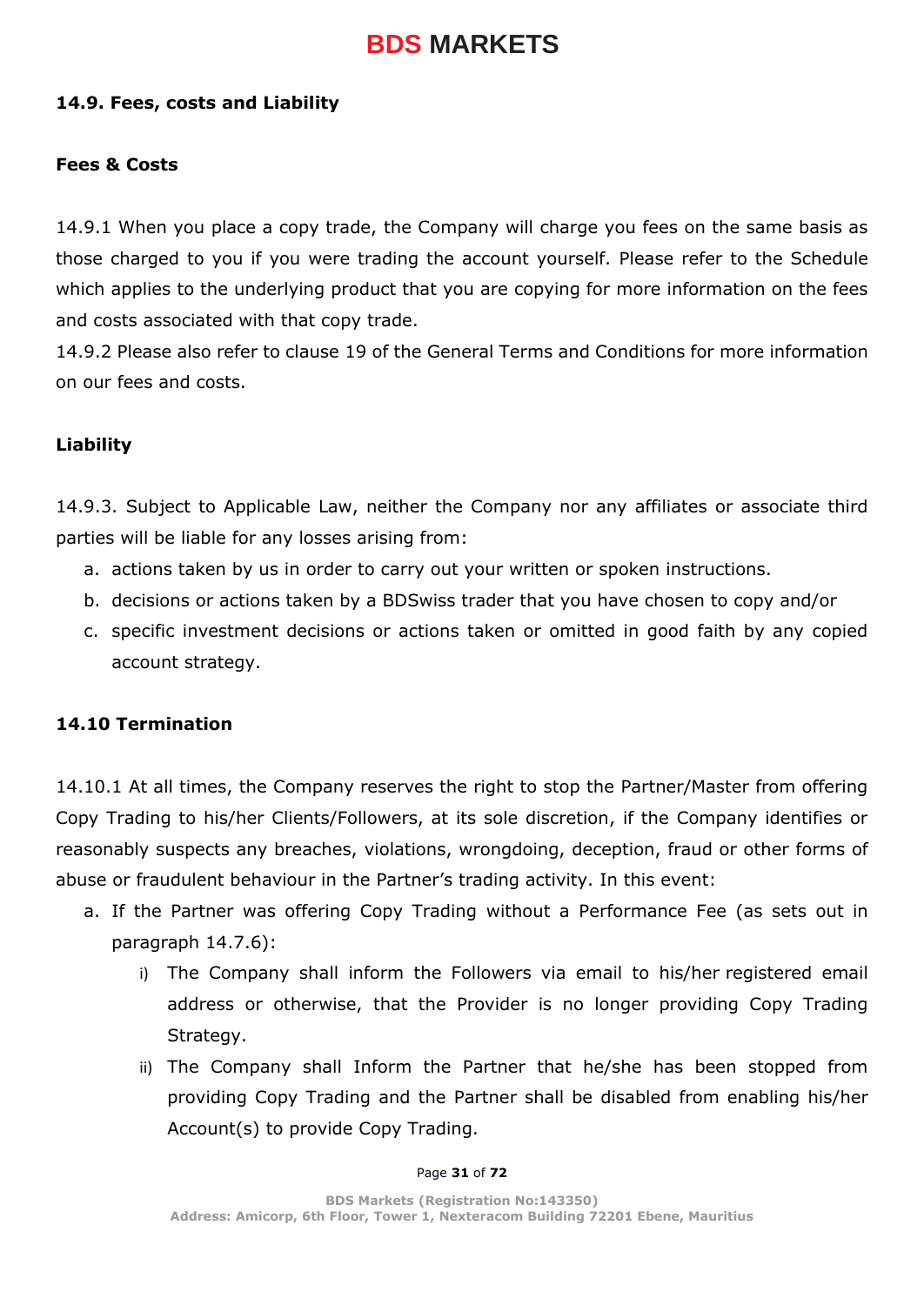- iii) All open positions on the Followers' trading account copying the said Partner, shall remain open. Then, going forward, the Client shall be solely responsible to manage his/her account and, at his/her sole discretion, close or maintain the said positions.
- b. If the Partner was offering Copy Trading with a Performance Fee (as sets out in paragraph 14.7.6):
	- i) The Company shall inform the Followers via email to their registered email address or otherwise, that the Provider is no longer providing Copy Trading Strategy.
	- ii) The Company shall Inform the Partner that he/she has been stopped from providing Copy Trading and the Partner shall be disabled from enabling his/her Accounts to provide Copy Trading.
	- iii) All open and pending orders on the Follower's Trading Account from Copying the said Partner, shall be closed.
	- iv) Any performance fee due shall be calculated by the Company and the amount shall be deducted from the Follower Account and paid to the Partner Account.
	- v) The Client/ Follower account shall be restored In Full Access.

14.10.2. At all times, the Company reserves the right to stop a Client/Follower from copying a Partner and using the Company's Copy Trading Service, at its sole discretion, if the Company identifies or reasonably suspects any breaches, violations, wrongdoing, deception, fraud or other forms of abuse or fraudulent behaviour in the Client's trading activity as per the terms set out herein.

## **15. PORTFOLIO MANAGEMENT**

## **15.1. General Provision**

General terms and conditions apply to the overall business relationship between BDS Markets (hereinafter: Company), and local or foreign legal and natural persons (hereinafter: Client), who have concluded a Portfolio Management Agreement (hereinafter: Agreement) with the Company. These General Terms supplement the Agreement and form its integral part. In the event of any discrepancy between these General Terms and the Agreement, the provisions of the Agreement shall prevail.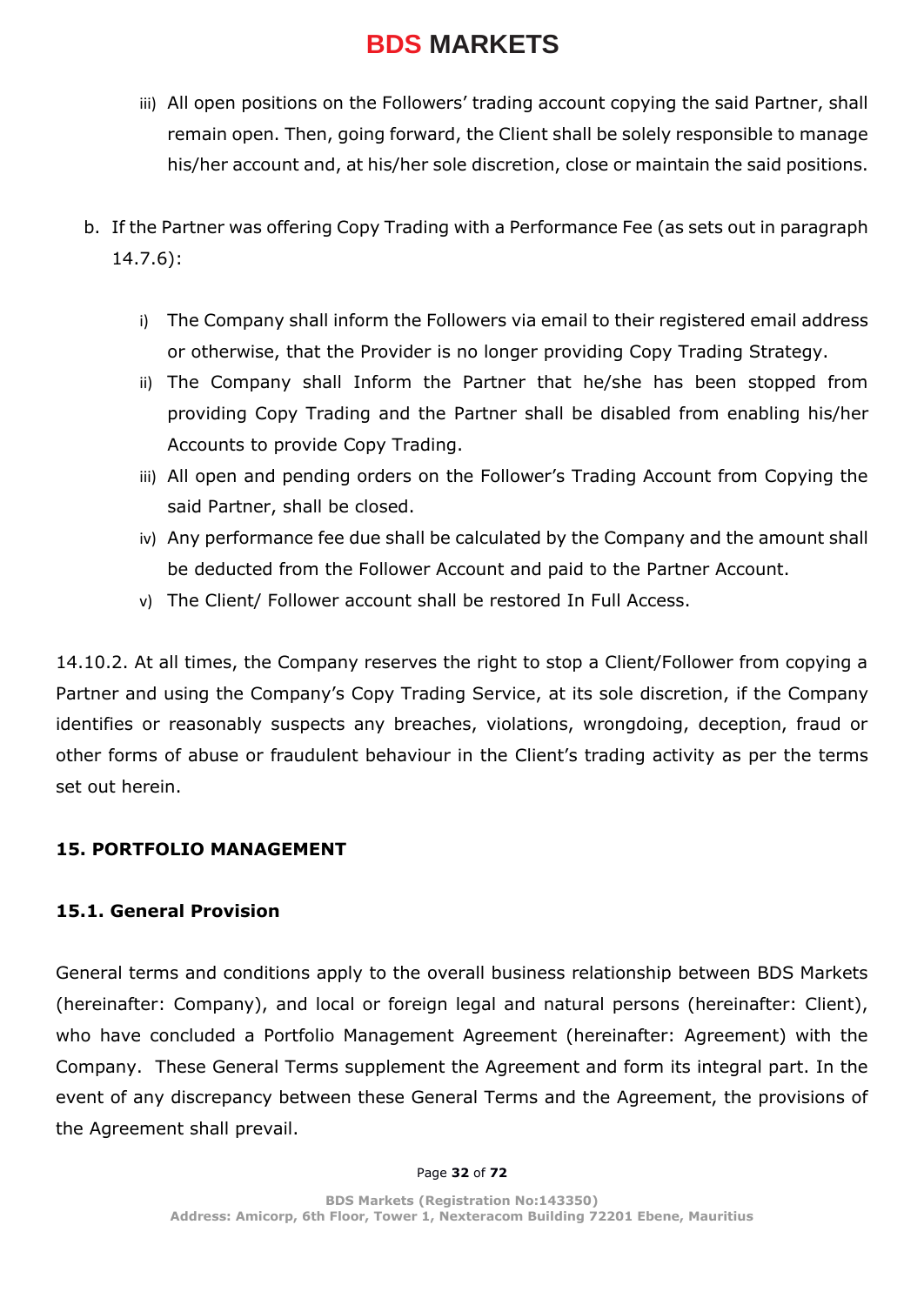#### **15.2. Portfolio Management Services**

15.2.1. The Portfolio Management investment service is a specialised service of managing a portfolio of financial instruments for a particular Client, aimed at achieving the Client's investment objectives through an individual approach tailored to the Client's needs (hereinafter: Portfolio Management).

The portfolio of financial instruments (hereinafter: Portfolio) consists of all legally permissible financial instruments entered the Portfolio by the Client or acquired in the process of Portfolio Management.

For the avoidance of doubt, the term "financial instruments" shall refer only to the instruments which are suitable for achieving the purpose of the Agreement and in which the Company is authorised to invest the Client's funds.

The Portfolio may consist of only such financial instruments which are owned exclusively by the Client. Financial instruments which are owned jointly or co-owned by more than one person may not be entered into the Portfolio. Also, it is impossible to arrange for joint management of a Portfolio consisting of financial instruments of multiple owners.

Portfolio Management includes, but not exclusively:

- a. purchase and sale of financial instruments traded on regulated markets or other trading venues,
- b. investment in other financial instruments,
- c. monitoring the status of the Client's Portfolio daily,
- d. reporting to the Client on the Portfolio value on quarterly basis and when vary with 10% (ten percent)
- e. reporting to the Client at the end of the calendar year regarding the results achieved that year and
- f. performing any other activities and tasks necessary for Portfolio Management.

If the portfolio value falls below the minimum initial payment amount due to a single or multiple pay-out to the Client from the Portfolio in the course of the Portfolio Management service

#### Page **33** of **72**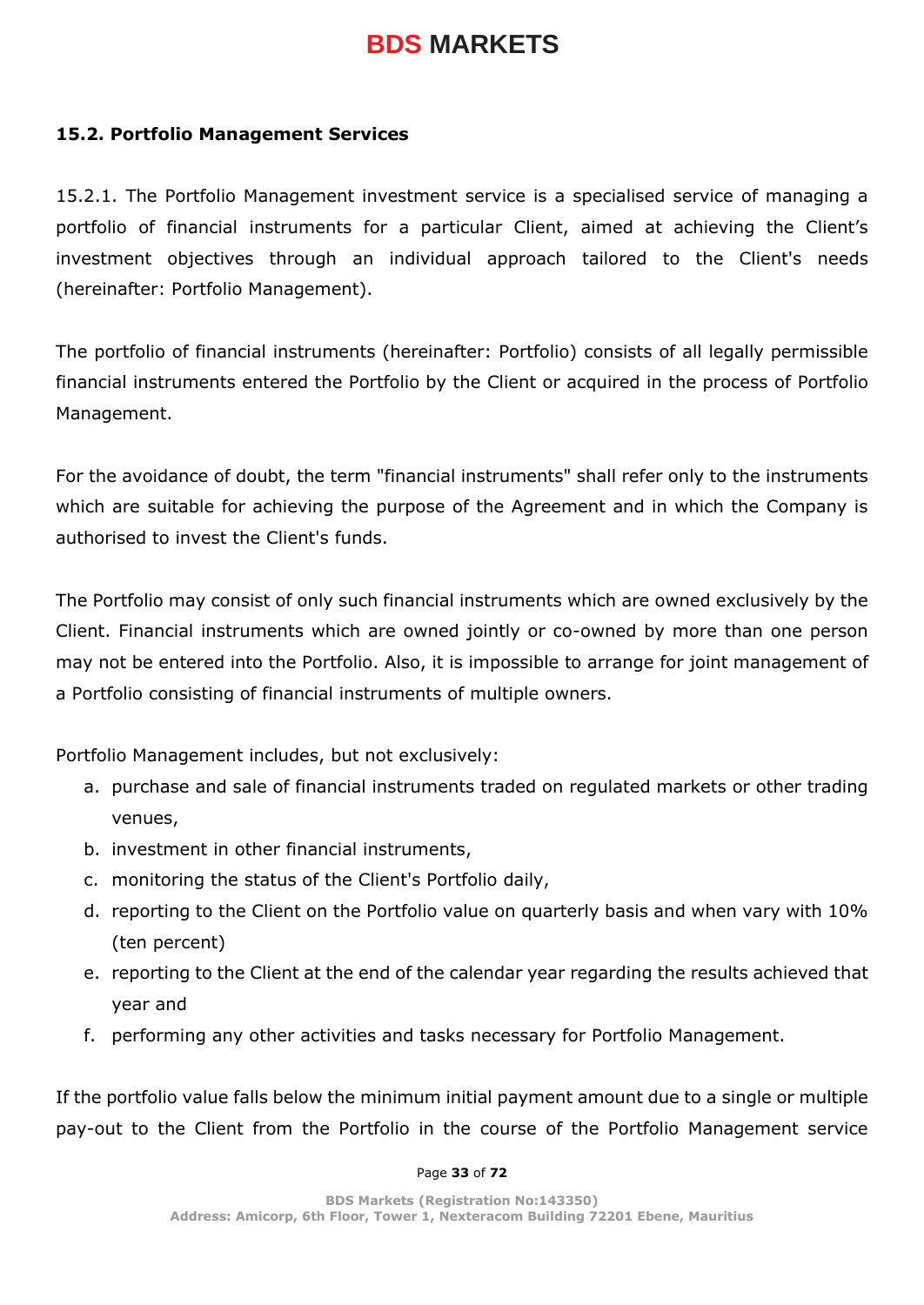provision, the Company is entitled to cancel the Agreement. The Company shall perform the Portfolio Management activities in its own name and for the Client's account.

#### 15.2.2. Fees

In respect of Portfolio Management activities, BDS Markets shall charge and collect fees from the Client in accordance with internal acts governing fees and valuation.

#### 15.2.3. Reporting

Reports, notifications and other information required by law or stipulated by the Agreement shall be delivered primarily to an e-mail address. If this method of delivery is not permitted under the provisions of applicable regulations or if the Company is, for any reason, unable to perform the delivery by an e-mail address, the delivery will be made to the regular mailing address of the Client, or its registered office, of which the Company has been duly notified. The delivery of reports, notices and other information shall be considered done if performed in one of the ways stated above.

The Company may deliver information to the Client via e-mail, if the Client has submitted a valid e-mail address to the Company.

The Company shall report to the Client on a permanent medium or paper or any other means enabling the Client to store the information addressed personally to the Client in such a manner which ensures access to this information for future use for a period of time appropriate in view of the purpose of such information, and enables the stored information to be reproduced without being changed.

If the Portfolio value declines by a minimum 10% (ten percent) or more of the value of net payments into the Portfolio, the Company shall promptly notify the Client thereof, no later than by the end of the working day in which the drop below the threshold defined here occurred. The working day in which the drop below the benchmark value occurred refers to the day of Portfolio value calculation.

Documentation related to the Portfolio Management of each individual Client is stored in the electronic files of the Company and is available at the Client's request.

#### Page **34** of **72**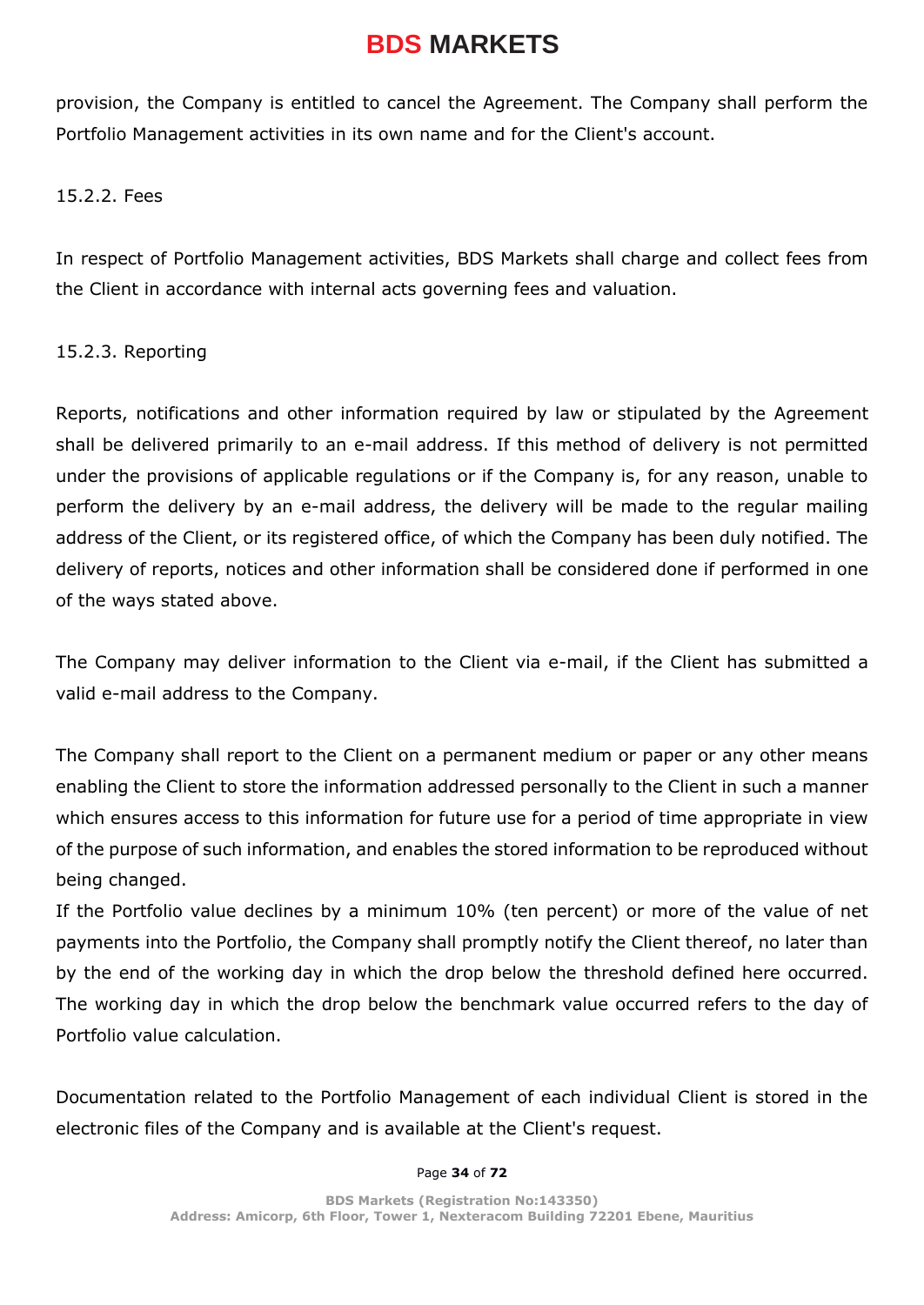#### 15.2.4. Tax Matters

Tax treatment of investments in financial instruments depends on a particular case and situation of each Client, and may be subject to legal and other changes, so it is advisable for Clients to seek the opinion of their tax advisors on settling their tax liabilities.

Neither the Company nor any third party keeping the assets in custody shall assume the obligation to settle the Client's tax liabilities or collect taxes, with the exception of the withholding tax, or tax refund in respect of the Client's investments under the Portfolio Management service.

#### 15.2.5. Collective Account

The Client agrees for his/her/its Portfolio assets to be held in a collective account with a third party. The risk associated with the custody of the Client's assets in a collective account refers to the fact that only the Company has records of the actual balance of financial instruments in Client assets, while the third party with which a collective account is open only has records of the overall balance of the financial instruments in the collective account of all Clients, without the analytics of the assets of each individual Client.

The risk which may arise out of the custody of assets in collective third-party accounts is mitigated by regular and frequent reconciliation of internal records in which the analytics of the Client's assets are managed in such a way so as to allow a prompt discernment of Client assets from those of other clients and the assets of the Company at any given time, with the accounts and records of such third parties holding the respective assets in custody. The Company shall perform the said reconciliation on each change in the accounts, at least once a month, and keep respective records thereof.

The assets placed in custody of a custodian from a Member State of the European Union or third country banks (hereinafter: Foreign Custodian) may be deposited in a collective account in which, as a rule, assets of multiple clients are held in custody; the Foreign Custodian shall keep no records of the assets of each individual client – beneficial owner of financial instruments. Such a method of asset custody may represent a risk for the Client since the division of assets by each individual client is not managed at the Foreign Custodian performing custody in a particular market but is performed in the ledgers of the third party with which the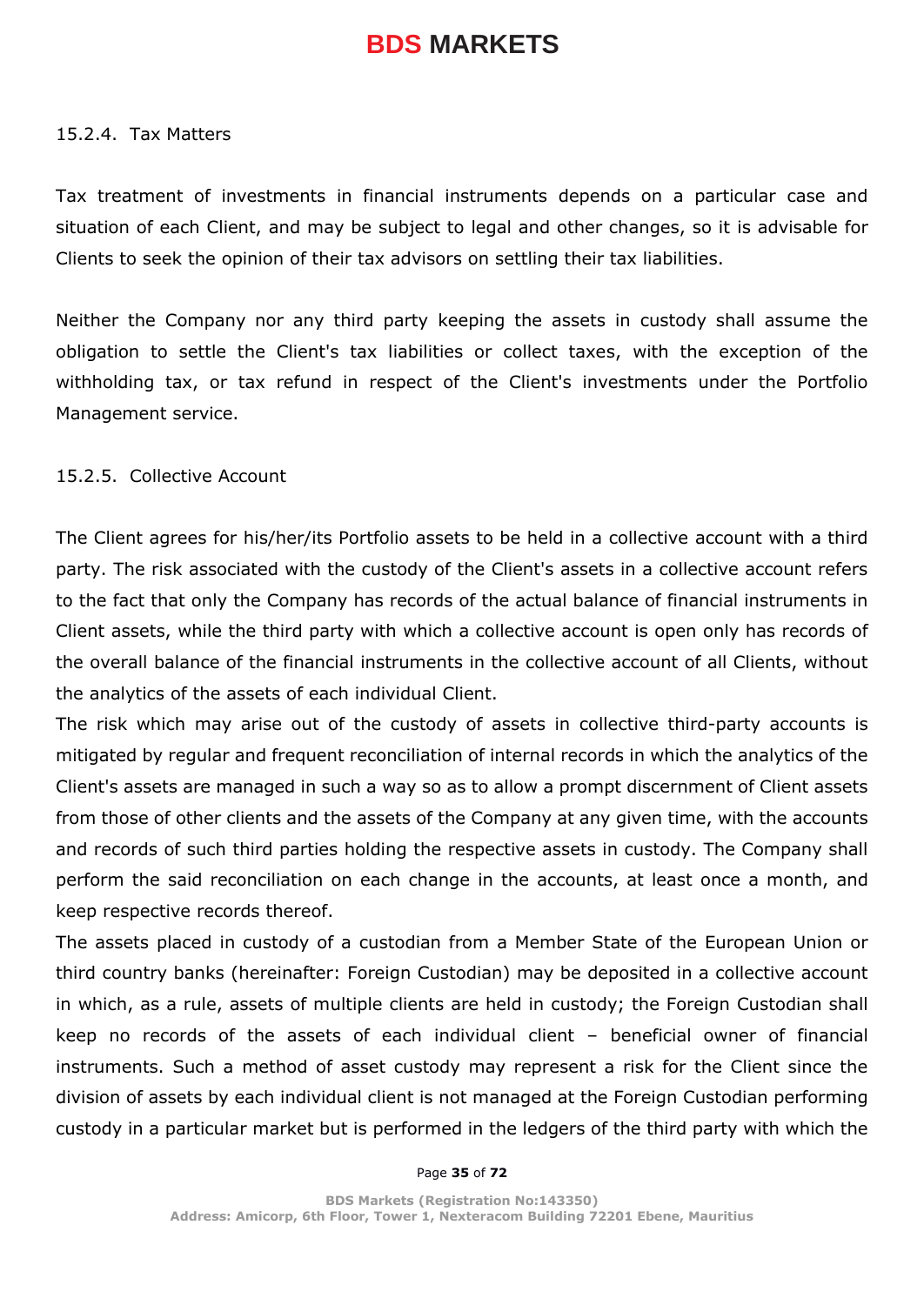Company has established a contractual relationship. The risk which may arise out of such collective account custody is mitigated by regular and frequent collective account balance reconciliation with the account balances in third-party ledgers and by means of reports that the third party and the Foreign Custodian exchange on a regular basis.

## 15.2.6. Separate Portfolio Assets

Client assets shall not be included in the bankruptcy or liquidation estate of any third party with which the assets are put into custody or the Company, nor may they be subject to enforcement in respect of claims against the third party and/or the Company.

In the event of insolvency of the third party with which the portfolio assets are placed into custody, the Agreement between the Company and the custodian shall provide for the custodian to fully reimburse the Client if the Client's financial instruments cannot be recovered from thirdparty assets. The client shall not be entitled to reimbursement if the custodian places financial instruments in custody with the third party in accordance with the terms of the Agreement on Financial Instrument Custody or applicable legal regulations and subordinate legislation.

The Company shall not be liable to the Client for the insolvency of the third party if the liability of the third party has been contracted in accordance with the applicable legal provisions and subordinate legislation governing the protection of client assets.

The Company shall not be liable to the Client for the insolvency of the third party if it performed careful assessment of the third-party ability to regularly perform its asset custody obligations when entering into an agreement, and reassessed the choice of this third party, the arrangement entered into and the consequent risks within the time limit stipulated by law or subordinate legislation.

## 15.2.7. Costs of Client Asset Custody with Third Parties

Any costs of the Portfolio asset custody with third parties, brokerage fees and expenses, costs associated with the transactions of Portfolio asset purchase and sale, as well as all actual costs in respect of third party services incurred by the Company when performing its contractual obligations, shall be paid by the Client.

#### Page **36** of **72**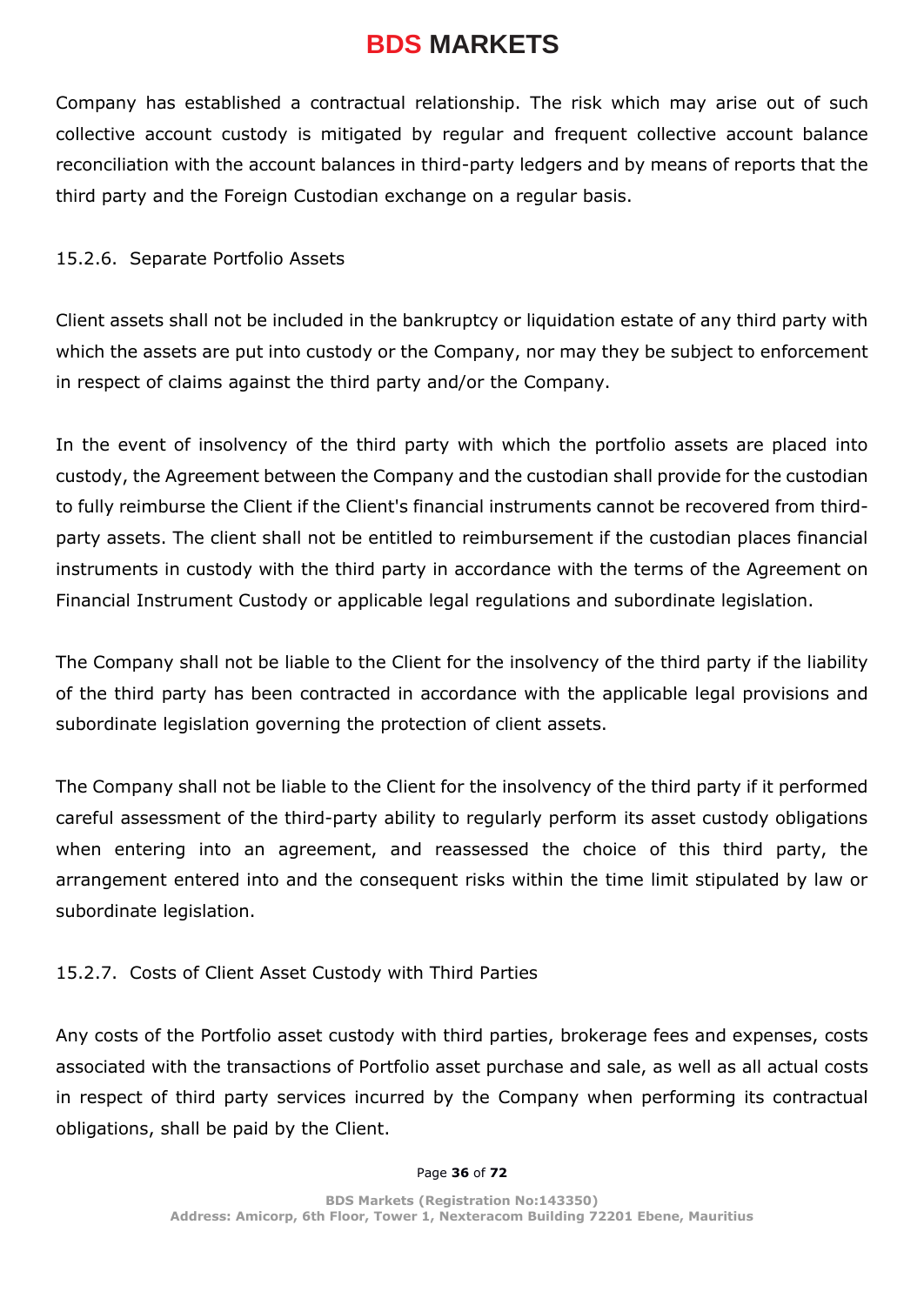Where any part of the price payable by the Client in relation to the purchase, custody or sale of a financial instrument or transaction in a financial instrument, including all related fees, commission, duties and expenses, as well as all other dues payable via the Company, must be paid or is denominated in a foreign currency, the Company shall provide an equivalent amount of foreign currency for the payment of such costs or prices from Portfolio assets.

Any other expenses which may be incurred by the purchase, custody or sale of Portfolio assets, including taxes or other levies, shall be paid by the Client in their entirety.

#### **15.3. Protection of Personal Data**

#### 15.3.1. Processing of Personal Data

The Company shall treat the Client's information in accordance with its legal obligation to keep the confidentiality of information obtained in the process of dealing with Clients and is authorised to use such information in its business records, process it and enable its use and processing to legal persons within the Group of which the Company is a member, as well to the companies in the group to which a company holding the majority interest in the Company is affiliated and legal persons established with the aim of collecting and providing data on the total amount, types and timely performance of the obligations of the Clients with which the Company cooperates, ensuring confidential treatment of this data.

Clients' personal information may be entered into documents created for the purpose of exercising the rights and performing the obligations under the Agreement, to ensure an unambiguous identification of Clients and the protection of their private property-related interests in business dealings with the Company.

The Client agrees that his/her/its personal information, may be collected and processed in order to exercise the rights and perform the obligations under these General Terms and the Agreement, and for the purpose of related operations and the Anti Money Laundering and Combatting the Financing of Terrorism and Proliferation (Miscellaneous Provisions) Act 2020, for the sake of the Client's unambiguous identification, protection of his/her/its private property-related interests in dealings with the Company, and for the purpose of conducting due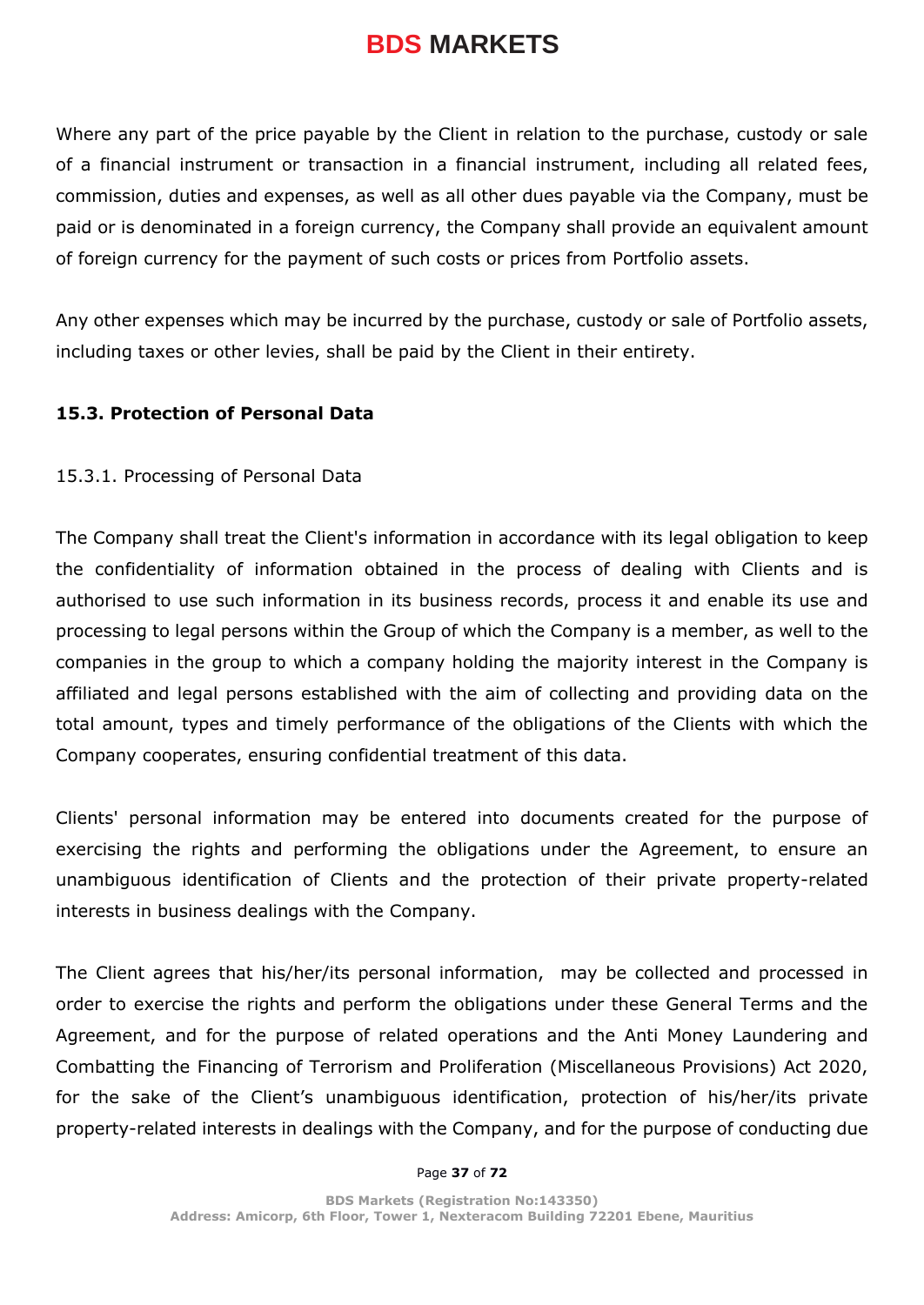diligence of the Client and the performance of statutory obligations the Anti Money Laundering and Combatting the Financing of Terrorism and Proliferation (Miscellaneous Provisions) Act 2020 and the related implementing regulations, within the time limit necessary to achieve the purpose defined by the Agreement, these General Terms and the Statement, or for a longer period if so stipulated by any other act. The Client agrees that the personal information provision was by no means conditional. The Company is authorised to provide personal information for use to third parties and other legal persons with which it has a business collaboration with the aim of exercising the rights and performing the obligations arising out of this service provision and for the purpose of related operations and performance of obligations arising out of the implementation of reporting on taxpayers of the United States of America under the Foreign Account Tax Compliance Act (FACTA) and Common Reporting Standard (CRS) all activities under the FACTA agreement and CRS agreement, aimed at preventing tax evasion and complied with by the Company always ensuring the confidential treatment of such information.

#### 15.3.2 Professional Secret and Data Accessibility

The data on portfolio and the portfolio balance constitute a professional secret. By way of exception, the data will be disclosed or made available on request, pursuant to a court order, at the Client's request, to the depositary bank, the parent company of the Group to which the Company is affiliated, tax administration and the Financial Services Commission of Mauritius (the "FSC").

#### 15.3.3 Non -Exclusivity Clause

The Client is aware that the Company is legally authorised to manage portfolios for the account of clients, and therefore agrees that the Company may also provide the Service within the scope of the Portfolio Management Agreement to other persons, without any restrictions. The Client agrees that the Company and its related persons have no obligation whatsoever to buy or sell the same financial instruments for their Portfolio or manage the Portfolio in the same way as the Company does on behalf of its other Clients, and also that the Company and its related persons are not obliged to simultaneously buy or sell the same financial instruments on their own behalf in their operations.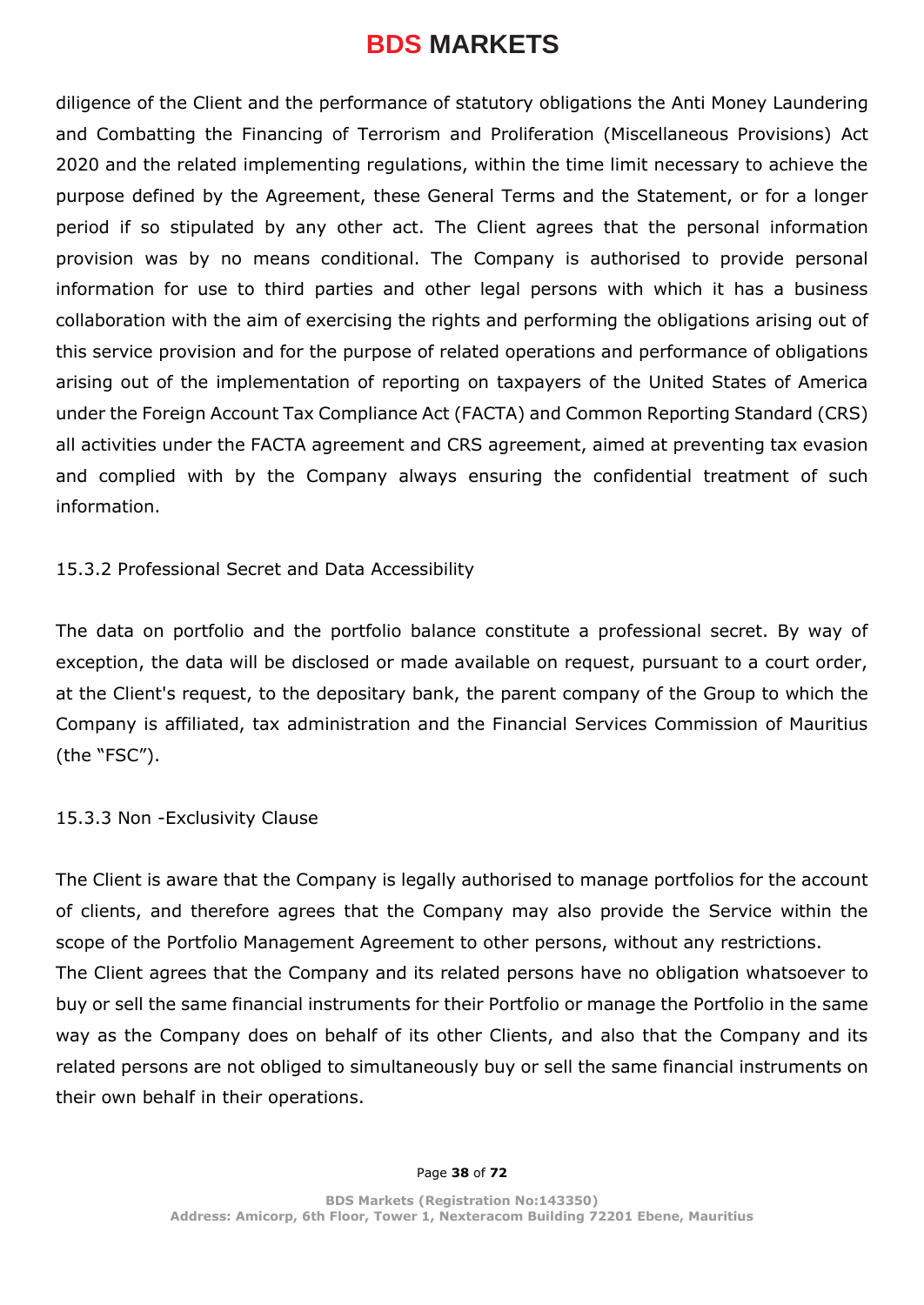The Client also agrees that, due to circumstances in the financial market, the Company may not always be able to buy or sell particular financial instruments at the same price for all its Portfolios and/or funds, and that the cost of such transactions may not always be the same but will depend on the quantity of traded financial instruments whose value and volume affect transaction costs. In such cases, the Company undertakes to take every effort possible not to discriminate against any of its Portfolios and/or funds and shall attempt to evenly distribute particular financial instruments between all Portfolios and/or funds, always putting the interests of Portfolios and/or funds ahead of their own, as well as ahead of the interests of its related persons.

### **15.4. Final Provisions**

### 15.4.1 Disclaimer

The Company shall not be held responsible if it is unable to manage the Portfolio in the event of objective impediments to the performance of its operations. Impediments to operation performance include any events which may render the Portfolio Management difficult or impossible, such as but not limited to:

- (a) changes to capital market regulations, including changes to market rules; devaluation and instability; market conditions affecting the orderly execution of transactions in financial instrument or that affect the value of assets; stock exchange control limits;
- (b) civil or armed conflict, blockage, mechanical failures, computer system crash, equipment failures, power supply disturbances, force majeure, or any other circumstances beyond the control of the Company;
- (c) Discontinued or improper functioning of the stock exchange system;
- (d) negligence, wilful misconduct, default, insolvency, or bankruptcy of any of the central institutions or clearing agencies that manage the central financial instrument trading system that are beyond the control of the Company.

The responsibility of the Company is limited to the strict compliance with the Agreement and these General Terms and with any individual instructions of the Client, but the Company does not warrant or assume the responsibility that its conscientious and orderly performance of the obligations it has assumed will lead to the expected results, or that the financial instruments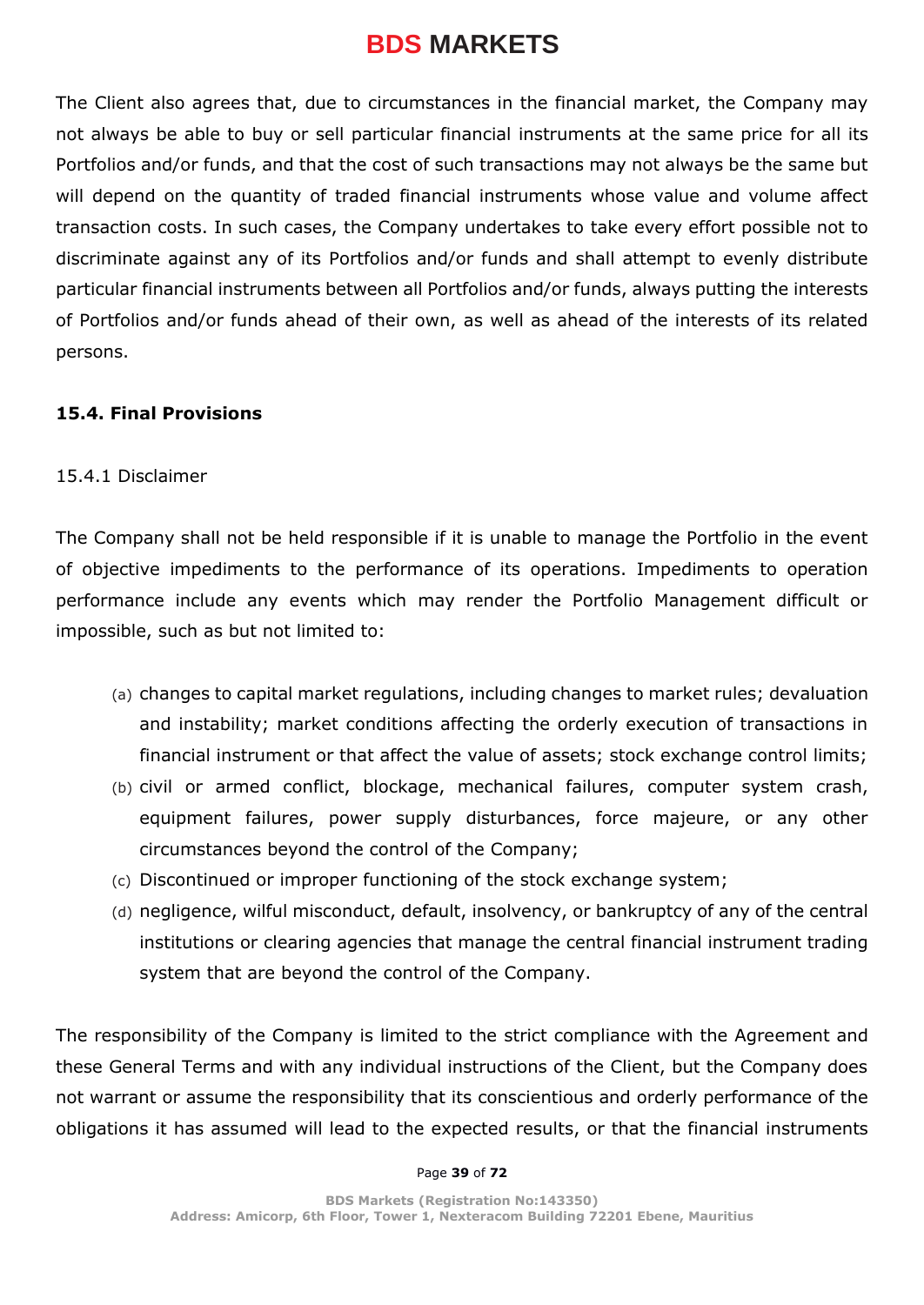and/or funds which are the subject of instructions will be accepted if that is impossible for reasons beyond the control of the Company, such as, but not limited to, suspension of settlement, trading suspension or cancellation of transaction.

The Company shall not provide any legal advice or services, or tax advice to the Client.

The Company shall not be held responsible in the event of failure by the Client to notify the Company promptly of any change of their personal information, contact information or of any other information and data which may affect the performance of the Company's obligations arising out of the Agreement and these General Terms.

15.4.2 Cancellation

This Agreement is concluded for an indefinite period. Each of the Parties has the right to cancel this Agreement, with a notice period of 3 (three) working days. The cancellation shall be delivered by registered email.

In the event of cancellation, after settling any claims of the Company or the third party with which the Portfolio assets are placed custody which are due from the Client, the Company shall pay out the Portfolio value within a maximum of 14 (fourteen) days from the settlement of the sale of financial instruments in the portfolio and portfolio liquidation.

Simultaneously with the cancellation, the Client may request the transfer of the financial instruments and other financial assets which constituted the Portfolio instead of the payment referred to in the previous paragraph.

The Client acknowledges that he/she/it is aware that the Portfolio liquidation can have adverse effects on the Portfolio value, due to current market circumstances, temporary illiquidity of individual financial instruments in the Portfolio, the termination of the transaction during to natural or political disasters.

15.4.3 Arbitration Clause

Any dispute arising out of this Agreement and in relation to it, including disputes related to the issues regarding its valid conclusion, breach or termination, as well as its legal consequences,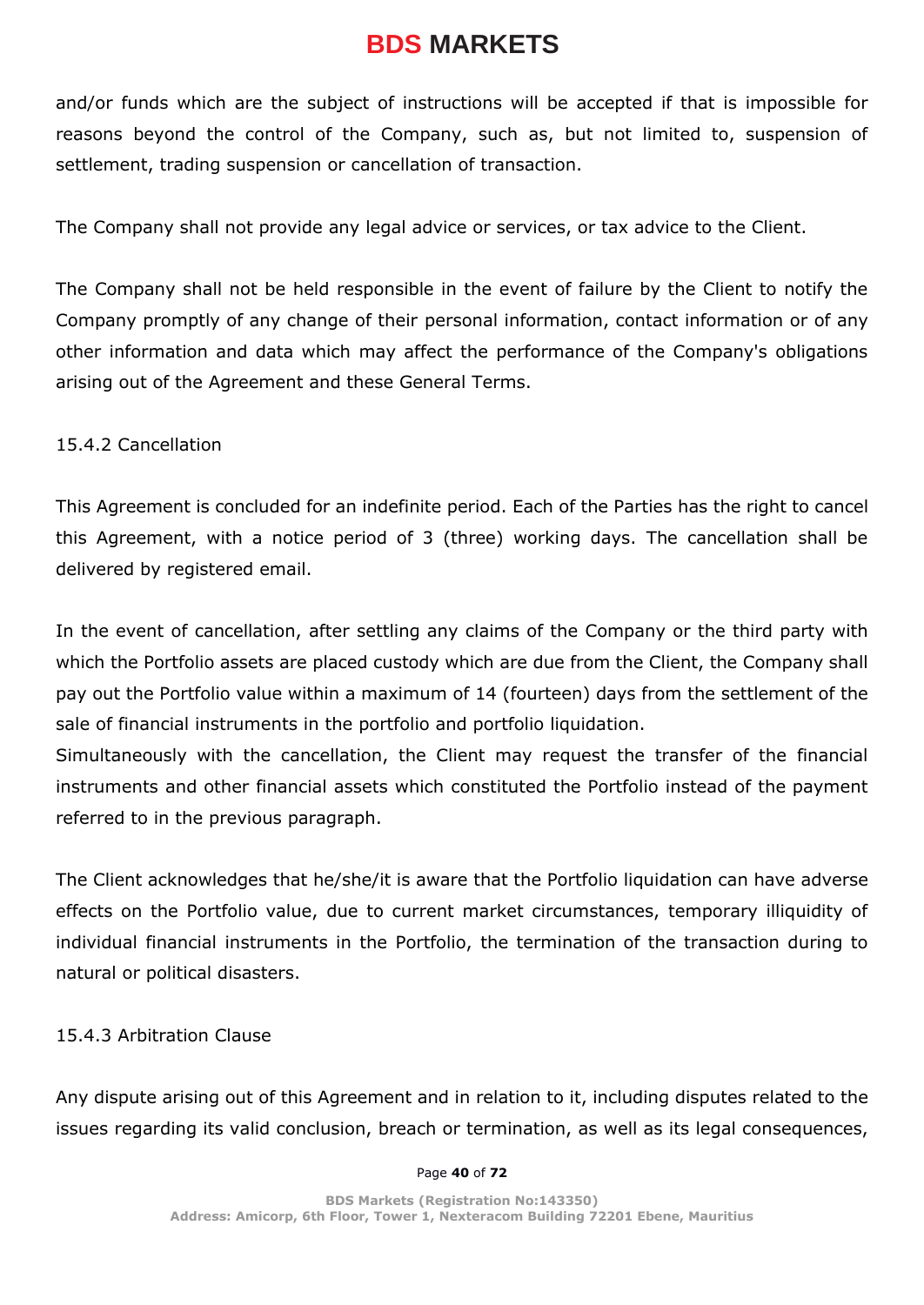shall be finally settled by arbitration in accordance with the Mauritius Rules of Arbitration. The applicable law shall be Republic of Mauritius Law. The language of the arbitration proceedings shall be English.

15.4.4 Amendment of the General Terms

The Company has the right to amend these General Terms and Conditions with a prior notice to the Client no later than thirty (30) days prior to the entry into force of the amendments. If the Client does not expressly refuse to accept the amendments in writing within thirty (30) days of notification delivery, he/she/it shall be deemed to have consented to the amendments. If the Client does not accept the amendments, the Company may cancel the Agreement.

I hereby expressly declare that I have understood and accept the Terms and Conditions [\(https://bdswiss.com/general-terms-and-conditions/\)](https://bdswiss.com/general-terms-and-conditions/) as well as the Legal Documents [\(https://bdswiss.com/legal-documents/\)](https://bdswiss.com/legal-documents/) and the Privacy Policy [\(https://bdswiss.com/personal-data-protection/\)](https://bdswiss.com/personal-data-protection/).

#### **16. AUTHORITY TO TRADE**

16.1. You hereby authorize us to act on any instruction given or appearing to be given by you on the Trading Platform.

16.2. We shall be entitled, and you hereby authorize us, to rely upon any oral, electronic or written communication or instruction received from you. You agree that:

(a) once logged on to the Trading Platform following entry of the Access Codes, we are authorized to act upon instructions without enquiring as to the validity of the instructions and to consider the instructions of like force and effect as written orders made by you;

(b) following log-in to the-Trading platform, nothing in this Paragraph will oblige us to verify the validity of each instruction or the signatures prior to every trade; and

(c) you shall bear the risk of all instructions, whether authorized, unauthorized, improper or fraudulent, even if it transpires such instructions were provided without your authority. You shall indemnify us against and save us harmless from all losses, costs, fees, damages,

#### Page **41** of **72**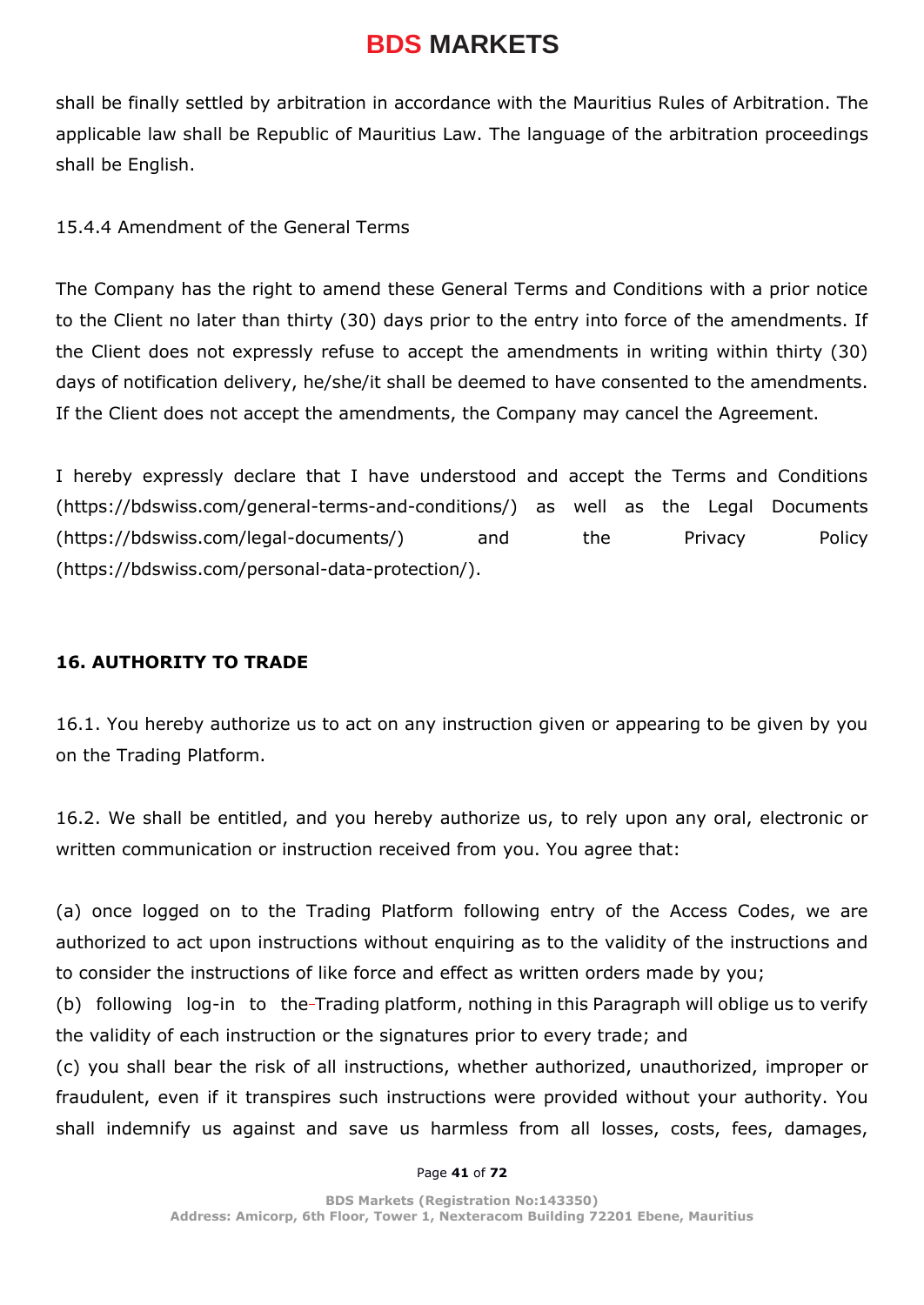expenses, claims, suits, demands and liabilities whatsoever that we may suffer or incur or that may be brought against us, in any way relating to or arising out of our acting upon, delay in acting upon or refusal to act upon any such instructions or information.

16.3. Without derogating from the above, we will not be under any duty to act in accordance with any instruction if we reasonably believe that:

(a) the person who provided such an instruction was acting in excess of his authority;

(b) acting upon such an instruction would infringe any law, rule, regulation or the Client Agreement(s); or

(c) in the event that we have accepted an offer to perform a Transaction that we later suspect falls within Paragraphs (a) and (b) hereunder, we may, in our absolute discretion, either close such a Transaction at the then prevailing price quoted on the Trading Platform or treat the Transaction as having been void from the outset.

Nothing in this Paragraph shall be construed as an obligation on our part to inquire about the authority of any person who purports to represent you.

16.4. Any offer to open or close a Transaction (including an Order) must be made by you through the Trading Platform only. Written offers to open or close a Transaction, including offers sent by fax, email or text message will not be accepted.

16.5. If we receive an offer to open or close a Transaction other than in accordance with Paragraph 13.4, we may act on such an offer, in our absolute discretion, however we will not be responsible for any loss, damage or cost that you suffer or incur arising out of any error, delay or omission in our acting or refusing to act on such an offer.

16.6. The Company shall receive, execute and transmit all Orders strictly in accordance with the Client Agreement(s). The Company will have no responsibility for checking the accuracy or the logic of any Order. Any Order given to the Company constitutes an irrevocable instruction to the Company to proceed with the Transaction on the Client's behalf.

#### **17. RELATIONSHIP OF THE PARTIES**

17.1. You will open each Transaction with us as principal and not as agent for any person. This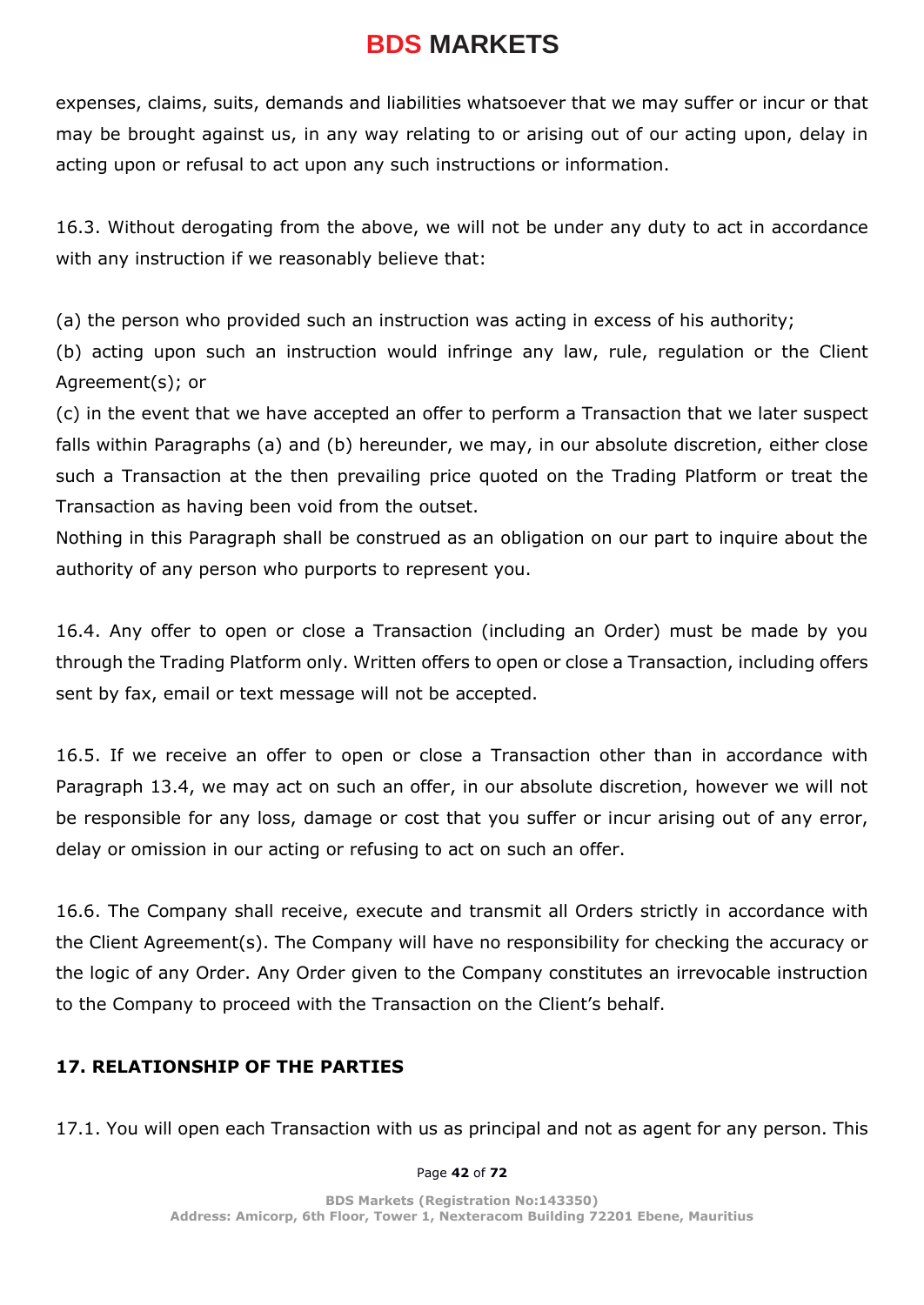means that unless we have otherwise agreed in writing, we will treat you as our Client for all purposes and you will be directly and personally responsible for performing your obligations under each Transaction entered into by you. If you act in connection with or on behalf of someone else, whether or not you identify that person to us or not, we will not accept that person as a Client of ours and we will accept no obligation to them unless otherwise specifically agreed in writing.

#### **18. DEPOSITS & WITHDRAWALS**

#### **18.1. Deposits**

18.1.1 The Client may deposit funds into the Trading Account at any time during the course of this Agreement, after the account is verified. The Company enables its Clients to make deposits onto the respective trading accounts through various payment systems like credit cards, bank transfer or any other methods accepted by the Company from time to time. Deposits or Withdrawals in cash are not possible.

18.1.2. It remains at Company's discretion to reject third party deposit/s if we are not satisfied with provided documentation/ or due to any other reasons.

18.1.2.1 In case of a Third party deposit, the Company reserves the right to request documents in order to identify and verify the Third Party such as but not limited to proof of identity and any additional documentation as may be required in order to confirm proper and timely authorization.

18.1.2.2 In cases where the deposit has been accepted before all the required documentation has been provided to the Company's satisfaction, the Client has a maximum of 10 working days to provide all the required documentation.

18.1.2.3. Should the Client and/or the Third Party fail to comply, the Company reserves the right to force close all the open positions, refund the remaining balance and close the account.

18.1.3. All deposits are checked and may be processed up to a certain amount, as it may be defined by the Company from time to time, automatically. For fully verified accounts also firsttime deposits may be processed automatically, however it remains on the Company's discretion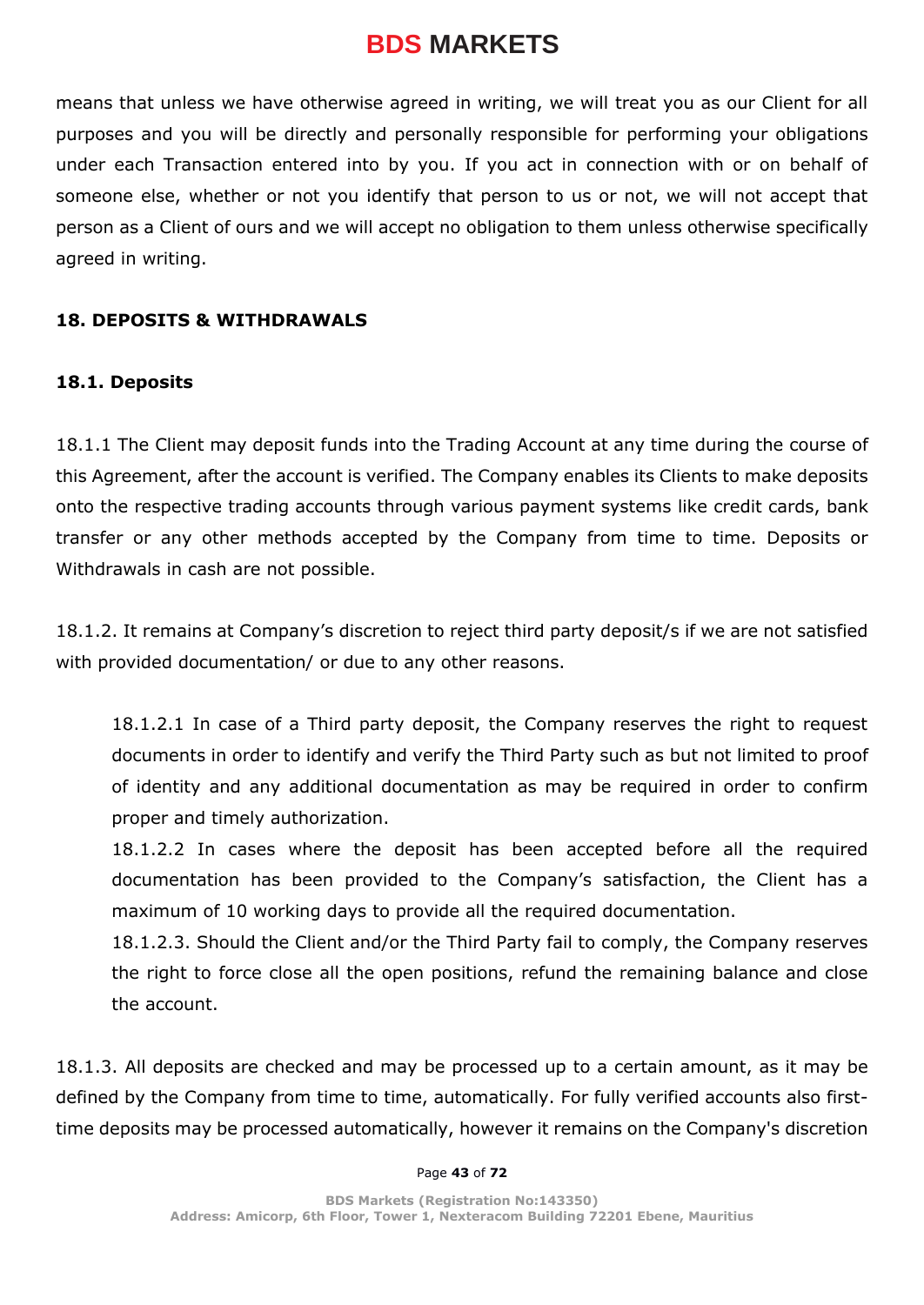to request further documents in order to establish and verify the ownership of the used account/card/wallet in case discrepancies have been detected upon manual ex-post check. The processing of received bank transfers may take between 1 up to 7 business days.

18.1.4. The Company reserves the right to request the Client at any time to provide any documentation to confirm the source of funds deposited into the Client Account. The Company shall have the right to reject a deposit from the Client if the Company is not duly satisfied as to the legality of the source of funds.

18.1.5. Chargebacks, cancellation fees, returned direct debits and similar costs, that may arise from incorrect deposits will be borne by the Client.

### 18.1.6. Deposits by Credit/Debit Card

18.1.6.1 Deposits with the Company are available via debit or credit card. Transactions via debit and credit cards are processed electronically.

18.1.6.2 Upon receiving information on your credit card the Company reserves the right to request further documentation as required by the applicable Anti- Money Laundering legislation on the provided credit or debit card and is requiring the following to be true:

a) the mailing address provided upon account opening must match the credit or debit card statement's billing address and

b) your full name must match the name on the credit or debit card.

18.1.6.3. The Company takes the protection of its Clients very seriously and applies various systems, controls and tools for the protection against credit card fraud and so as to be in compliance with all applicable Anti-Money laundering laws and regulations.

18.1.6.4 In case of violation or a possible violation is detected by the Company's systems or told as well as by the systems and tools of the Company's Payment Service Providers or the Client or the Third Party fails to pass the security and authentication checks, appropriate measures will be taken in order to prevent any fraudulent activities and ensure the client's protection. The measures may include but are not limited to:

a) investigation, further checks and/or request of further documentation in order to verify the credit or debit card details and ensure that you are the legitimate owner or user of the card;

- b) delay of transactions' processing due to the ongoing investigation.
- c) cancellation of fraudulent transactions as soon as they are detected.

#### Page **44** of **72**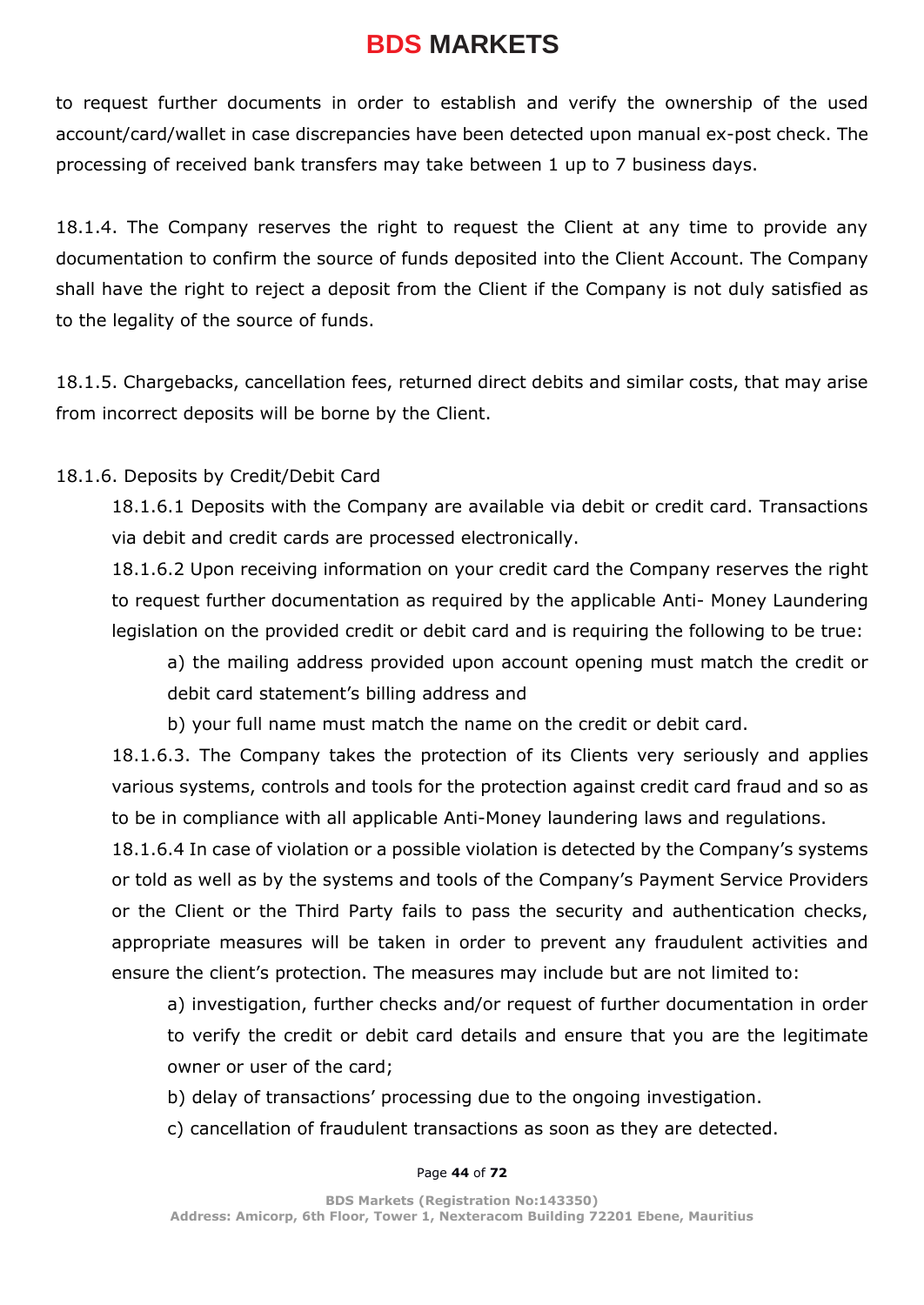d)refusal of credit card deposit(s) in question and refund the net amount deposited to the same credit card account and via the same payment method through which the deposit(s) was made;

e) block access to our trading facilities.

f) seize any profits and/ or revenues generated directly or indirectly by exercising any such prohibited trading activity and cancel any Account(s) and any open Trades associated with the credit card that has been identified as fraudulent.

g) deny processing transactions exceeding the limits/ restrictions and/or failure to pass the security and authentication checks.

18.1.6.5 Company reserves the right to request additional information and/or documentation in regard to the deposits and transactions made by you within the Company's systems. Company must be fully satisfied that you are the legitimate owner of the credit/debit card/bank account or other account used for the payment or authorized Third Party of the credit/debit card/bank account or other account used for the payment. In case of a doubt or non-compliance with requested information or documentation, the Company reserves the right to return the funds to its origin via the same payment method through which the payment was made (in the event the funds have been used for trading, the Company shall only return the remaining account balance). We may proceed with a termination of the account.

18.1.6.6. The Company reserves the right, at our sole discretion, to impose such deposit limits and restrictions as it deems fit.

18.1.6.7. Your money is held in segregated bank accounts. This ensures that the cash remains yours. It also means that it's easily identifiable as client money, so the Company and its creditors don't have any charge, liens, or rights of set-off or retention over it. We may place funds in notice or term deposit accounts or in any other investments. Placing client money does not in itself affect your ability to deal with or withdraw funds from your account with us.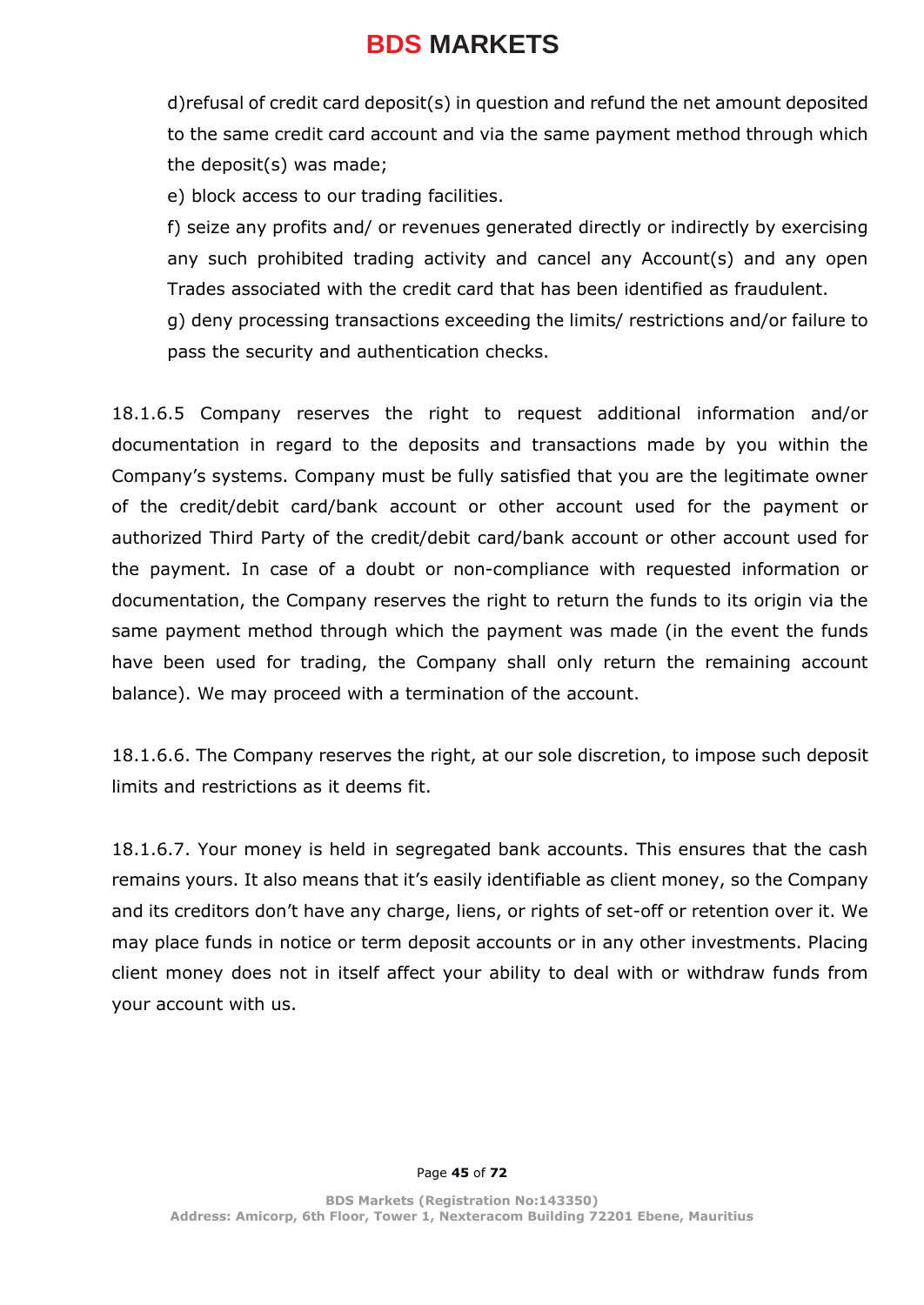#### **18.2. Withdrawals**

18.2.1. The Company shall process withdrawals of Client Funds upon the Company receiving a relevant request from the Client, through its Trading Platform, in the method and means accepted by the Company from time to time.

18.2.2. The Company checks and processes all withdrawal requests up to a certain amount as may be defined by the Company from time to time automatically.

18.2.3 The Company reserves the right to charge a fixed fee of 10 EUR or trading account currency equivalent from bank wire withdrawals below 100 EUR or trading account currency equivalent.

18.2.4 For withdrawals via bank wire also the following exceptions apply:

a) for international payments, the minimum withdrawal amount is 50 EUR or trading account currency equivalent net i.e. after the deduction of fees. For amounts that remain below the required 50 EUR an alternative withdrawal method can be used, if available. b) for SEPA transfers a minimum amount of 5 EUR or trading account currency equivalent net i.e after deduction of the fees.

18.2.5 For all other withdrawals, except Credit card withdrawals amounting to 20 EUR (or trading account currency equivalent) or less the Company reserves the right to charge a fixed Withdrawal fee of 10 EUR or trading account currency equivalent.

18.2.6. The Company processes all clients' withdrawal requests to withdraw funds on the same day that the request to withdraw funds was made, or the next working day if the client's request is received outside of normal trading hours, as soon as the withdrawal request has been checked and contains all necessary information.

18.2.7 The Client understands that any reference to a timeframe for the funds to appear and/or be released in his/her bank account, published on the Company's websites or in any other form of communication and/or announcement made by the Company is approximate only. The Client understands that any such timeframe may vary, and the Company accepts no responsibility in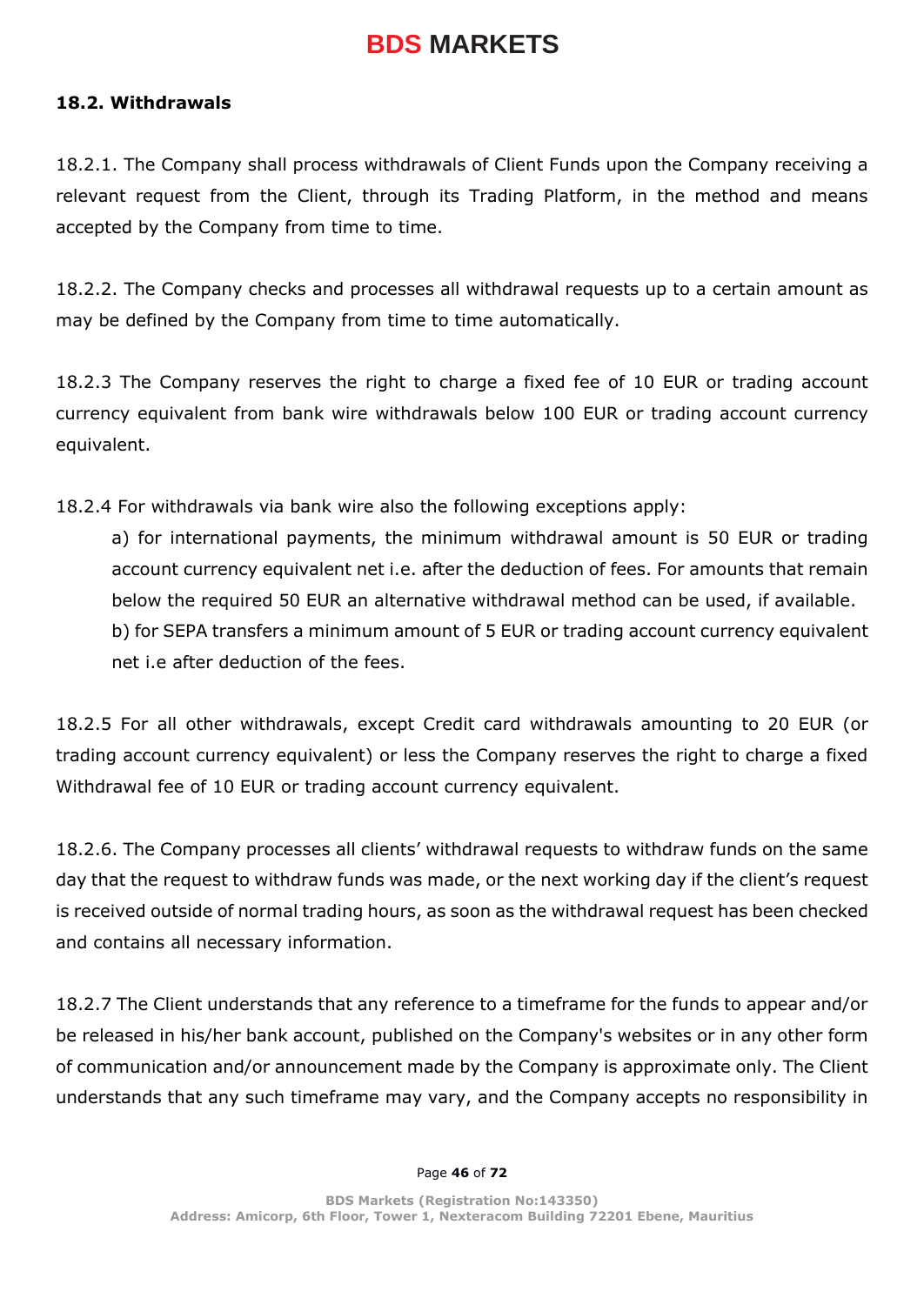any way whatsoever if the funds are not credited to the Client's bank account within a certain timeframe.

18.2.8 Withdrawals should be made using the same method used by the Client to fund his trading account and to the same remitter.

18.2.8.1 For Withdrawals in cryptocurrencies also the following applies:

a) Upon making a withdrawal the Company reserves the right to always ask for the proof of payment.

b) In cases we cannot send funds to the exact same wallet as Client may use an exchange wallet, we ask for a proof of account and we send the funds there.

18.2.9 The Company reserves the right to decline a withdrawal with a specific payment method and to suggest another payment method where the Client needs to complete a new withdrawal request. In the event that the Company is not fully satisfied with the documentation provided in relation to a withdrawal request, the Company can request for additional documentation and if the request is not satisfied, the Company can reverse the withdrawal request and deposit the funds back to the Client's trading account.

18.2.10 All the Profits generated can be withdrawn by the Clients only via bank wire, after providing a bank statement with the name and account number or using any other method as may be specified and available from time to time by the Company on the client dashboard.

18.2.10.1 In case a valid bank account has not been used already for depositing purposes, the Client will be asked to provide bank account details and confirming evidence that this account belongs to him/her. In case the supporting documents have been approved by the Company, withdrawal request can be processed further.

18.3 The Company has the right to refuse a client's transferred funds and/or to cancel your deposits and remit them back to you in any of the following cases but not limited to:

a) in case you fail to provide any documents requested from you either for client identification purposes or for any other reason, including verifying the source of wealth.

b) in case there is any suspicion or concern that the submitted documents may be false or fake.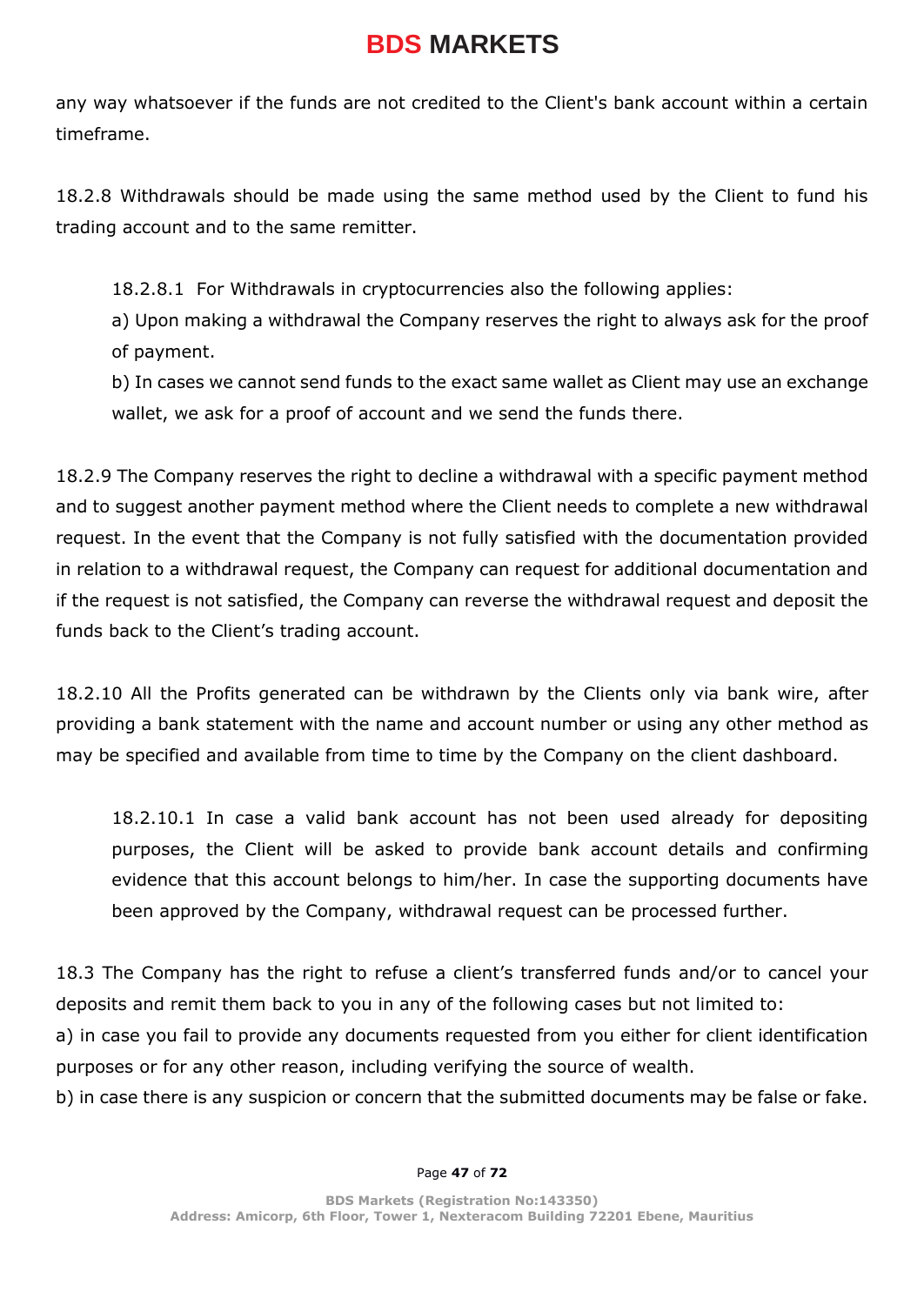c) in case there is a suspicion that you are involved in illegal or fraudulent activity or you engage in abusive trading practices.

d) in case it came to our attention that your credit or debit card (or any other payment method used) has been lost or stolen.

e) where we cannot identify you as an original remitter of the funds or where we are unable to return the funds to the same source of payment; and/or

f) where we do so in order, in our reasonable judgement, to comply with Applicable Laws and Regulations.

18.3.1 The Company accepts no responsibility for fees or charges applied on any transaction by your financial institution and/or by payment services providers involved (such as intermediary bank, receiving bank, credit card provider) and/or currency exchange rates resulting from the payment of such amount.

18.4. In case the Company is unable to remit the funds, or any partial amount thereof, to the same remitter from and by the same payment method through which such funds were initially received by us, we reserve the right, but shall not be obliged under no circumstances, to transmit the funds with an alternative payment method selected by us, at our sole discretion, in any currency we deem fit (regardless of the currency in which the initial deposit was made).

18.5 Where you receive funds from us by mistake, you agree to hold such funds in trust for the benefit of the beneficial owner. In the event you use any of the funds received by mistake, we will have a claim on those funds, together with and profit derived from the use of funds, on behalf of the beneficial owner. In the same way, we shall not compensate you for any losses incurred by you as a result of you using the said funds. The claim for the full amount shall remain.

18.6 In case company decides to refund the third-party deposit, only the remaining balance will be refunded.

#### Page **48** of **72**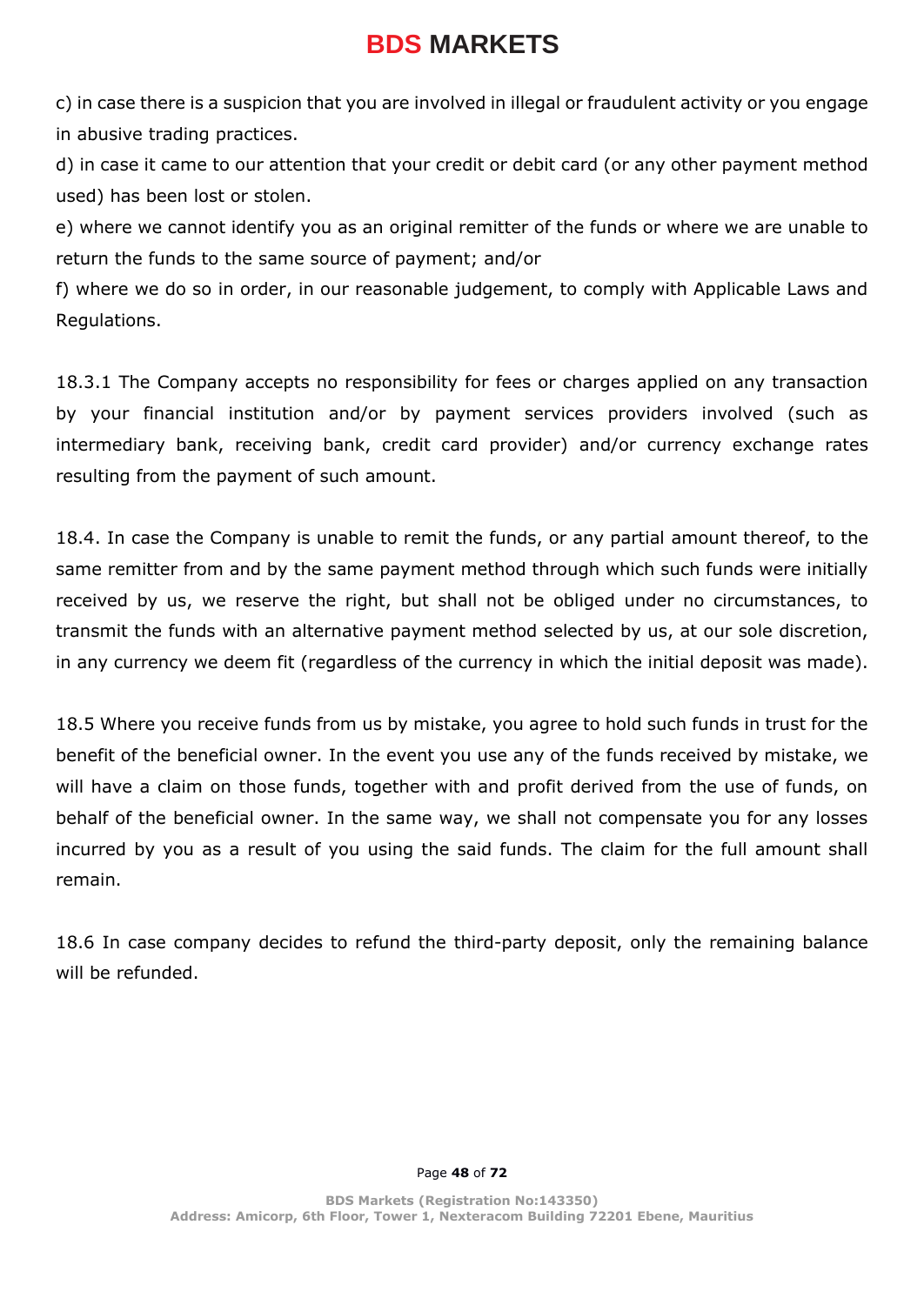#### **19. CHARGES**

19.1. Taking into account the overarching obligation to act in accordance with the best interest of clients and the importance of informing clients of all costs and charges to be incurred, this information is available at the Company's

website at<https://www.bdswiss.com/forex/more-information/forex-asset-list/>The Client is solely responsible for requiring clarifications from the Company in relation to the above, if necessary.

19.2. By accepting the Client Agreement, the Client has read, understood and accepted the information available on the Company's Website [www.bdswiss.com](http://www.bdswiss.com/) , in which all related spreads, charges, margin, interest and other rates are explained. The Company reserves the right to amend, from time to time, at its discretion any of the charges applicable to Client when trading financial instruments without prior written notice to the latter; such amendments will be available on the Company's Website which the Client must review during the period the Client is dealing with the Company and especially before and after placing any orders to the Company.

#### **Inducements**

19.3. The Client should note that not all charges are represented in monetary terms; for example, charges may appear as a percentage of the value of a CFD; therefore the Client needs to ensure that he/she understands the amount that the percentage amounts to.

19.4 The Company shall refer to any commission/inducement obtained, in consideration for the transmission of Clients Orders for execution to the Execution Venue and disclose information in relation to these commissions to the Client either on its website and/or by email as provided by Applicable Regulations. At least once a year, the Company must inform its clients on an individual basis about the actual amount of payments received.

19.5. The Client should note that any applicable charges will be instantly deducted from his/her Trading Account.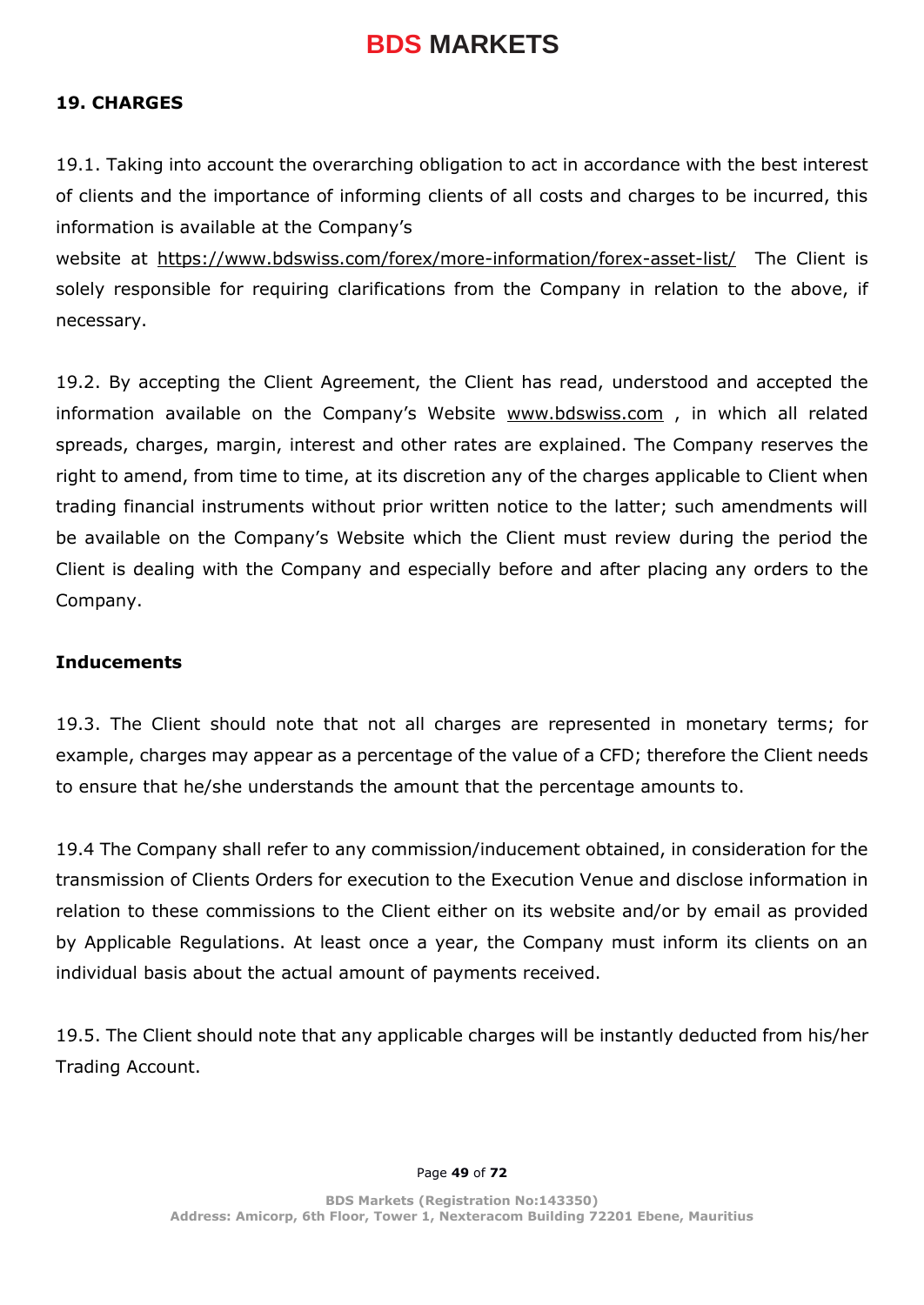#### **19.6. Spread(s) and Commission(s)**

The applicable spread(s) and commission(s) charged when conducting a trade are available online on the Company's website [https://www.bdswiss.com/forex/more-information/forex](https://www.bdswiss.com/forex/more-information/forex-asset-list/)[asset-list/.](https://www.bdswiss.com/forex/more-information/forex-asset-list/) The Company reserves the right to amend swaps fees from time to time in its sole and absolute discretion without notice. The Client(s) hereby accept(s) that swaps fees amounts shall apply and become enforceable as soon as these become publicly accessible on Company's website.

19.7 In respect of any transactions to be effected OTC, the Company shall be entitled to quote prices at which the Execution Venue is prepared to trade with the Client. Save where the Company exercises any rights it may have under the Terms to close a Contract, it is the Client's responsibility to decide whether or not it wishes to enter into a Contract at such prices.

19.8 The information about all costs and charges, will be aggregated to allow the client to understand the overall cost as well as the cumulative effect on return of the investment, and where the client so requests, an itemised breakdown will be provided.

19.9 The Company does not accept or retain any fees and/or non-monetary benefits.

**19.10 Other charges:** the Company reserves the right to charge extra service fees for any documents requested by the Client for his/her personal use such as but not limited to acknowledgement letters, account confirmation letters for tax purposes or communication retrieval other than already included in the dedicated section for data transfer on the Client's dashboard. The Company will communicate the fees to the Client upon receiving a request for any of the requested documentation.

19.11 The fees and charges are denoted in Euro. The Euro amount or trading account currency equivalent will be deducted from the Client's account balance upon delivering the requested document.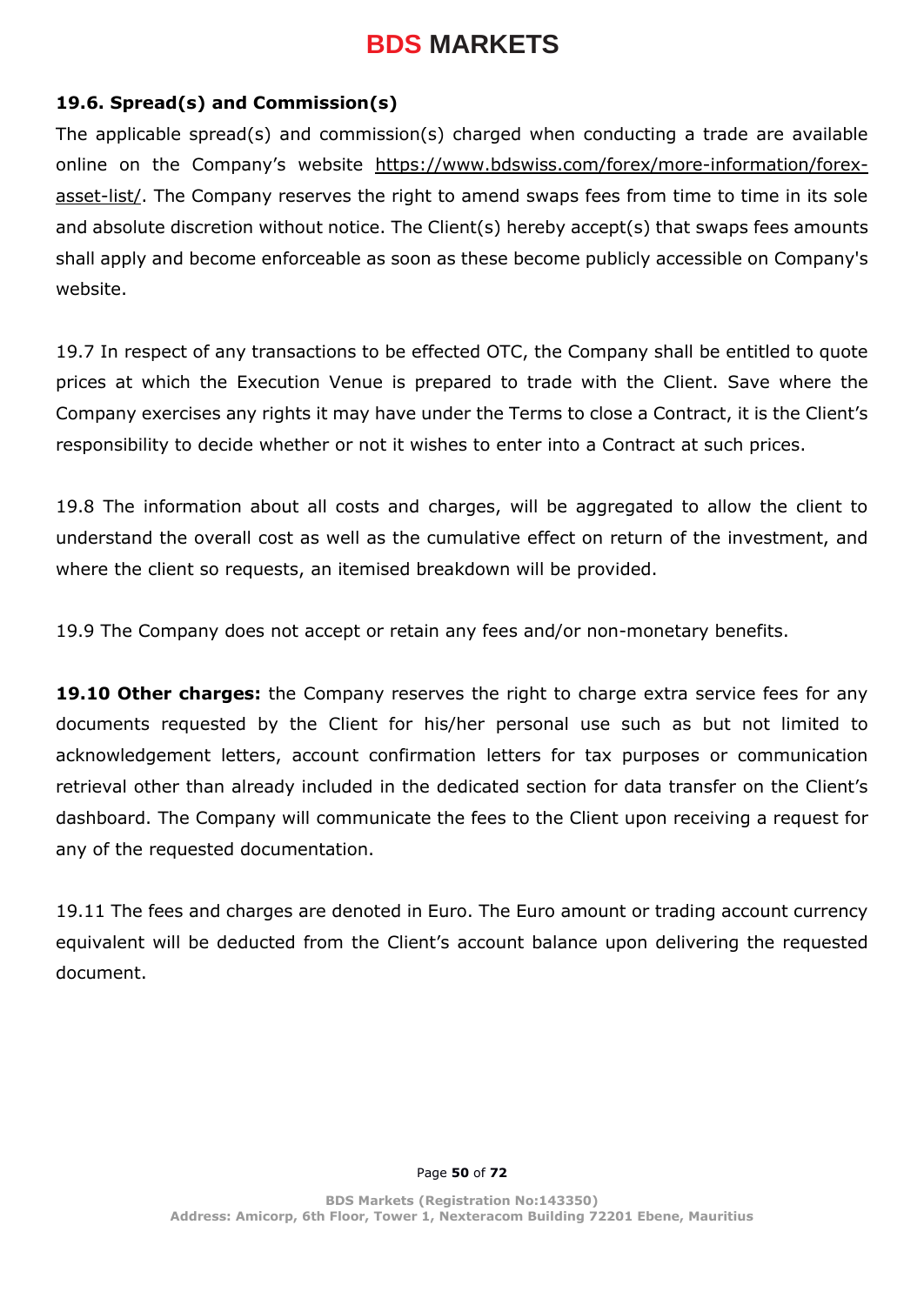#### **20. MARGIN CALLS**

20.1 The Client shall pay to the Execution Venue on demand:

- a. Such sums of money by way of deposits or as initial or variation Margin as the Company may from time to time require;
- b. Any amount necessary for maintaining a positive balance in any and all Accounts.

20.2. In the event that a negative balance occurs in the Client's Trading Account due to Stop Out, the Company will make a relevant adjustment of the full negative amount so as to the Client not to suffer the loss as per our Negative Balance Policy.

A margin close out rule on a per account basis standardized to the percentage of margin (at 20% of minimum required margin) at which we close out one or more retail client's open CFDs.

20.3 Before you are allowed to enter into a Transaction, you will generally be required to deposit money with us (known as "Margin"). This Margin will be calculated as a proportion of the overall Transaction value. This means that you will be using 'leverage' or 'gearing' and this can work for or against you. For example, a small price movement in your favour can result in a high return on the Margin placed for the CFD, but a small price movement against you may result in substantial losses.

20.4 We are not obliged to make a Margin Call and you are responsible for maintaining appropriate arrangements with us at all times for the communication of Margin Calls. Any open position is deemed to be at risk of being closed as soon as the account enters into a margin call. It is your responsibility to monitor, at all times, the funds available in your Trading Account to cover any Margin required as a result of your trading decisions.

20.5 The Company may offer Margin Call service, which will be triggered if the margin level falls to 50% of required margin. In this case the Client will receive a notification that the margin level has dropped to 50% and the client should monitor the account closely. It is to be mentioned that connection problems or other technical issues may cause for the Margin Call to be delayed. Therefore, as explained above the Client should not rely on the Margin Call service,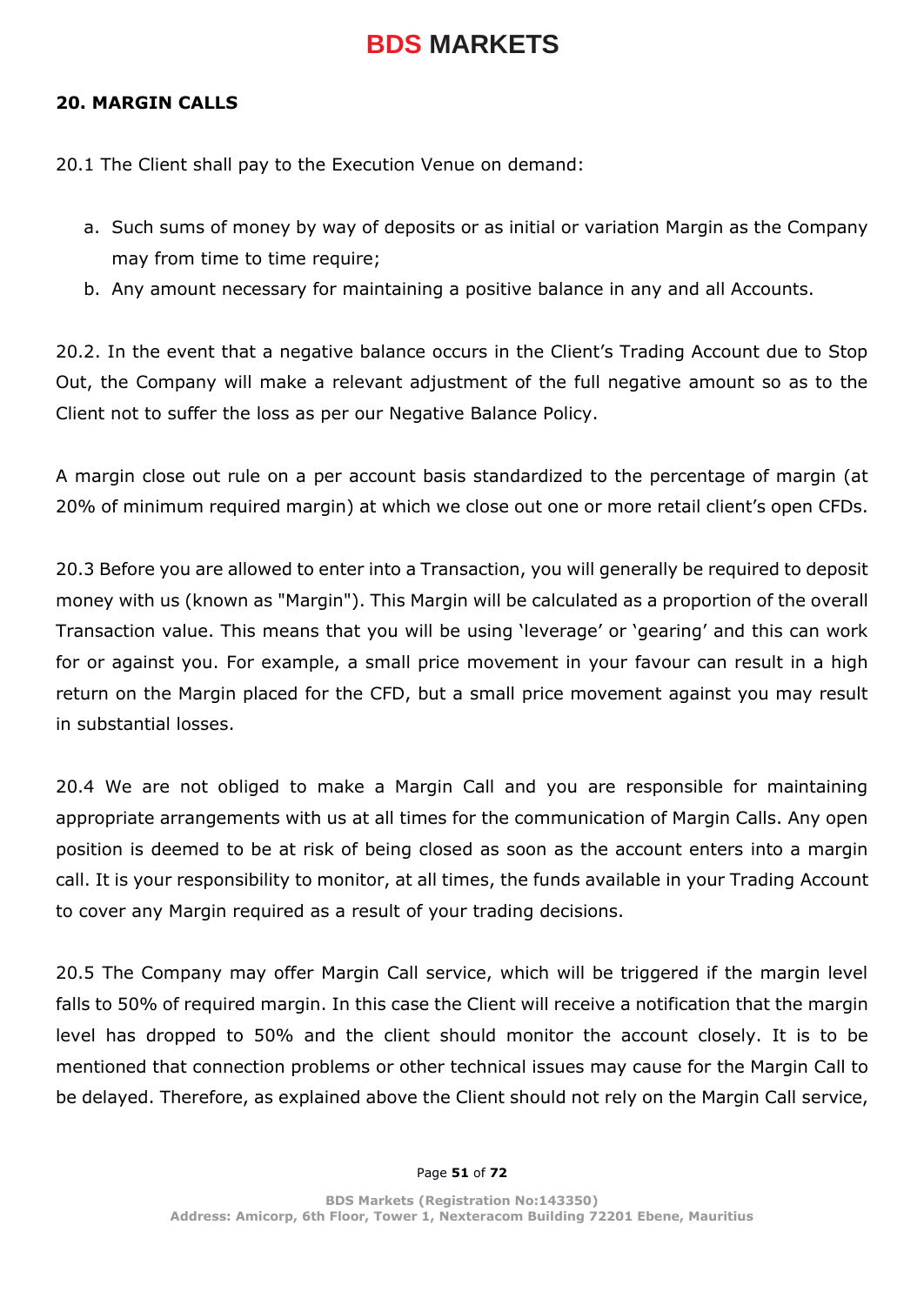monitor the accounts and margin levels at all times and is solely responsible for ensuring the necessary funds are available on the trading account to maintain any open positions.

20.6 In order to open a Transaction for an Underlying Asset, you undertake to provide the Initial Margin in your Trading Account. In order to keep a Transaction open, you undertake to ensure that the amount in your Trading Account exceeds the Maintenance Margin. You acknowledge that the Margin for each Underlying Asset differs and may be changed by us in our sole discretion from time to time.

20.7 Deposits into your Trading Account can be made by wire transfer or another method of payment, to a bank account, or other location, as we may notify to you from time to time. Based on the amount of money you have in your Trading Account, we retain the right to limit the amount and total number of open Transactions that you may wish to open or currently maintain on the Trading Platform. It is understood that each different type of Trading Account offered by us from time to time may have different Margin Requirements.

### **21. PAYMENTS AND SET-OFF IN THE TRADING ACCOUNT**

21.1 It is possible that other costs, including taxes, relating to transactions carried out on the Trading Platform may arise for which you are liable, and which are neither paid via us nor imposed by us. Without derogating from your sole and entire responsibility to account for tax due, you agree that we may deduct tax, as may be required by the applicable law, with respect to your trading activity on the Trading Platform. You are aware that we have a right of set-off against any amounts in your Trading Account with respect to such tax deductions, and you hereby authorize us to withdraw amounts from your Trading Account with which to pay such taxes. You shall have no claim against us with regard to such deductions. You further agree that such deductions do not derogate from our rights to make Margin Calls under this Agreement.

22.2 The Company retains a right of set off and may, at its discretion, from time to time and with the Client's authorization, set-off any amounts held on behalf and/or to the credit of the Client against the Client's obligation to the Company.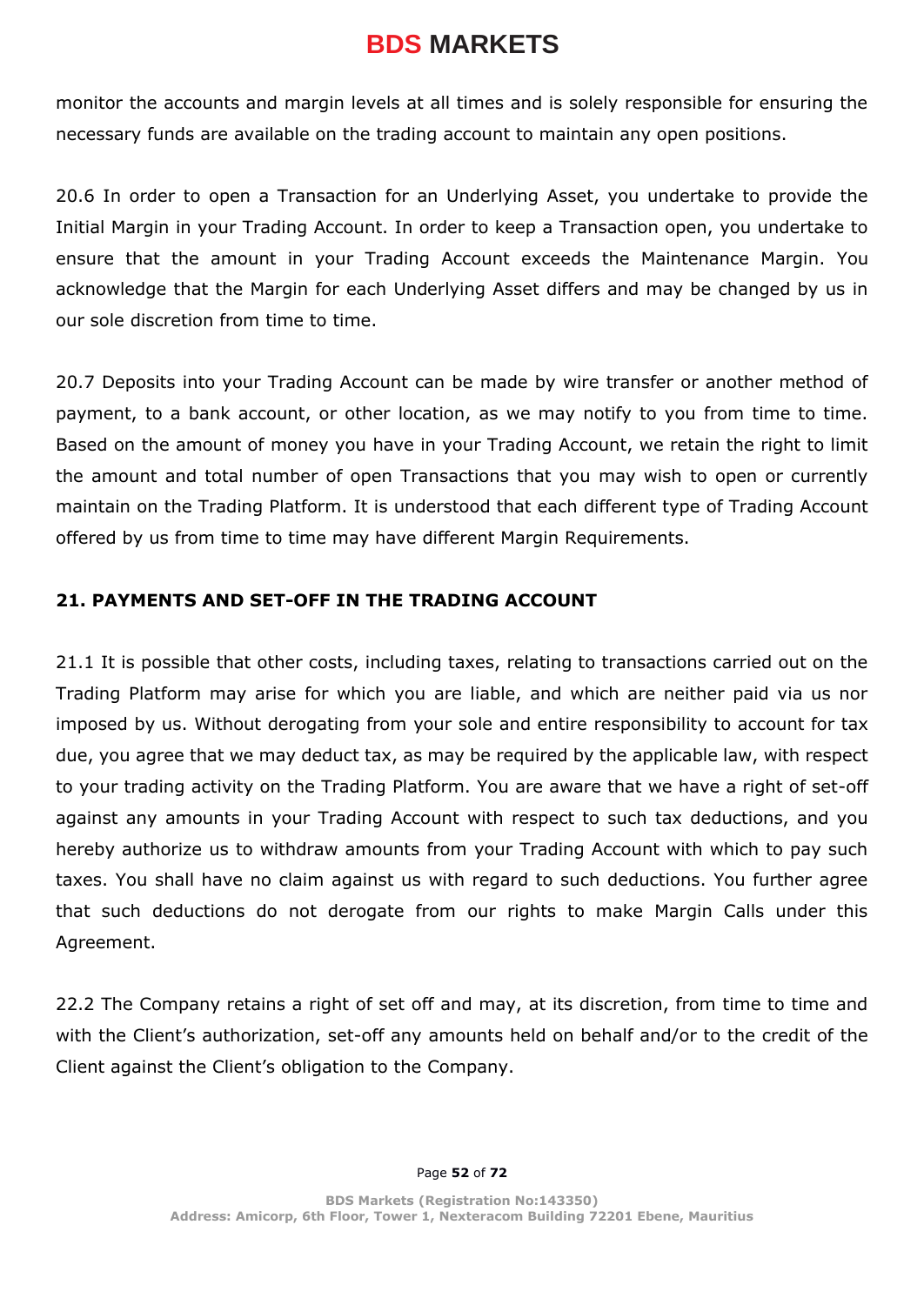### **22. INACTIVE & DORMANT ACCOUNTS**

22.1. The Company has established, implemented and maintains an Inactive and Dormant Account Policy that is as follows:

### A/ For Clients NOT Residing in the European Union:

a). When a client with any of his/her Trading Account(s) held with the Company under any of its brands **has not**:

- i) Placed a trade;
- ii) Opened or closed positions; and/or
- iii) Made a deposit

for a period of at least **90 (ninety) consecutive days**, his/her Client's Profile shall be classified by the Company **as Inactive Account.**

b) Where the Client has and continues on any of his/her Trading Account(s) to:

- i) Place a trade;
- ii) Open or close positions; and/or
- iii) Make a deposit

the Client's Profile shall be classified by the Company as **an Active Account**.

c) Inactive Account will be subject to a monthly charge at a membership level of **10% of the accounts balance** until the balance on all trading accounts is € 0 (zero) or trading account currency equivalent, relating to the maintenance/administration of such Inactive Accounts, with

- i) **the minimum amount charged being € 25** (Twenty-Five Euros) or trading account currency equivalent, and
- ii) **the maximum amount charged being € 49,90** (Forty-Nine Euros and Ninety Cents) or trading account currency equivalent

d) An account, with positive balance, is considered to be Dormant if, during a 6-month period no transactions have been carried out in relation to the account by or on the instructions of the holder of the account.

#### Page **53** of **72**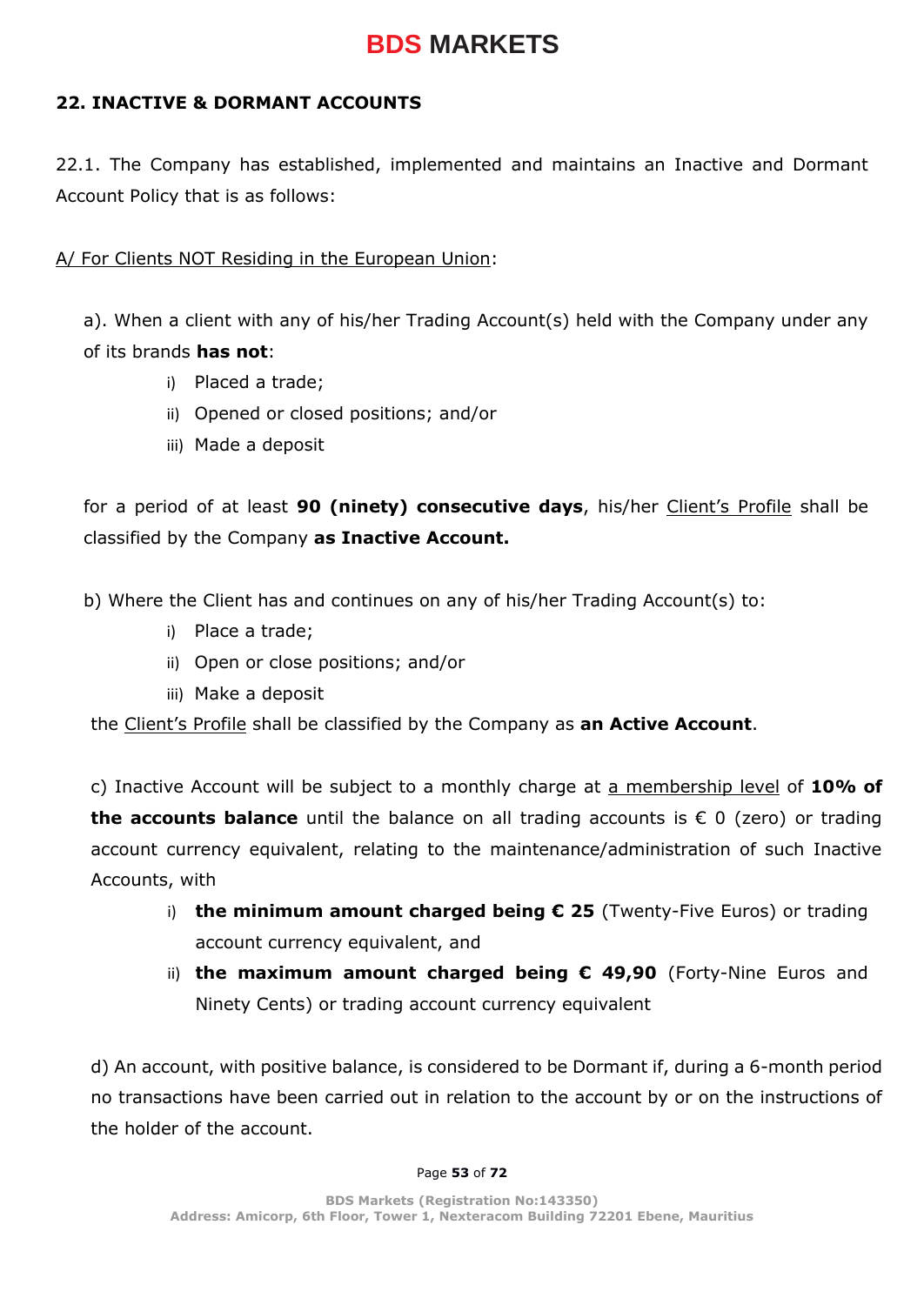### B/ For Clients RESIDING in the European Union.:

a) When a Client with any of his/her Trading Account(s) held with the Company under any of its brands has not:

- i) Placed a trade,
- ii) Opened or closed positions; and/or
- iii) Made a deposit

for a period of **at least 6 (six) consecutive months**, his/her Account shall be classified by the Company as Inactive Account.

b) Where the Client has and continues on any of his/her Trading Account(s) to:

- i) Place a trade;
- ii) Open or close positions; and/or
- iii) Make a deposit

the Account shall be classified by the Company as **an Active Account**.

c) Such Inactive Account will be subject to a **monthly fee of 10€** (ten euros or trading account currency equivalent) per month at a **membership level** deducted from one of the Trading Account(s) balance (the "Inactivity Fees"), until the balance on all account(s) is 0€ (zero euro or trading account currency equivalent) relating to the maintenance and administration of such Inactive Account.

d) An Account, with positive balance, is considered to **be Dormant** if for a **Period of at least 12 (twelve) consecutive months** no transaction has been carried out in relation to the Trading Account(s) by or on the instructions of the holder of the Trading Account(s). The Inactivity Fees shall continue to be applied.

22.2 For any of the Dormant accounts that have had the status for a period of **at least 5 (five) years** with a positive account balance, and the Client fails to be contacted after the Company takes reasonable steps to do so, the Company has the right to cease treating those funds i.e the positive account balance on the Client's Trading Account(s) as Client Funds.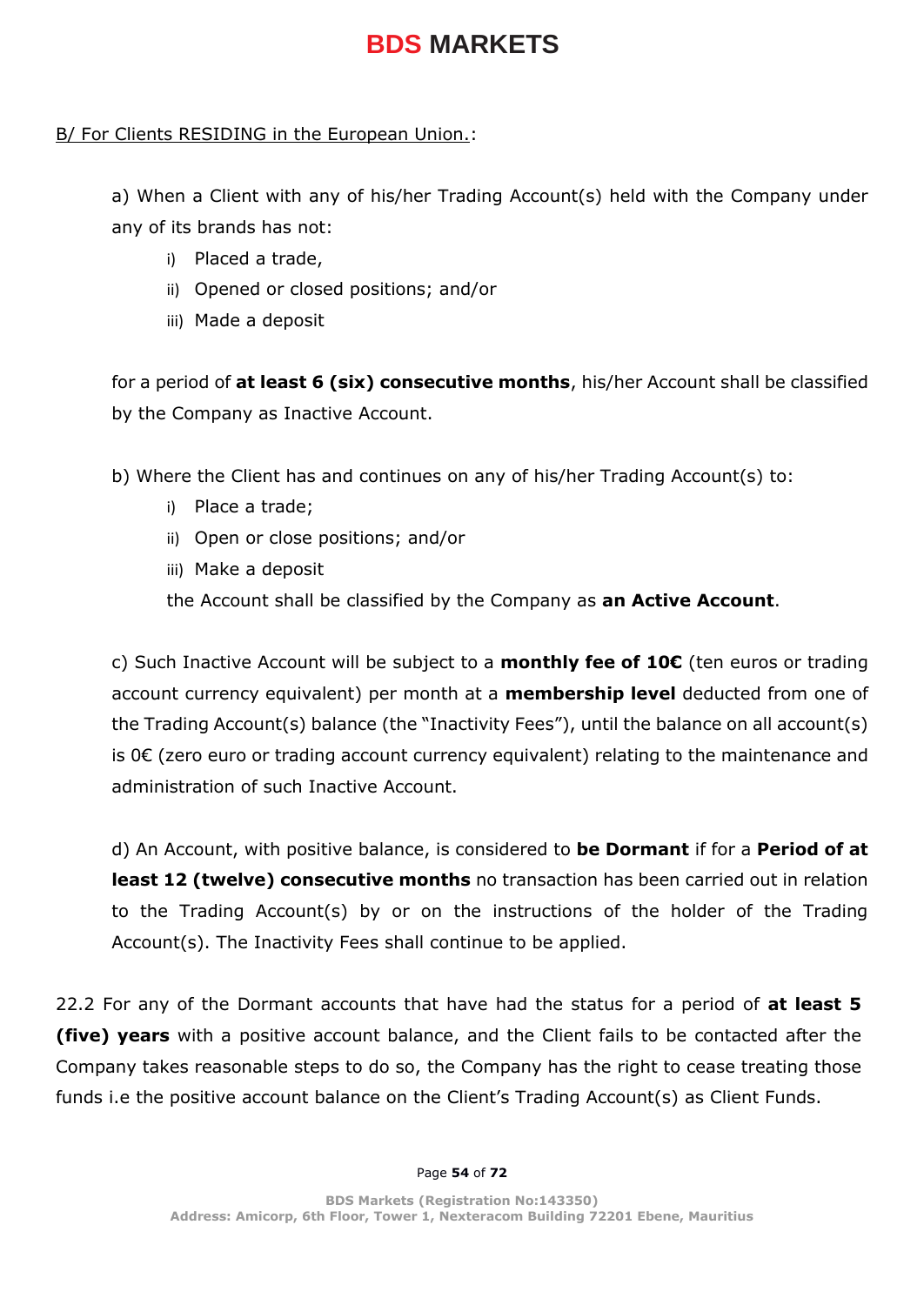#### 22.3 For **re-activation of Inactive/Dormant Account**, the client must

- i) place a trade,
- ii) open or close a position and/ or
- iii) make a deposit.

The client's Inactive/Dormant Account will then be reactivated (subject to, if required, up-todate Know Your Client documentation to be provided to the Company by the Client) and become an Active Account. In such cases where an Inactive/Dormant Account has been reactivated the Company will cease to deduct the Inactive/Dormant Account administration fee but **will not refund** any Inactive/Dormant Account administration fees deducted from this/these account(s) previously.

22.4 The deduction will take place during the first week of every month (alternatively at a later stage), until the balance of the Inactive/Dormant Account has reached € 0 (zero) or trading account currency equivalent.

### **23. CHARGEBACK POLICY**

23.1 The Company reserves the right to charge a fee "chargeback fee" if a chargeback is placed with your credit card company (either intentionally or unintentionally) for any deposit made to your account. The chargeback fee will be comprised of the "administration fee" of €60.00 (sixty Euros) to cover all further investigation expenses. In case of pre-arbitration, additional fees may apply from the card processor. This fee will be used to cover all investigative expenses to prove that the deposit was made by you upon receiving the chargeback from our merchant provider. The fee will be deducted from the Client's account balance if available.

23.2 All fraud including credit card fraud will not be accepted by the company and as such will be fully investigated and pursued under the law to its fullest extent. Any losses resulting on our behalf will be fully pursued in a civil lawsuit to claim back any losses incurred covering all business, legal fees, research costs, human resource and loss of income. If we receive, for any reason, a dispute, claim, and/or chargeback from your credit card issuer or any other payment method you use, you acknowledge that we have the right to take any of the following measures, depending on each case: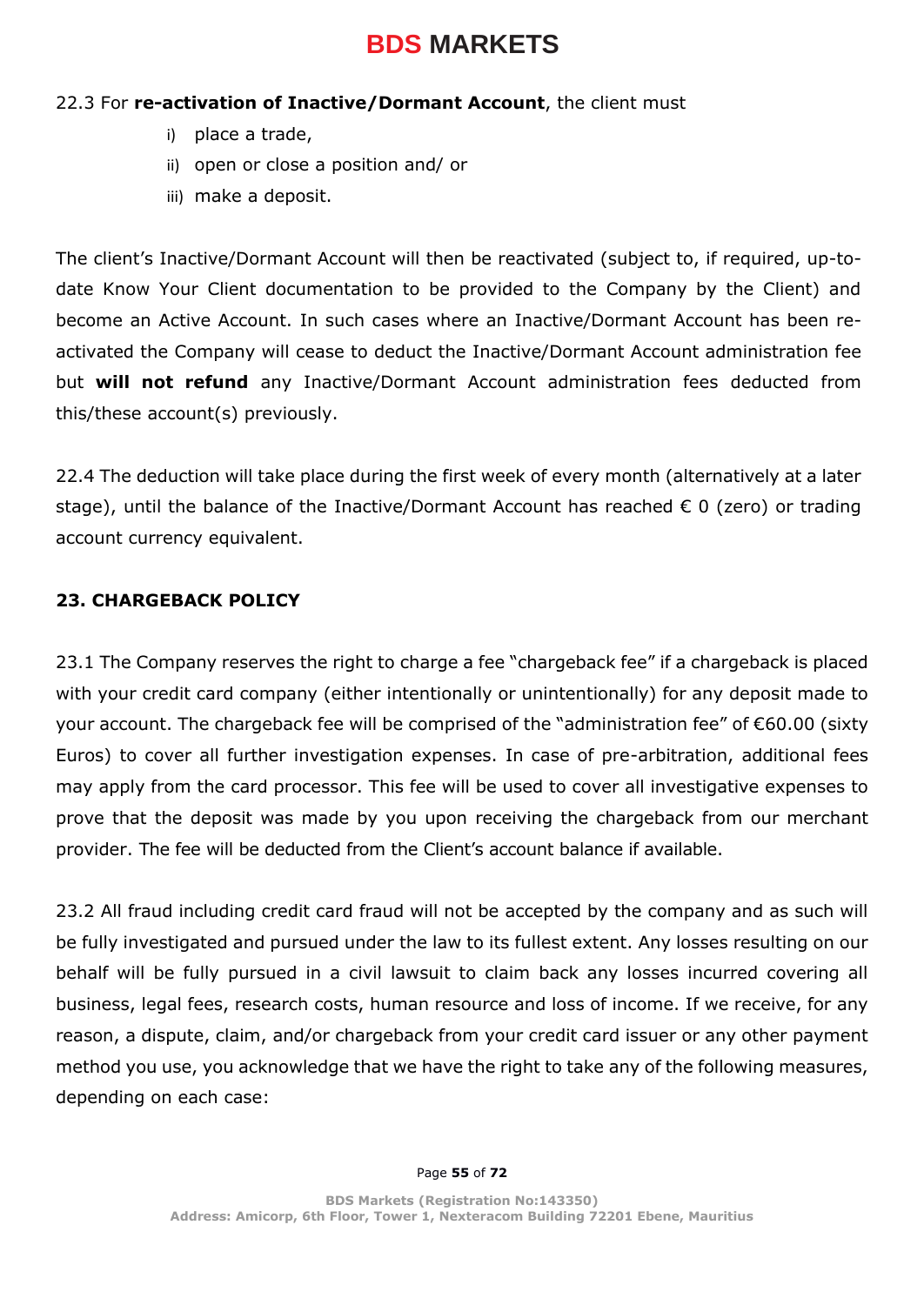- a. immediately close any and all of your open Transactions whether at a loss or a profit and debit your Trading Account in accordance with Section 22.6, with or without any notice;
- b. and/or immediately place restrictions on your Trading Account with or without any notice, including:
	- i) the restriction on making deposits using any payment method to your Trading Account, even in cases of margin alert(s),
	- ii) the restriction on requesting withdrawals from your Trading Account, and
	- iii) the restriction on opening new positions on the Trading Platform; the duration of the restrictions will be set at the Company's discretion;
- c. terminate the Client Agreement in accordance with Section 22.
- d. Any chargeback case that is made against our company and is not successful will result in the sum being reimbursed to us along with charges for research and processing (the administration fee as mentioned above) and any other charges that may result from the card processor.
- e. In addition, we will exercise our right to block your online Trading Account and terminate your account with us. Consequently, any profits or revenues may be seized and we reserve the right to inform any third party. We are continually developing tools to monitor any fraudulent activity and any cases from such activity will be decided on by ourselves and any decision made shall be final and nonnegotiable.
- f. We reserve the right to deduct the disputed amount from your Trading Account until any investigation from our side is completed. In case the balance in your account is smaller than the disputed amount, then:
	- i) the difference will be added as chargeback deposit and the full amount will be deducted as chargeback reimbursement, or
	- ii) the difference will be deducted from the other account(s) you have with us (if applicable). The deducted amount will be reserved by us until the conclusive resolution of the chargeback request

#### Page **56** of **72**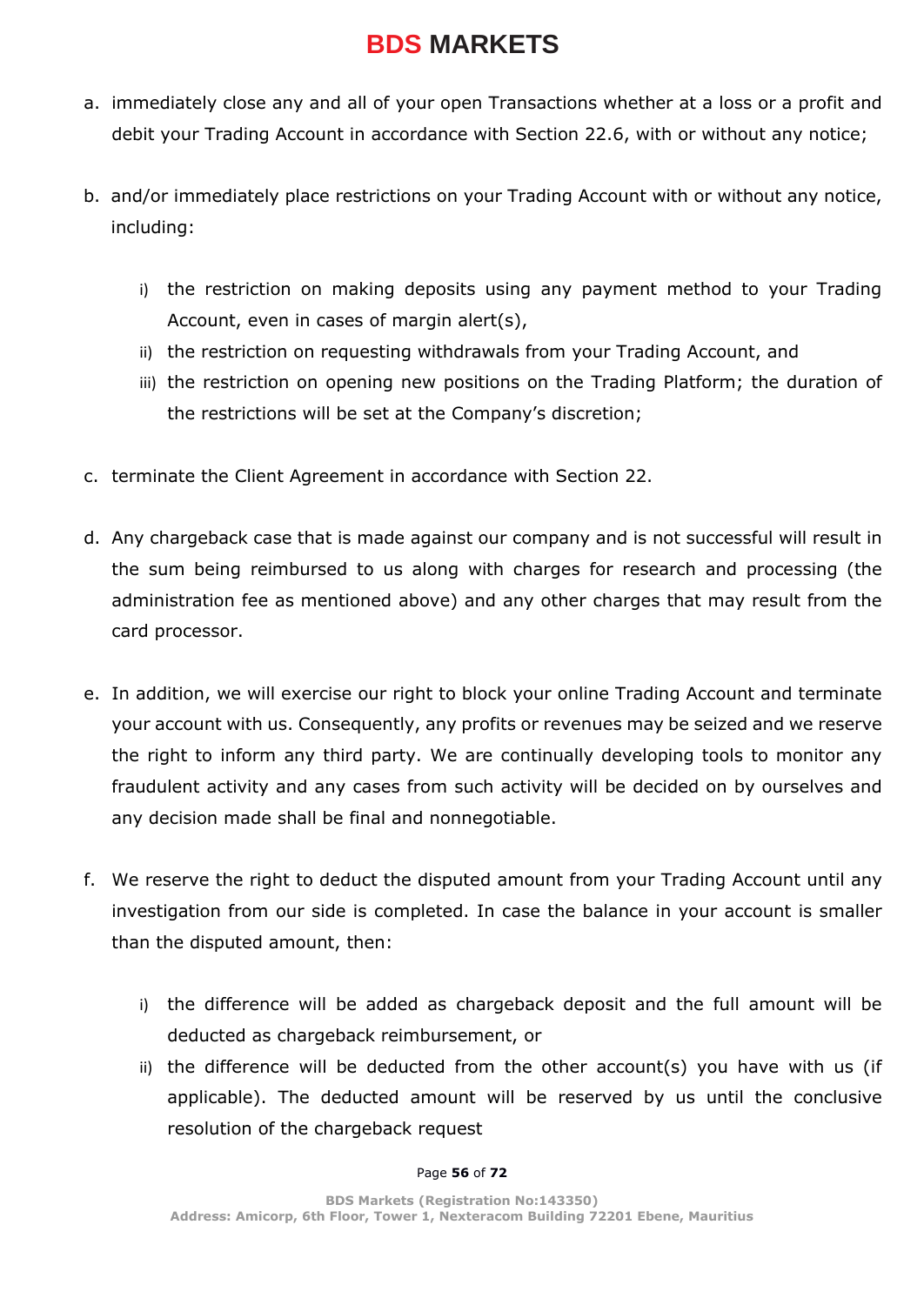23.3 Fraud is taken very seriously by our Company, all IP addresses are monitored and logged, and any fraudulent chargebacks will be investigated fully under the law.

### **24. TERMINATION**

24.1. The Client has the right to terminate the Agreement by giving the Company at least ten (10) business days written notice, specifying the date of termination in such, on the condition that in the case of such termination, all Clients' Open Positions shall be closed by the date of termination.

24.2. The Company may terminate this Agreement by giving the Client five business (5) days written notice, specifying the date of termination therein.

24.3. The Company may terminate the Agreement immediately without giving any notice in the following cases:

a. Death of a Client.

b. In case of a decision of bankruptcy or winding up of the Client is taken through a meeting or through the submission of an application for the aforementioned.

c. Termination is required by any competent regulatory authority or body.

d. The Client violates any provision of the Agreement and in the Company's opinion the Agreement cannot be implemented.

e. The Client violates any law or regulation to which he is subject, including but not limited to, laws and regulations relating to exchange control and registration requirements.

f. The Client involves the Company directly or indirectly in any type of fraud.

g. An Event of Default as defined in Section 13 of this Agreement occurs.

24.4. The termination of the Agreement shall not in any case affect the rights and obligations which have arisen or any existing commitments or any contractual provision which was intended to remain in force after the termination and in the case of termination, the Client shall pay:

a. Any outstanding costs or pending fee(s) of the Company and any other amounts payable to the Company;

#### Page **57** of **72**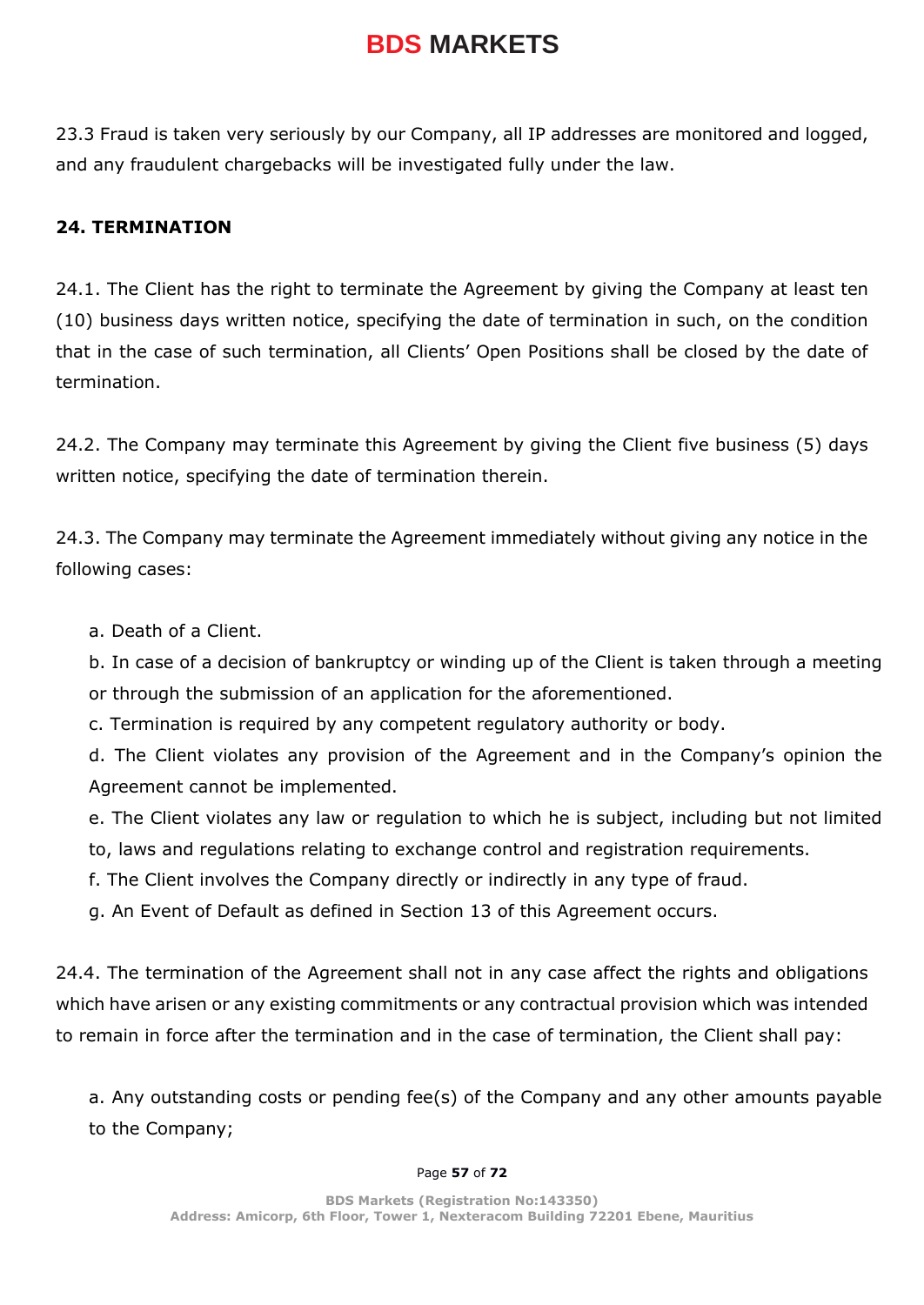b. Any charges and additional expenses incurred or to be incurred by the Company as a result of the termination of the Agreement;

c. Any damages which arose during the arrangement or settlement of pending obligations.

24.5. Once notice of termination of this Agreement is sent and before the termination date:

(a) The Client has an obligation to close all his/her Open Positions. If he/she fails to do so, upon termination, the Company will close any Open Positions at current prices

(b) The Company will be entitled to cease to grant the Client access to the Trading Platform(s) or may limit the functionalities the Client is allowed to use on the Trading Platform(s);

(c) The Company will be entitled to refuse to accept new Orders from the Client;

(d) The Company will be entitled to refuse to the Client to withdraw money from the Trading Account and the Company reserves the right to keep Client's funds as necessary to close positions which have already been opened and/or pay any pending obligations of the Client under the Agreement.

24.6. In case of breach by the Client in accordance with Paragraphs 22.3(e) and 22.3 (f), the Company reserves the right to reverse all previous transactions which place the Company's interests and/or all or any its clients' interests at risk before terminating the Agreement and/or cancel all profits.

### **25. TRADING IN CRYPTOCURRENCIES**

25.1 In case of trading in CFDs where the underlying asset is a Cryptocurrency, the Client should take in consideration that Cryptocurrencies are traded on non-regulated decentralized digital exchanges. Hence, the price formation and the price movements of the Cryptocurrencies depend solely on the internal rules of the particular digital exchange, which may be subject to change at any point in time and without notice which often leads to a very high intra-day volatility in the prices.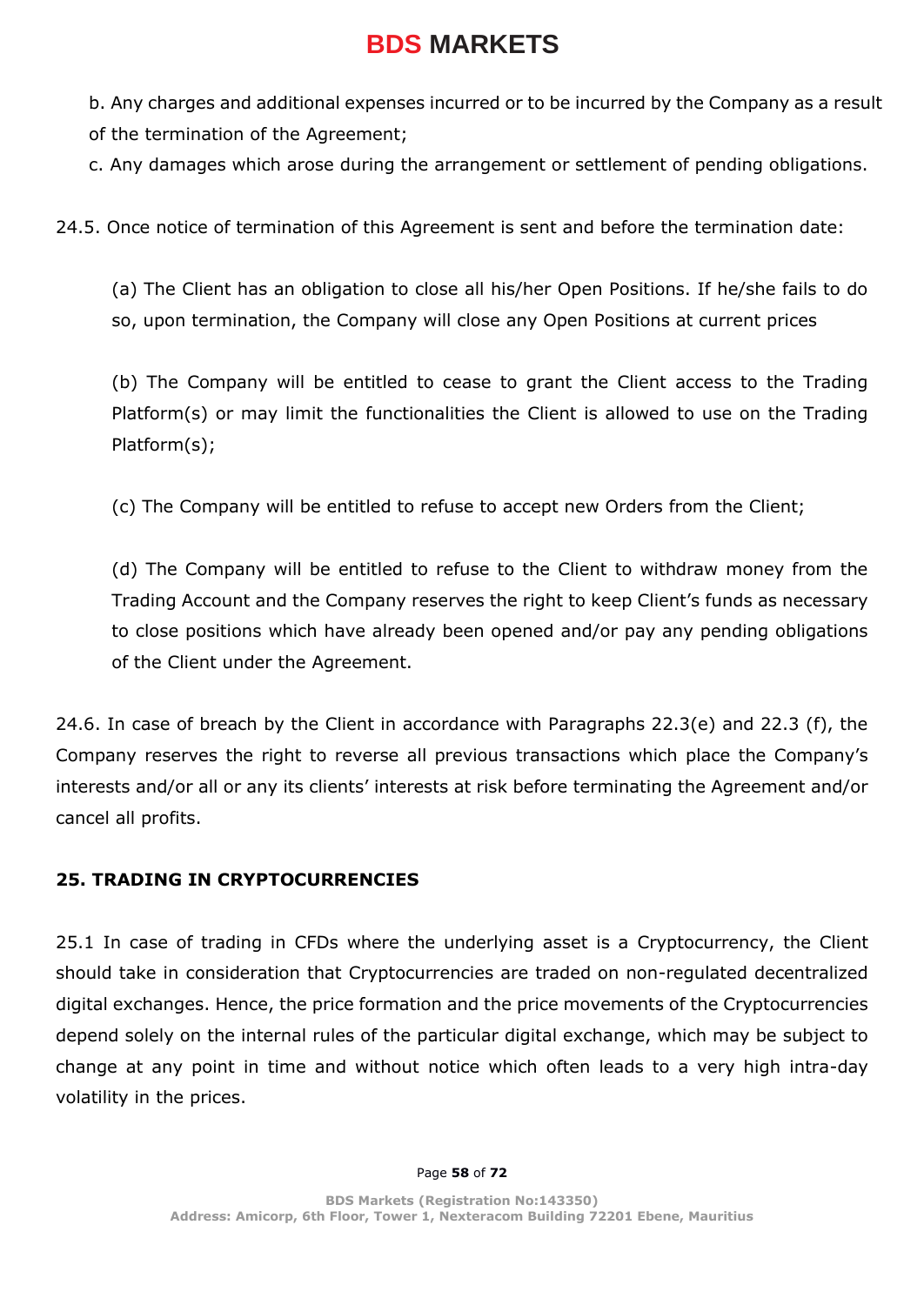25.2 In case of trading CFDs in Cryptocurrencies the Client accept a significantly higher risk of loss of the invested capital which may occur within a very short time frame as a result of unanticipated adverse price movements of the Cryptocurrencies.

25.3 The Company's pricing data and market on the Cryptocurrencies are originated from the digital decentralized exchanges the Cryptocurrencies are traded on. Considering that such exchanges are not regulated, the market data and price feed information provided by such exchanges may be subject to the internal rules and practices of such exchanges which may significantly differ from the rules and practices observed by the regulated exchanges. Therefore, the pricing formation rules of the Cryptocurrency exchanges are not subject to any regulatory supervision and may be changed at the relevant digital exchange's discretion at any time. Also, such digital exchanges may introduce trading suspensions or take other actions that may result in suspension or cessation of trading on such exchanges or the price and market data feed becoming unavailable to us.

25.4 The above factors could result in material adverse effect on Clients' open positions, including the loss of all of Clients' invested capital. Where a temporary or permanent disruption to or cessation of trading occurs on any digital exchange from which we derive our price feeds for the relevant Cryptocurrency, Clients' positions in such Cryptocurrency will be priced at the last available price for the relevant Cryptocurrency, and Clients' may be unable to close or liquidate their position or withdraw any funds related to such position until the trading on the relevant digital exchange resumes (if at all). The Client accepts that where trading resumes again at either the relevant initial digital exchange or on any successor exchange thereof, there may be significant price differential (price gapping) which may impact the value of Clients' CFD positions in the relevant Cryptocurrencies and result in significant gains or losses. Where trading does not resume Clients', entire investment will potentially be lost altogether.

25.5 The Client agrees and accepts that have been informed by the Company of and understand this particular risk, and that shall take that risk into account when taking any investment decisions in respect of trading CFDs in Cryptocurrencies. In some regulated equity markets, it could be difficult to take a Short Position. For instance, if the underlying equity related Financial Instrument is in short capitalization or is illiquid, or where an Exchange or regulator have prohibited short trading. For these situations we may not be able to provide a CFD to reflect a short position at all, or Clients' may be charged an additional fee to open such a Short Position.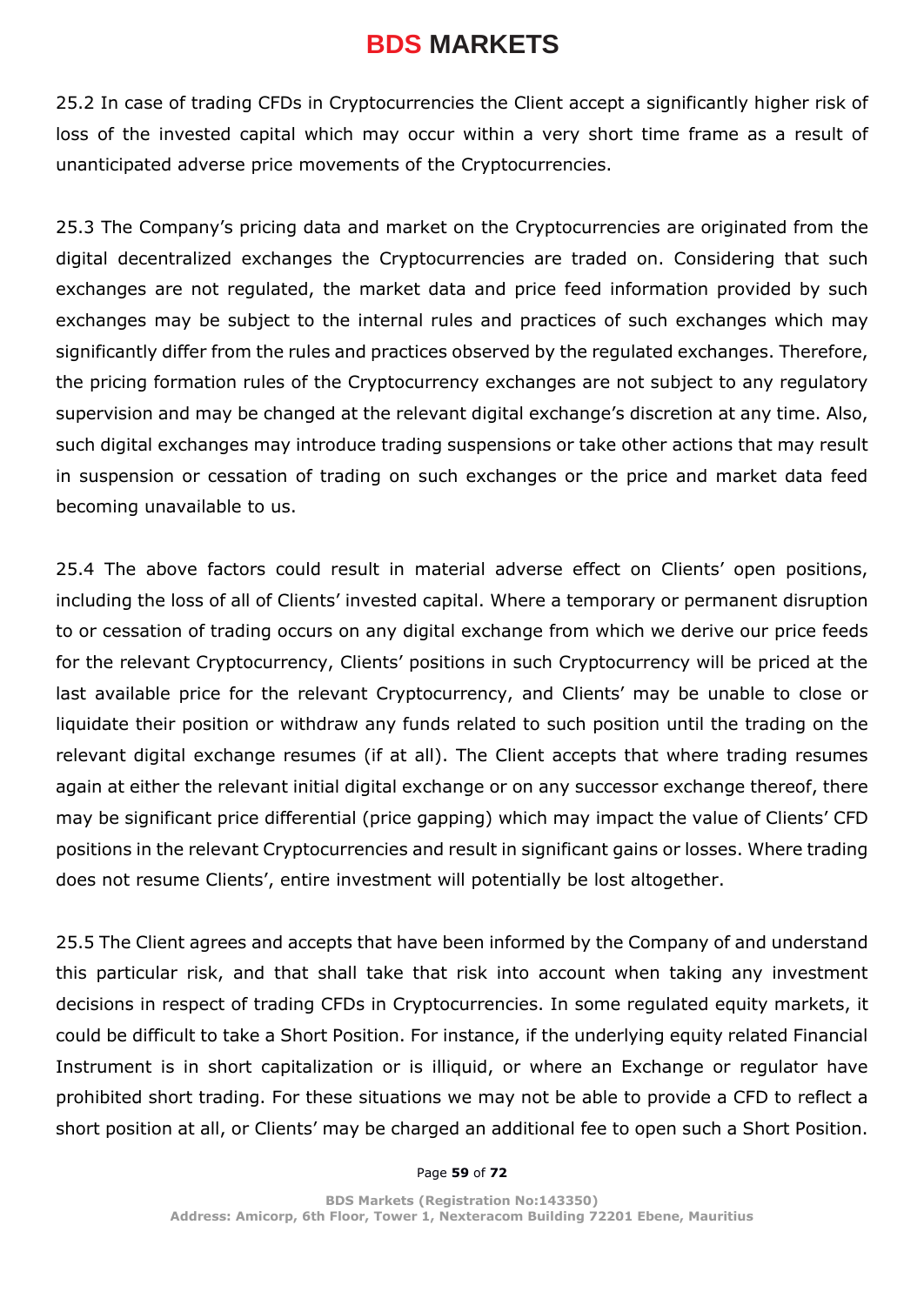We will advise Clients where possible of such additional fee in advance which will be based on the date we will become aware of such short selling exclusions. In case Clients are trading CFDs in Cryptocurrencies, they fully understand and agree with the additional risks associated with such trading, as set out above.

#### **26. INTELLECTUAL PROPERTY**

26.1. You acknowledge that all content, trademarks, services marks, trade names, logos and icons and in general all intellectual property rights on the Company's Website are the property of the Company, the Group of Companies or its affiliates or agents and are protected by copyright laws and international treaties and provisions.

26.2. You agree not to delete any copyright notices or other indications of protected intellectual property rights from materials that you print or download from the website. You will not obtain any intellectual property rights in, or any right or license to use such materials or the website, other than as set out in this Agreement.

26.3. You also agree not to copy, record, edit, alter or remove any of the materials on the Company's website. This shall include, without limitation, not removing, editing or otherwise interfering with (or attempting to remove, edit or otherwise interfere with) any name, marks, logos or branding on the Company's website.

26.4. Images displayed on the website are either the property of the Company ou it's related Groups companies or used with permission. You agree not to upload, post, reproduce or distribute any information, software or other material protected by copyright or any other intellectual property right (as well as rights of publicity and privacy) without first obtaining the permission of the Company and the prior written consent of the Company.

### **27. LICENSE AND USE OF THE COMPANY'S WEBSITE(s) AND/OR TRADING PLATFORM(s)**

27.1. The Company grants you a non-exclusive, non-transferable and limited personal license to access and use our website (the "License"). The License is conditioned on your continued compliance with the terms and conditions of this Agreement. Upon accepting this Agreement,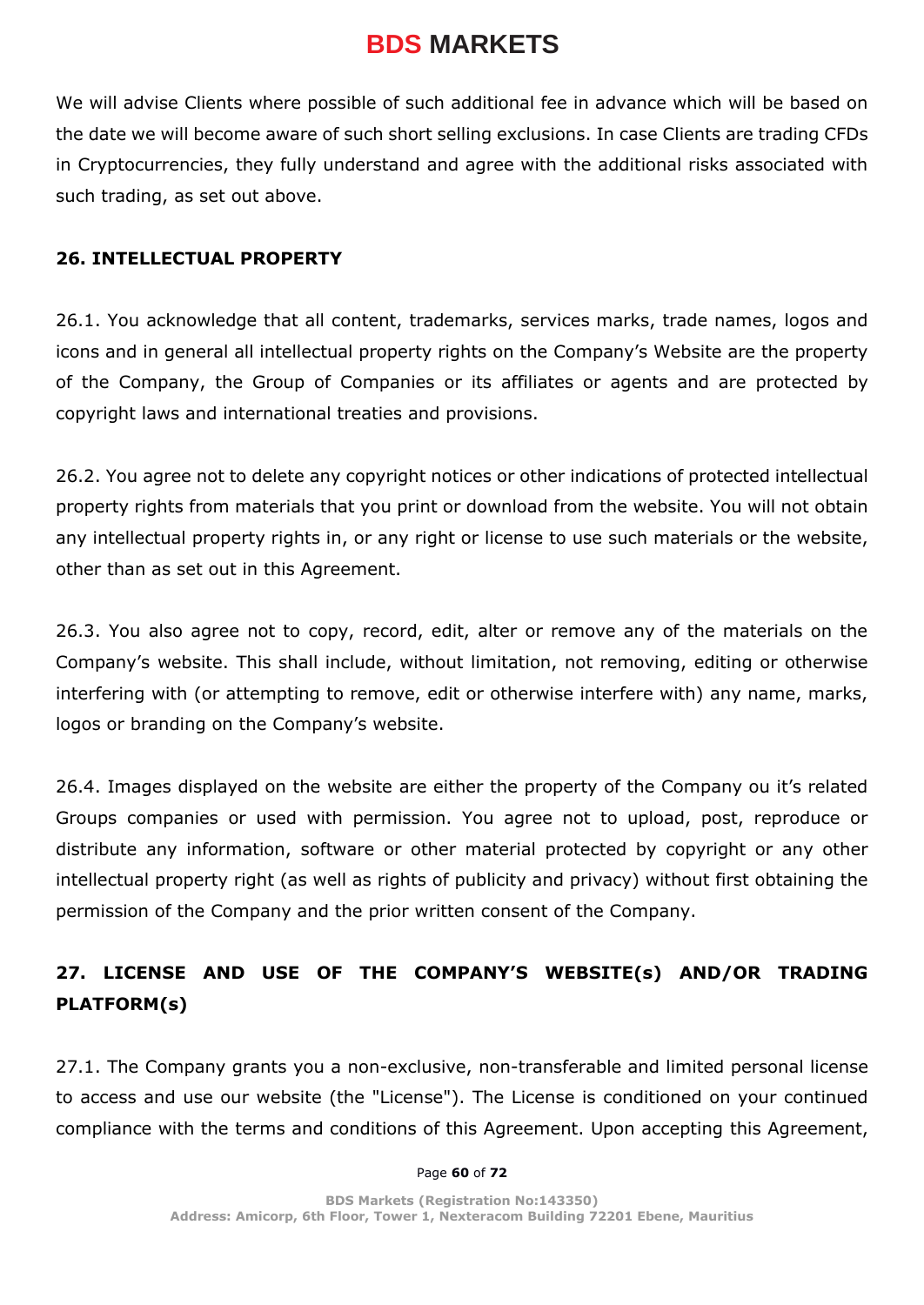the Client is entitled to apply for Access Codes to gain online access to the Company's electronic system(s) and/or trading platform(s), thereby being able to place orders for transactions on any financial instrument available from the Company. Further, the Client will be able to trade on the Company's Trading Platform with and through the Company with the use of a personal computer, smartphone or any other similar device that is connected to the internet. In this respect, the Client understands that the Company can, at its absolute discretion, terminate the Client's access to the Company's system(s) in order to protect both the Company's and clients' interests and to ensure the systems' effectiveness and efficiency.

27.2. The Client is responsible for ensuring that he/she alone control access to his/her account credentials and that no person(s) under the legal age or any other person(s) is granted access to the Company's system and/or the Client's trading account and/or the Company's Trading Platform using the Client's account credentials. You acknowledge that you are ultimately responsible for all actions on the Trading Platform through your Registration Data, including irregular or unauthorised disclosure of your account credentials.

27.3. The Client is responsible for all acts or omissions that occur within the Company's website through the use of his/her registration information. If the Client believes that someone has used or is using his/her registration information, username or password to access any Service without the Client's authorization, the Client should notify our Client Support immediately. The Client will make every effort possible to keep the Access Codes secret and known only to him and will be liable of any Orders received by the Company through his trading Account under his Access Codes. Further, any Orders received by the Company will be considered as received from the Client.

27.4. The Client agrees not to attempt to abuse the Trading Platform in an attempt to make illegal profits or to attempt to profit by taking advantage of the server latency, or applying practices such as price manipulation, lag trading, time manipulation.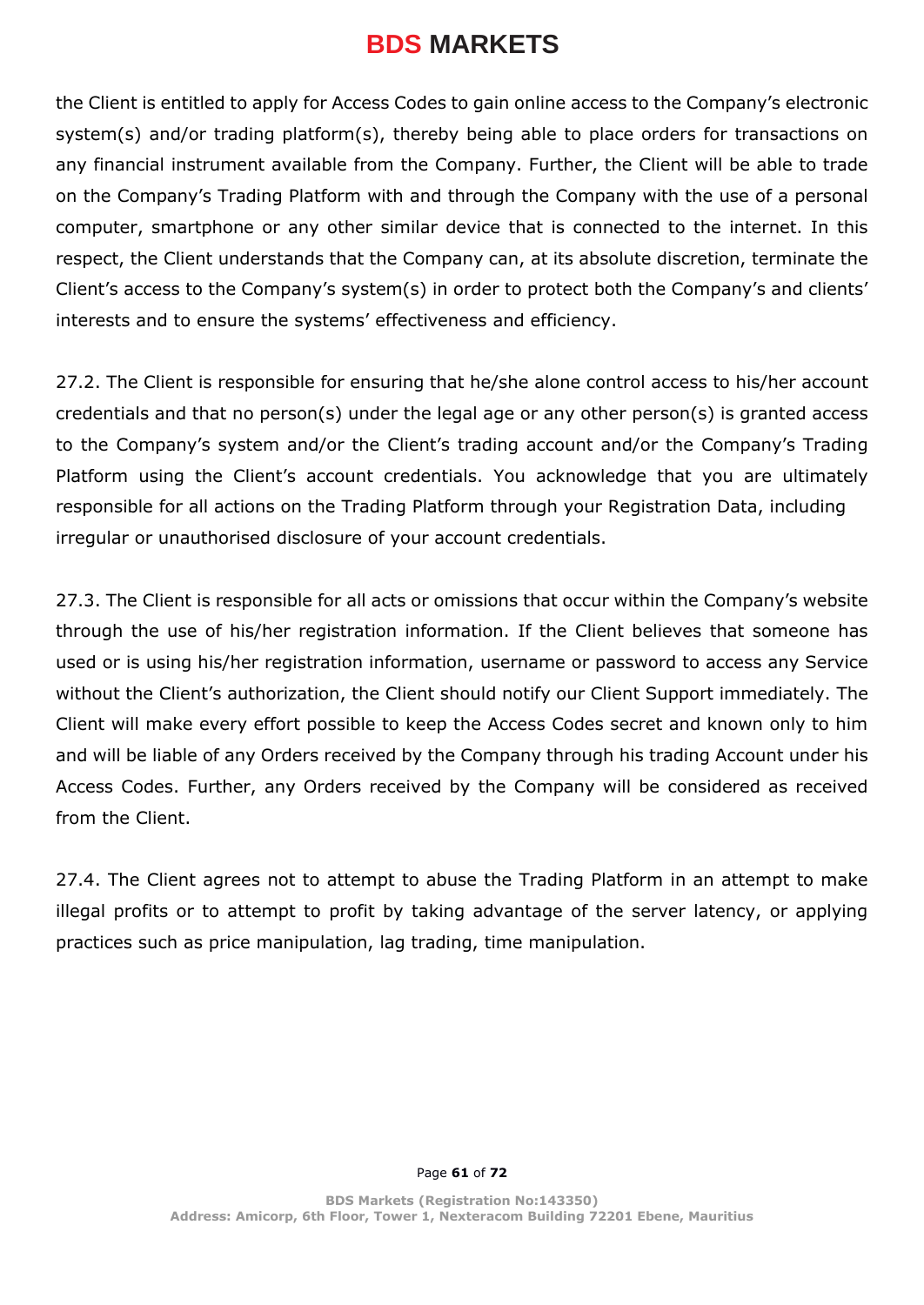#### **28.FATCA & CRS**

#### 28.1 FATCA

28.1.1. The Company needs to comply with the Foreign Account Tax Compliance Act ("FATCA"). In accordance with FATCA we as an FFI are required to disclose information in relation to our US reportable persons. All US reportable persons will need to notify the FFI accordingly, so as to be able to comply with the FATCA regulations.

28.1.2 The Company is currently not accepting any natural or legal US reportable persons as Clients.

28.2 CRS

Regulations based on the OECD Common Reporting Standard ("CRS") require the Company to collect and report certain information about an account holder's tax residence. Each jurisdiction has its own rules for defining tax residence. In general, you will find that tax residence is the country/jurisdiction in which you live. Special circumstances may cause you to be resident elsewhere or resident in more than one country/jurisdiction at the same time (dual residency). As a financial institution, we are not allowed to give tax advice. Your tax adviser may be able to assist you in answering specific questions on this form. Your domestic tax authority can provide guidance regarding how to determine your tax status.

#### **29. ISLAMIC ACCOUNTS**

29.1 The Company's Islamic account allows swap free trading in compliance with the Sharia Law, which means traders can trade on an Islamic account without being charged overnight fees. The Company's Islamic account is only available for traders of the Muslim religion and should only be requested on the grounds of religious belief.

29.2 By submitting an Islamic request and following its approval, all of the Client's MT4 accounts shall have the Islamic status (No Swaps).

Page **62** of **72**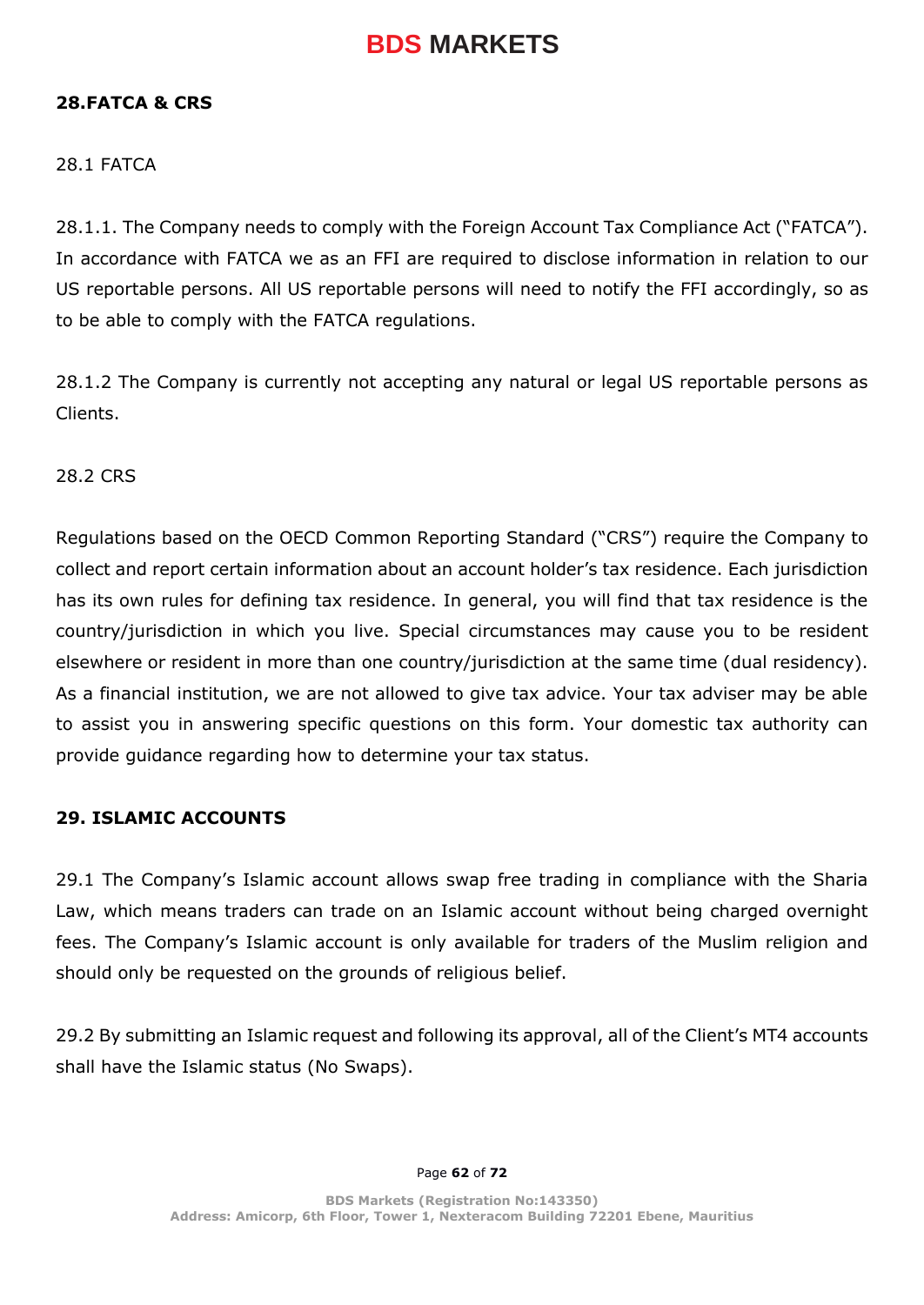29.3 For the opening of an Islamic account, evidence of religion must be presented. Islamic account holders cannot open non-Islamic accounts. The Company maintains the right to limit trading if there is evidence of manipulation.

29.4 The Company reserves the right to decline an Islamic request, without providing any explanation/justification to the client.

29.5 The Client further acknowledges that swap free applies for 10 calendar days only. Therefore, swap free accounts holding a position open for more than 10 calendar days, will be credited or debited swap accordingly.

29.6 The Company reserves the right to disable and/or enable swap free trading for Client's trading account and/or reverse any cumulative profits derived from the said trading at any given time and/or retrospectively charge the waived swap fee. This can occur at times where there is suspicion of swap abuse aiming at generating riskless profit where the Client abuses the Company's trading conditions/systems or where the Client's trading strategy.

imposes a threat to the Company's trading facility or where the Company deems necessary in order to protect the smooth operation of its trading facility.

#### **30. BOND CFDs**

30.1. Long Bond CFD positions shall earn a Coupon Rate in line with the percentage of the bond's par amount invested.

30.2. The method and frequency of accruing any coupon is made on the same manner as if the investor obtains a position directly on the underlying.

30.3. The maximum leverage for Bond CFDs is 1 to 3. Should an investor opt for leverage, the Company will apply an annual financing charge at Libor  $+3\%$ .

30.4. All accrued interest at the time of purchase of the Bond CFD must be paid at the time of the opening of the position and any earned interest shall be paid upon closing of the position.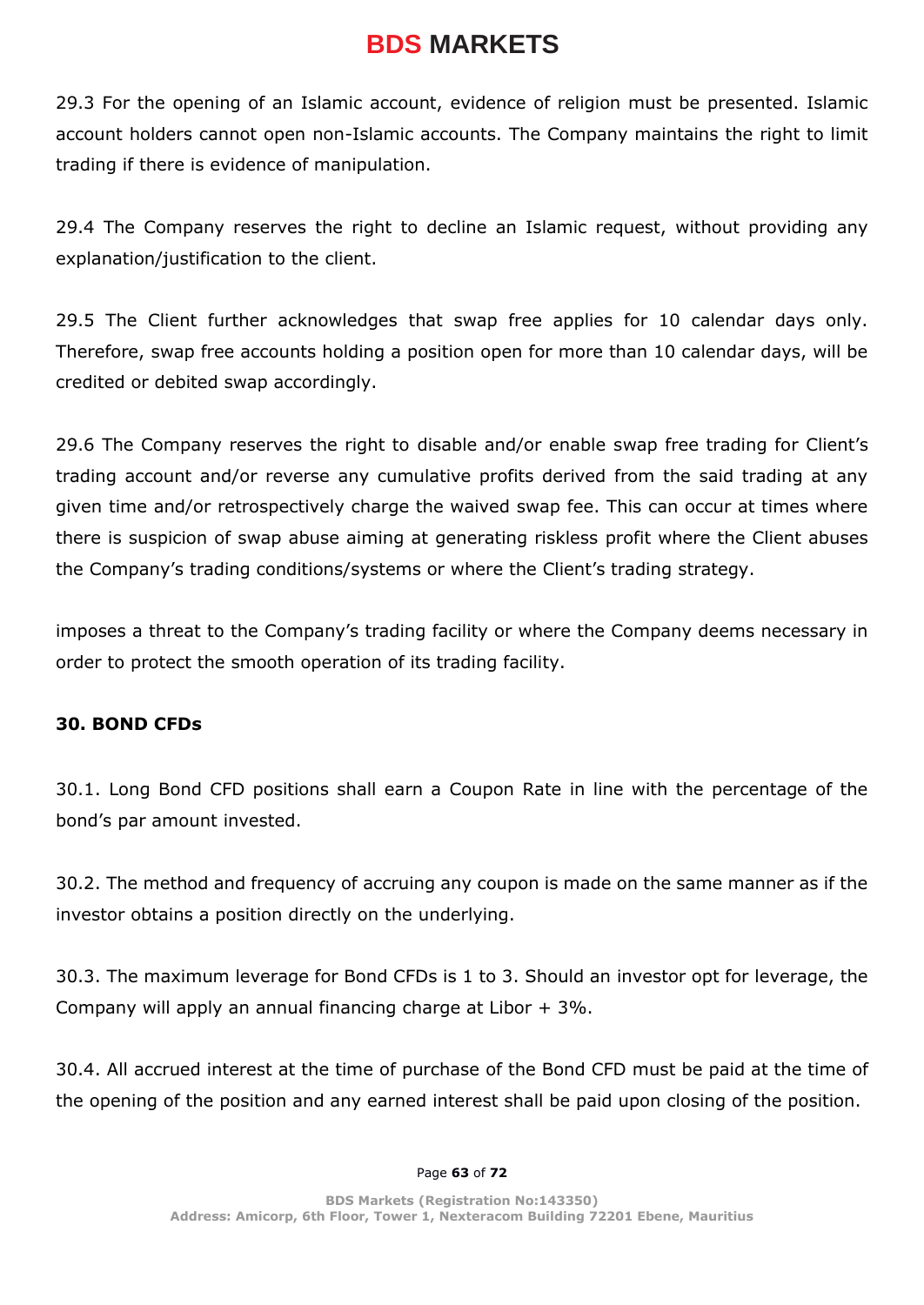30.5. In case the Bond CFD is held to maturity the Bond CFD position shall close at face value of the underlying bond.

### **31. DIVIDENDS AND CORPORATE ACTIONS**

31.1 Corporate Action is considered any mandatory and voluntary corporate action that has impact on the financial instruments or the corresponding CFDs offered by the Company for trading.

31.2 In the event of Corporate Action on the underlying financial instrument of a CFD, the Company shall make relevant adjustment in order to reflect the economic impact on the underlying asset. Such adjustment shall be done either as cash adjustments on the Client's trading account, as swap adjustment or as position corrections.

31.3 The Company may apply dividend payments and charges in form of cash adjustments for any positions held in shares and/or indexes in CFDs as follows:

a) For any long positions held by the client at the time of dividend payment, the Client will receive a dividend in form of cash adjustment on their respective trading account. b) For any short positions held by the client at the time of dividend payment, the Clients trading account will be charged the dividend amount in form of cash adjustment from the applicable trading account.

31.4 The Dividends will be paid or charged (depending on the position held as explained above) for the shares/indexes positions entered before the ex-dividend date (ex-div date). The respective dividends adjustment will be made on the ex-div date.

31.5 The adjustment will be proportional to the position held (amount of contracts in that particular asset).

31.6 Regarding any other relevant corporate actions, such as but not limited to any rights issue, stock and/or reverse splits, which affect the shares held, appropriate and proportional adjustments will be made on the Client's trading account to reflect the changes. For mergers, amalgamations, acquistions, take-overs, and other corporate actions, which result in affecting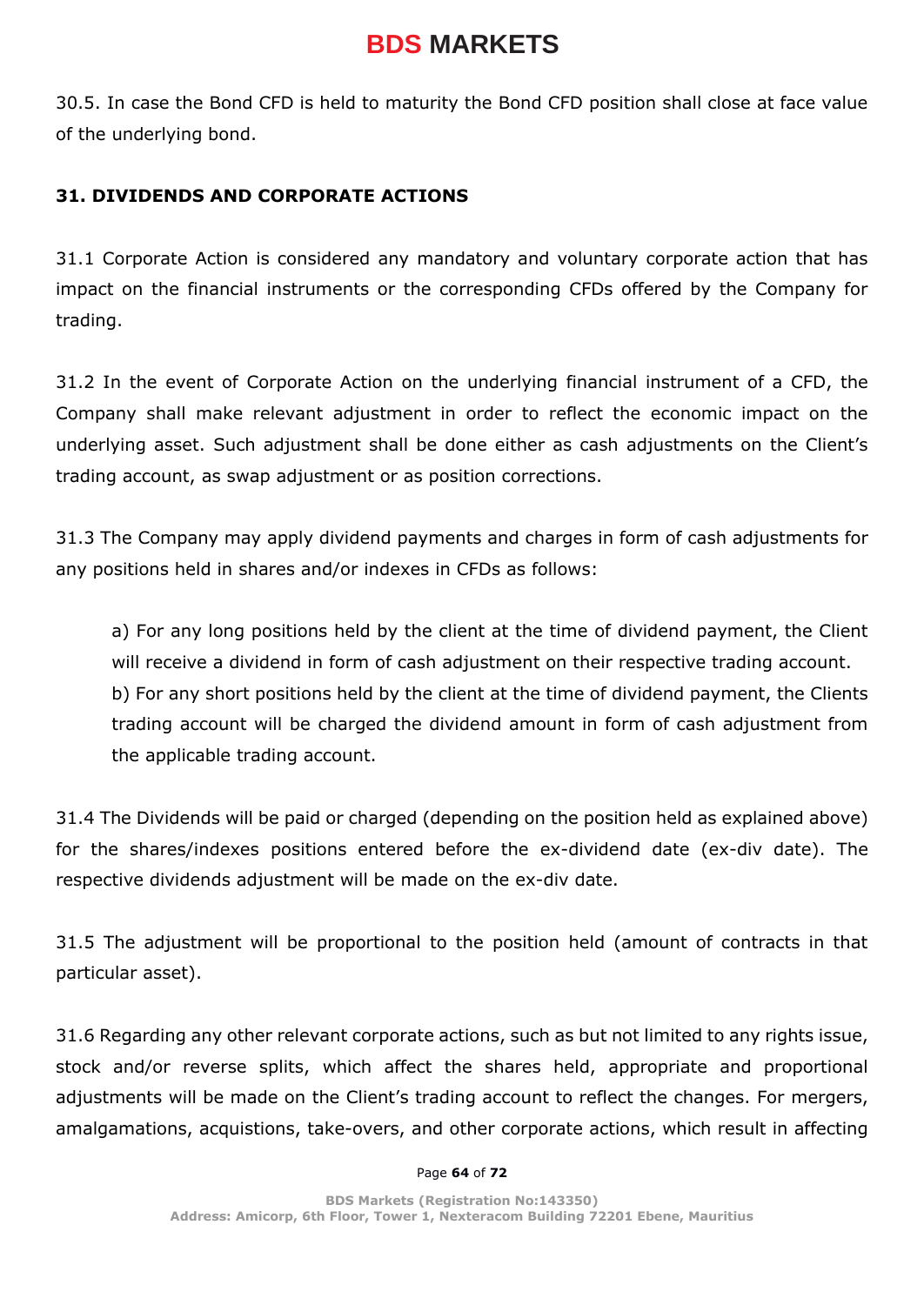the value of the underlying asset the Company reserves the right to take one or more of the following actions:

- a. increase margin requirements
- b. place trading restrictions on relevant instruments such as, but not limited to: adjust the opening price, restrict or disable opening any new positions, close the trade or set the instrument on close- only mode,
- c. limit order sizes for the relevant instruments
- d. close the position in case of 11.8 below.
- e. take any other action as may be deemed necessary by the Company.

31.7 The Company may increase margin requirements and limit maximum exposure on the relevant underlying assets prior earnings announcements.

31.8 Should the share be de-listed at any point of time, the Client's position will be closed at the last available market price traded.

31.9. Clients understand and accept that any dividend payment of leveraged assets is at the Company's absolute discretion. Clients shall have no right to claim payment on any dividends for such assets.

31.10. Clients holding Stock Plus accounts are eligible to receive dividend payments for the DMA unleveraged stocks.

31.11. Any dividend payment will be made from the ex-dividend date onwards and not specifically on the ex-dividend date, as it is currently stated.

### **32. REPRESENTATIONS AND WARRANTIES**

32.1. You agree that each of the following representations and warranties are deemed repeated each time you open or close a Transaction by reference to the circumstances prevailing at such time:

(a) that you have not been coerced or otherwise persuaded to enter into the Client Agreement;

#### Page **65** of **72**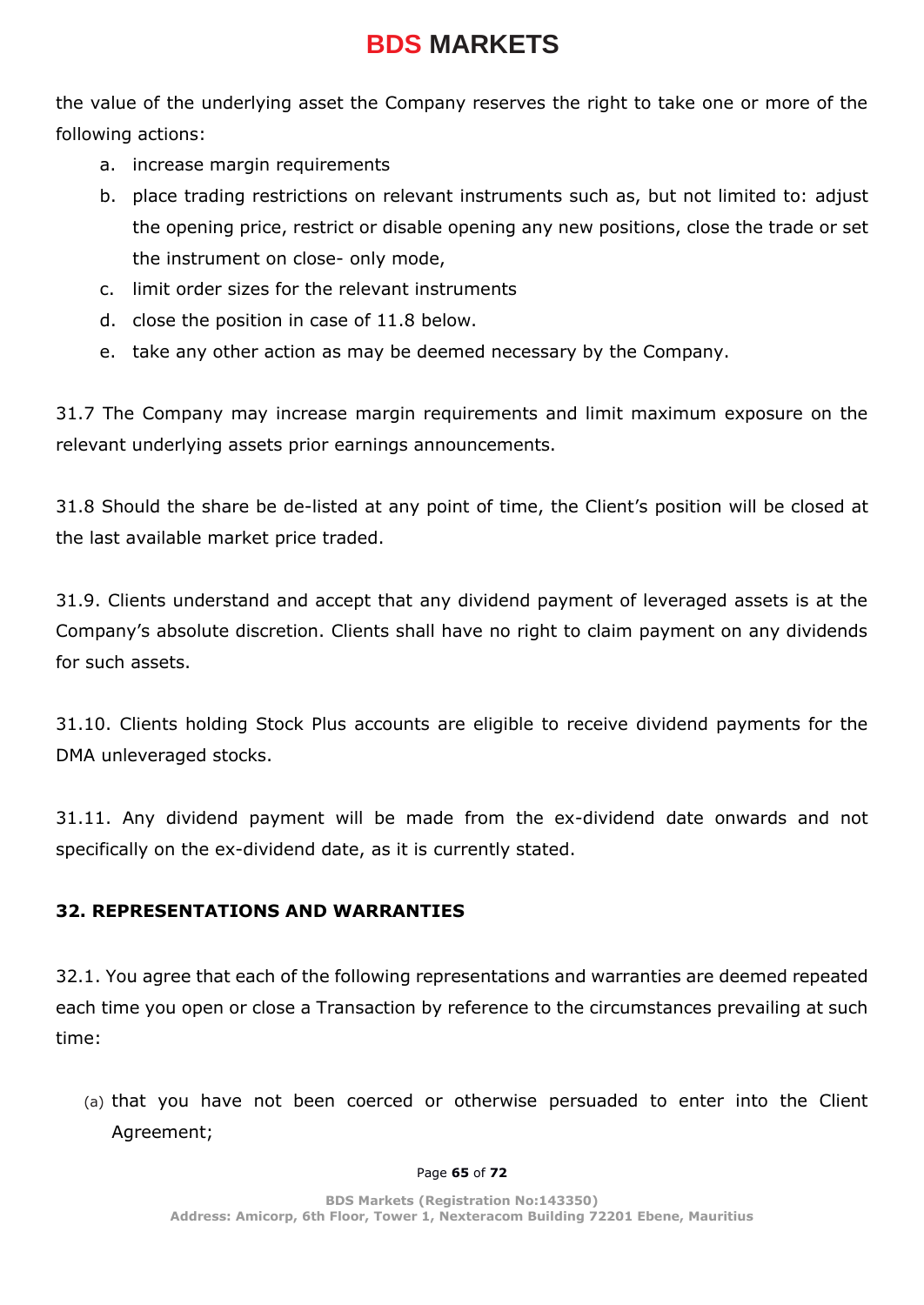- (b) the Registration Data provided to us during the Account Opening Procedure and at any time thereafter is complete, true, accurate and not misleading in all respects and the documents provided to the Company are authentic;
- (c) that any documents or evidences provided by the Client to the Company, as may be required by the Company, throughout the duration of the Agreement, are valid and authentic and if the Company at its sole discretion believes that the document or evidence provided is in any way incorrect or invalid, it has the right to request an alternative document putting, if it deems necessary at its sole discretion, all the transactions on hold until the requested document has been provided;
- (d) that you are of legal age and/or over eighteen (18) years of age (in case the Client is a natural person) or have full capacity (in case the Client is a legal person); therefore the Client can enter into a legally binding Agreement;
- (e) that you are of sound mind, legal age and legal competence;
- (f) that you are duly authorized to enter into this Client Agreement, to open each Transaction and/or Contract and to perform your obligations hereunder and thereunder and have taken all necessary action to authorize such execution, delivery and performance;
- (g) you understand how the Transactions hereunder operate before you place an offer to open a Transaction on the Trading Platform. By doing so, you warrant that you understand the terms and conditions of the Client Agreement, and any legal and financial implications thereof;
- (h) you have read and understand the Risks Disclosure(s) found on the Company's Website;
- (i) you have taken all reasonable steps to understand the specifications and characteristics of the Trading Platform and the associated hardware, software, data processing and telecommunication systems and networks required to access and operate the Trading Platform;

#### Page **66** of **72**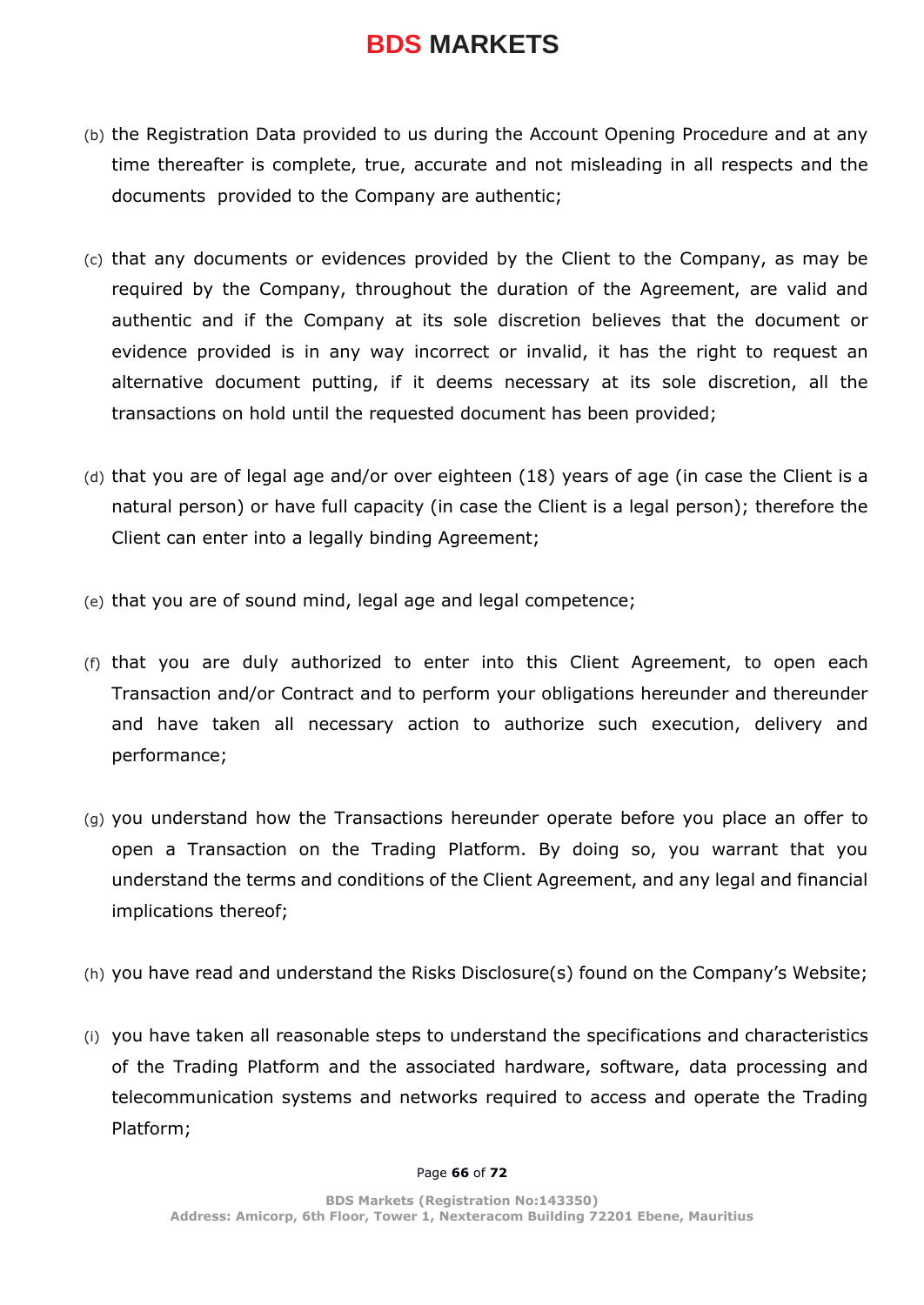- (j) you are acting as a principal and not as agent or representative or trustee or custodian on behalf of someone else. The Client may act on behalf of someone else only if the Company specifically consents to this in writing and provided all the documents required by the Company for this purpose are received;
- (k) any person representing you in opening or closing a Transaction will have been, and the person entering into the Client Agreements on your behalf is, duly authorized to do so on your behalf;
- (l) you are not an employee of any Underlying Market, a corporation in which any Underlying Market owns a majority of the capital stock, a member of any Underlying Market and/or firm registered on any Underlying Market or any bank, trust or insurance company that trades in Financial Instruments covered under this Agreement between us;
- (m)you will not enter into any Transaction for the purposes of arbitrage, Scalping or to exploit any temporal and/or minor inaccuracy in any rate or price offered on the Trading Platform;
- (n) you have obtained all relevant governmental or other authorizations and consents required by you in connection with the Client Agreement and in connection with opening or closing
- (o) Transactions and such authorizations and consents are in full force and effect and all of their conditions have been and will be complied with;
- (p) the execution, delivery and performance of the Agreement and your use of the Trading Platform including each Transaction you complete thereto will not violate any law, ordinance, charter, by-law or rule applicable to you, in the jurisdiction in which you are resident, or any agreement by which you are bound or by which any of your assets are affected;
- (q) other than in exceptional circumstances you will not send funds to your Trading Account from any bank account other than as stipulated in the Registration Data. Whether

#### Page **67** of **72**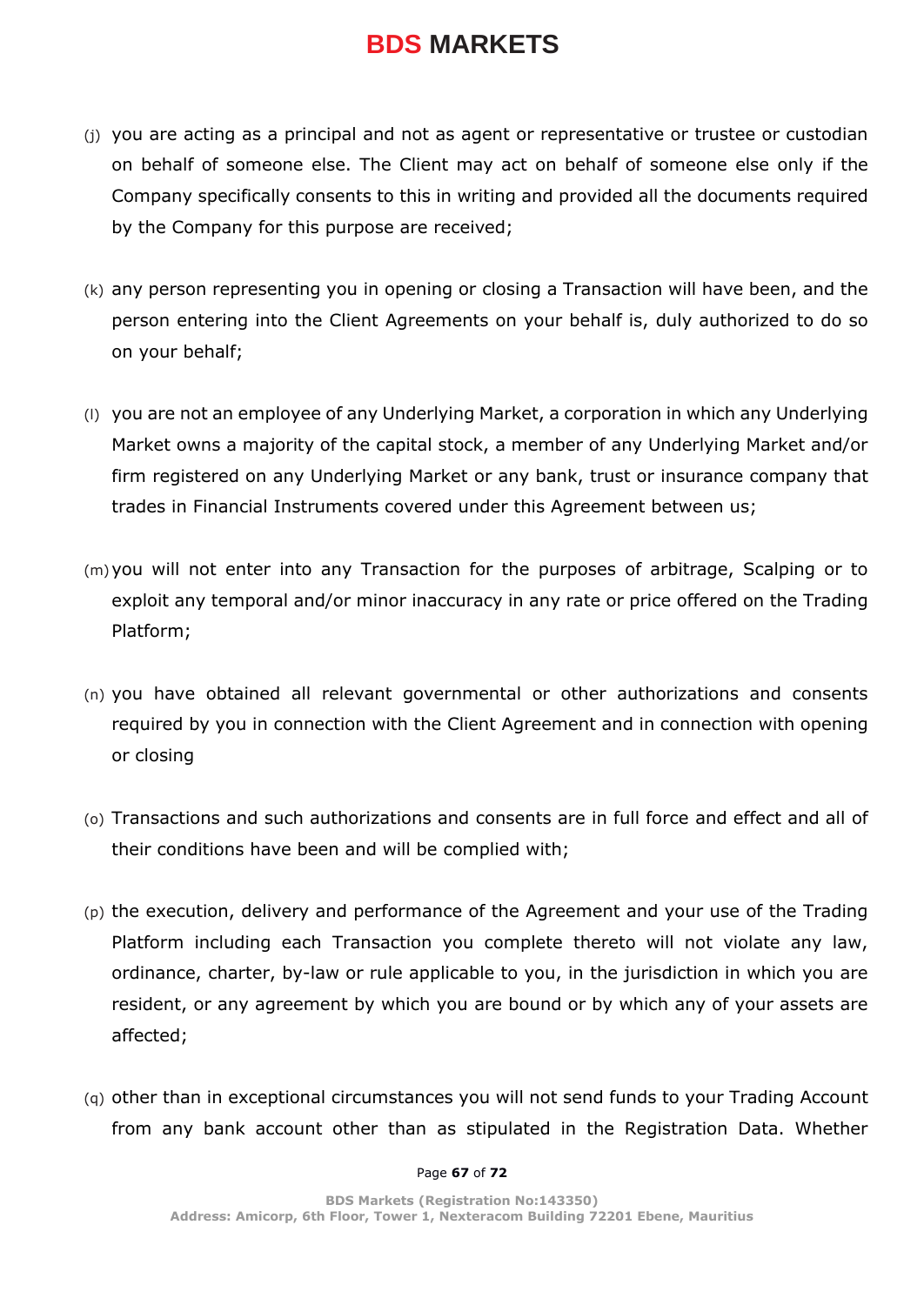exceptional circumstances exist will be determined by us from time to time;

- (r) the funds deposited with the Company, belong to the Client and are free of any lien, charge, pledge or other impediment;
- (s) the Client funds used for trading are not in any direct or indirect way the proceeds of any illegal activity or used or intended to be used for terrorist financing;
- (t) you are not a Politically Exposed Person and do not have any relationship (for example relative or business associate) with a person who holds or held in the last twelve months a prominent public position. If the above statement is untrue and in the event that you have not disclosed this already in the Account Opening Application Procedure, you will inform the Company as soon as possible and you will notify the Company if at any stage during the course of this Agreement you become a Politically Exposed Person;
- (u) you confirm that you consent to the Company providing you with information, including, without limitation, information about amendments to the terms and conditions, marketing information, costs, fees, this Agreement, Policies and information about the nature and risks of investments by posting such information on the Website and/or email.

### **33. COMPANY'S FEES**

33.1 By accepting the terms and conditions specified in this agreement, the Client has read and understood and accepted the information uploaded and found on the Company's main website, in which all related commission, costs and financing fees are explained. The Company may amend from time to time at its own discretion all such commission, costs and financing fees. All information relating to the aforementioned amendments will be available on the main website which the Client must review and check for changes during the period that he is dealing with the Company and especially before placing any orders with the Company. The Client is deemed to have seen, reviewed and considered the Company's commission, costs and financing fees and any changes that the company may make thereto from time to time.

### **34. LIMITED LIABILITY**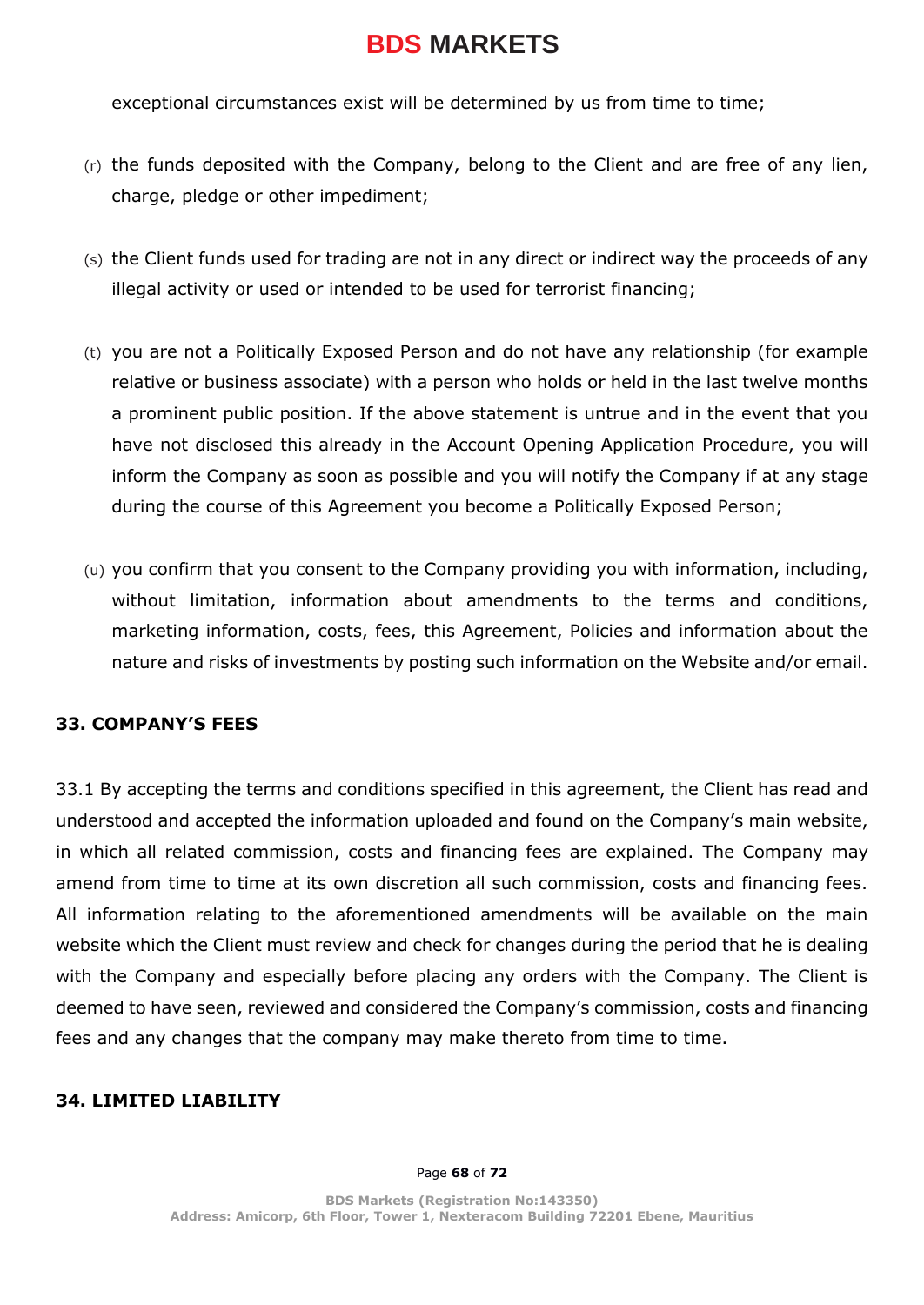34.1. We undertake to supply steady Services on the website. However, we assume no responsibility for any error, omission, interruption, deletion, defect, delay in operation or transmission, communications line failure, theft or destruction or unauthorized access to, or alteration of, the website or Services. We are not responsible for any problems or technical malfunction of any telephone network or lines, computer online systems, servers or providers, hardware, software, failure due to technical problems or traffic congestion on the Internet or on any of the website or Services.

34.2. To the maximum extent permitted by applicable law, under no circumstances shall we be responsible for any loss or damage resulting from use of the website or Services, from any content posted on or through the website or Services, or from the conduct of any users of the website or Services, whether online or offline.

34.3 The Company shall bear no responsibility for any loss as a result of any acts and / or omissions, weather carried out by the Client or by a Third Party on the Client's behalf in relation to your transactions to us.

34.4 We can face technical or system error which is beyond the Company's reasonable control. Although there are events such as power supply, telecommunication issues, natural disasters etc. that cause system interruption beyond the service providers' control. When such an error occurs during the execution of clients' orders the Company accepts no liability with the exception of any gross negligence, fraudulent, dishonest or criminal conduct on the part of the Company, its directors, its officers or employees when acting within the scope of the service agreement. Any such liability that may arise from the Company's side, could be limited to the difference between the purchase and sale price, if the order in question would have been executed without the occurrence of any error.

34.5 The Company does not take any responsibility or guarantee the functioning and availability of any of the payment methods offered and used from time to time by the Company. It remains the responsibility of the Client to make sure sufficient funds are available on his/her trading account at all times. The Client should be aware that in some cases intermediary banks may hold the funds the Client attempts to deposit or withdraw from his/her trading account, which may delay the transfer of funds and which the Company has no control over.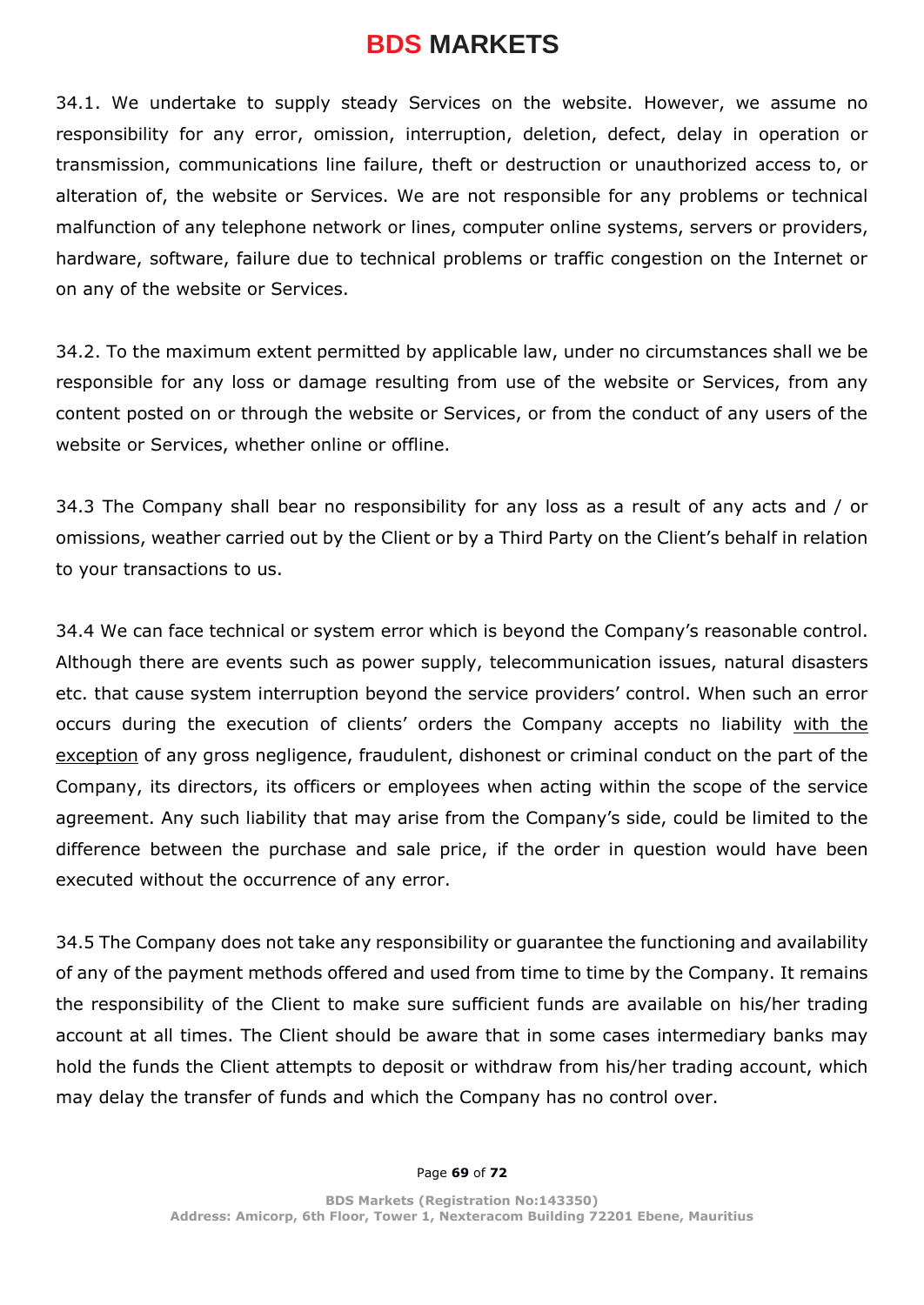### **35. APPLICABLE LAW, JURISDICTION**

35.1. This Agreement and all transactional relations between the Client and the Company are governed by the Laws of Mauritius and the competent court for the settlement of any dispute which may arise between them shall be the District Court of the district in which the Company's headquarters are located. Nothing in this clause will limit our right to commence proceedings against you in relation to any dispute or claim in any jurisdiction that we consider appropriate, nor will the taking of proceedings in one or more jurisdictions preclude us from taking proceedings in any other jurisdiction, whether concurrently or not, if and to the extent permitted by Applicable Law.

#### **ADDENDUM**

#### **36. STOCK PLUS ACCOUNT**

36.1. The Company enables its clients to trade with unleveraged products through the Stock Plus Account though Stock Exchange-Trade Funds (ETFs). Accounts specifications may be consulted on the Company's website.

36.2. All others terms & conditions and the General Client Agreement apply.

#### **37. TRIPLE ZERO ACCOUNT**

#### **37.1. Eligibility**

To be eligible to register a Triple Zero Account, the following cumulative criteria must be met:

37.1.1. A natural or legal person must:

- a) not be a resident of the European Union; and,
- b) not be an existing Client or have been a Client of the Company in the past, except if they have never traded with the Company; and
- c) register and open a new Classic Account with the Company via the dedicated Triple Zero Account Landing Page. It is understood that registration by any other means, via partner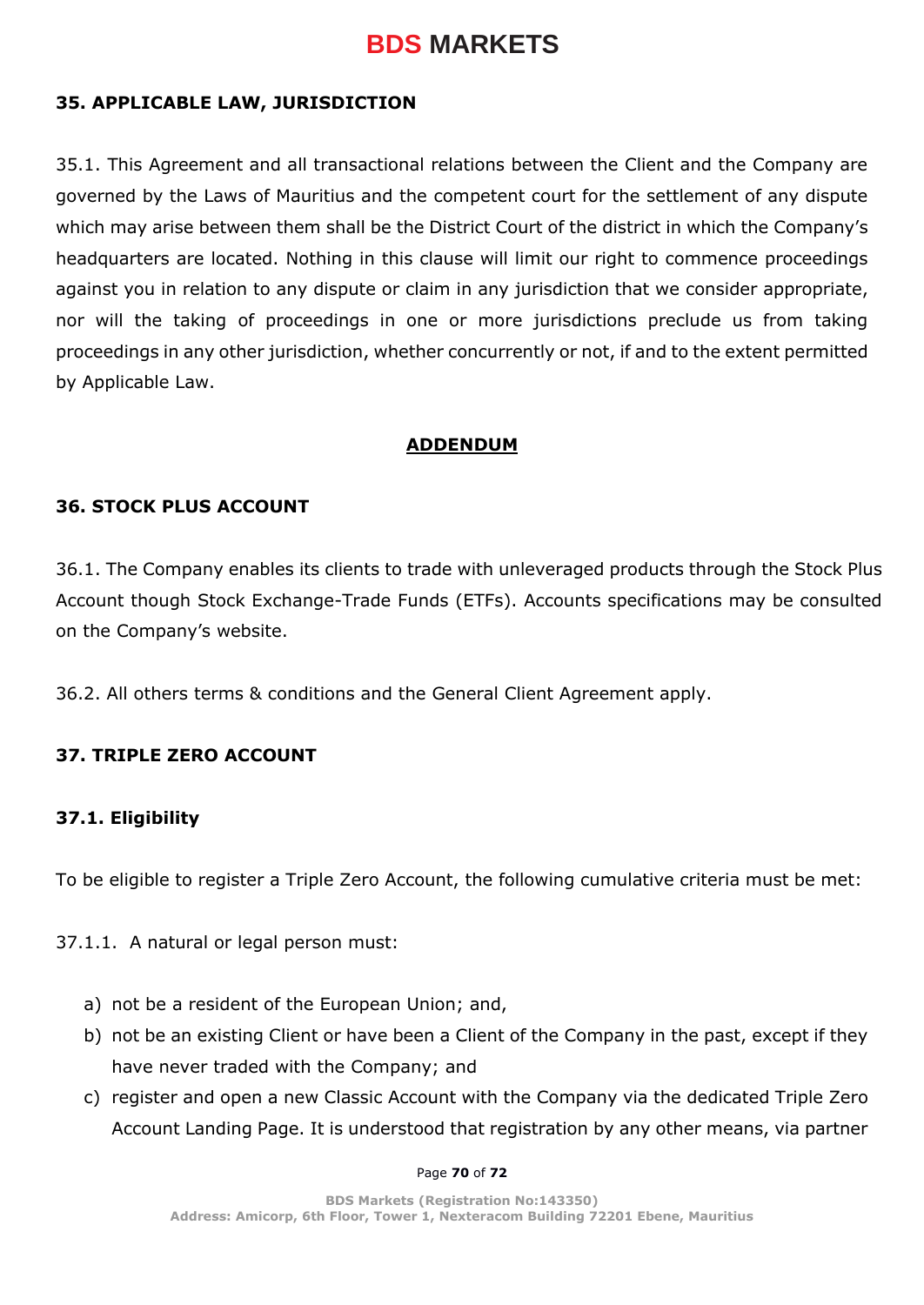link or otherwise, will exclude the Client from creating a Triple Zero Account; and,

d) deposit the minimum amount required for creating the Classic Account, (for minimum deposit requirements please consult the Company's website).

#### 37.2. Trading Conditions

- a) The Triple Zero Account allows eligible Clients to trade on the Trading Platform(s) of the Company:
	- a. **from zero** ("0") spread on selected pairs (majors and GOLD) for a period of twelve ("12") months from the date the new account has been successfully opened and credited (the "Triple Zero Account").
	- b. **Zero withdrawal fees** by credit card. The general terms and conditions for withdrawal and deposit apply. Please refer to the relevant section above.
	- c. **Zero commission** on selected pairs (majors and GOLD).
- b) Eligible Clients will not have the possibility to open a position with a negative spread.
- c) Swap charges may be up to 50% (fifty percent) greater than the Swap applicable to the Classic Account.
- d) Trading with the assistance of an EA under the Triple Zero Account is prohibited and shall be deemed as abusive trading, as per the General Terms & Conditions.
- e) Clients who have a Triple Zero Account are exempted from any bonuses and may not benefit from any other program, offer or campaign simultaneously.
- f) The Client will have access to the applicable spreads, swaps and commissions before opening a transaction, on the MT4/MT5 platforms and the Client expressly acknowledges that (s)he is sole responsible to check any related costs prior each transaction. The Company shall not be responsible in any case, if the Client places an order on an underlined asset not covered by the offer

| Duration: 12 months |                                                                                       | Bonuses: Not applicable                 |
|---------------------|---------------------------------------------------------------------------------------|-----------------------------------------|
| clients only        | Eligibility: New Non-EU   O Commission on selected   Offers<br>pairs (major and Gold) | Other<br>Cannot<br>Programs:<br>combine |

#### **Triple Zero Account - Terms Summary**